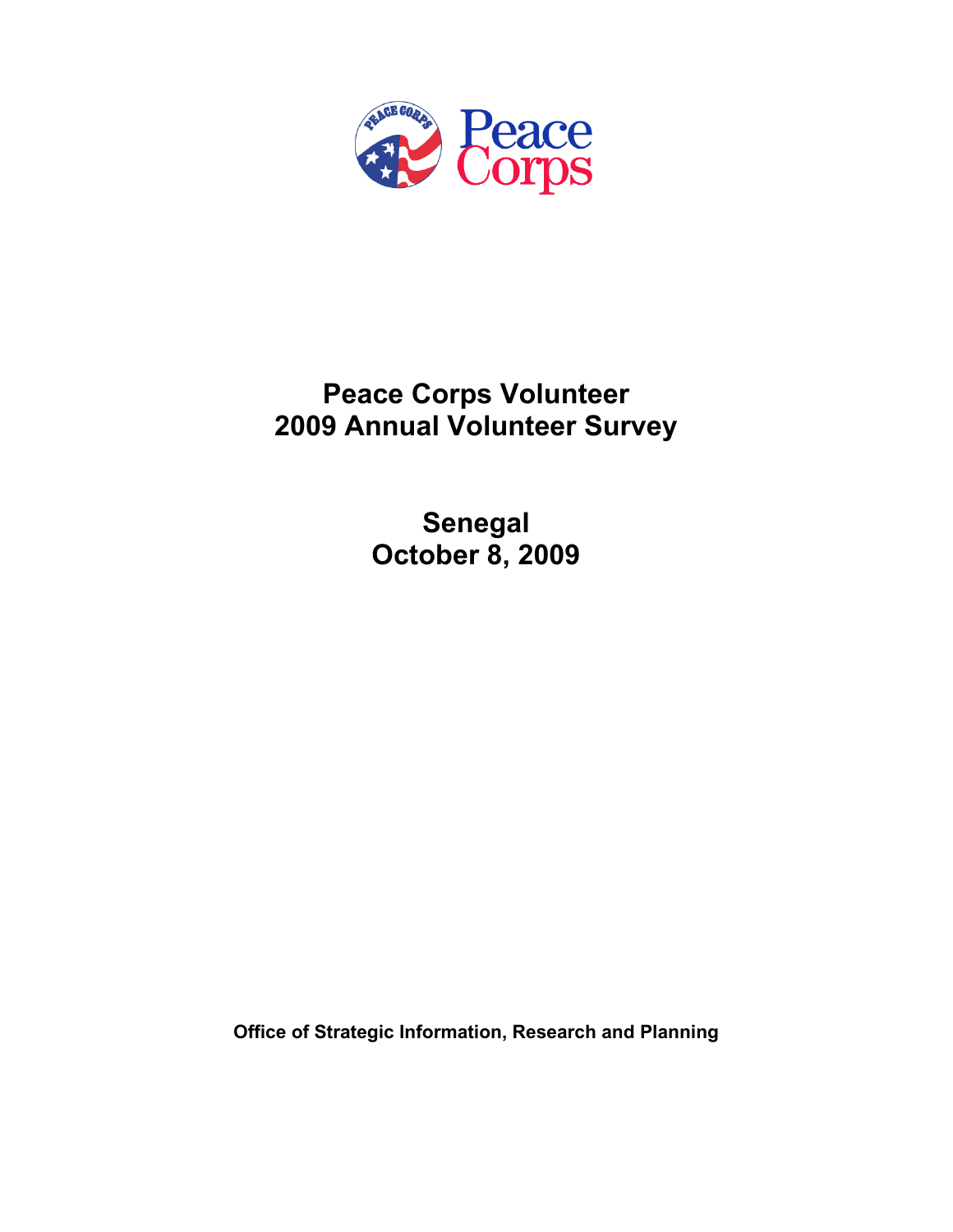# **Table of Contents**

| Introduction to the 2009 Annual Volunteer Survey Report 3 |     |
|-----------------------------------------------------------|-----|
| Overview of the Post's 2009 Volunteer Survey Respondents4 |     |
|                                                           |     |
|                                                           |     |
|                                                           |     |
|                                                           |     |
|                                                           |     |
|                                                           | .25 |
|                                                           |     |
|                                                           |     |
|                                                           |     |
| J. Overall Assessment of Peace Corps Service45            |     |
|                                                           | .54 |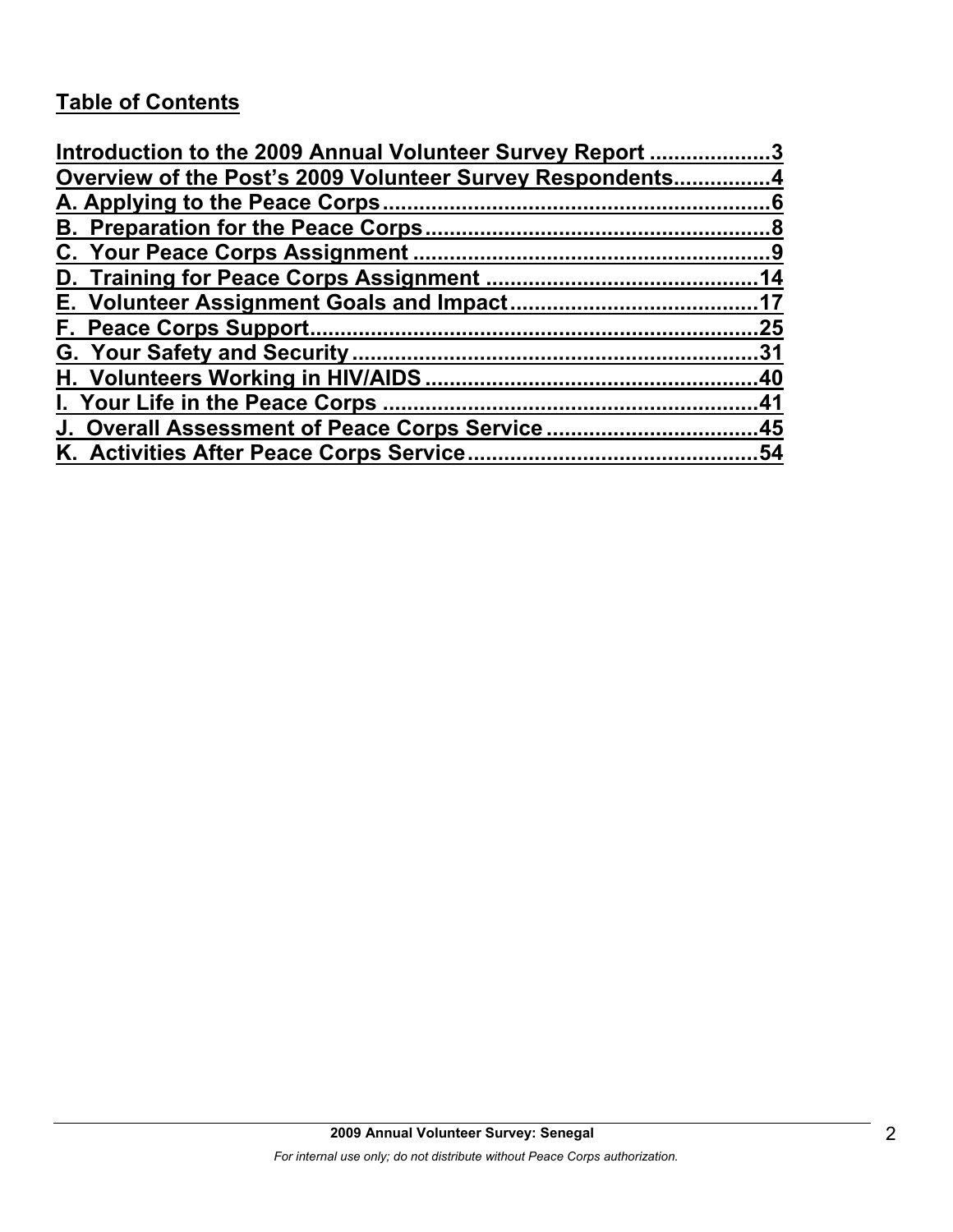# **Introduction to the 2009 Annual Volunteer Survey Report**

This country report contains the tables and charts from the Volunteers in your country who completed the 2009 Annual Volunteer Survey (AVS). The results provide a picture of the activities, experiences and views of Peace Corps Volunteers in 2009. The results show areas where Volunteers' needs are met and identify areas where improvements may be needed. The survey was fielded from May through August 2009.

A core set of questions was asked of all Volunteers. For the first time, Volunteers were also asked a series of questions relevant to their time in country:

- Volunteers in country 8 or less months were asked about applying to and preparing for the Peace Corps.
- Volunteers in country 18 or less months were asked about the effectiveness of their preservice training (PST).
- Volunteers in country 19 or more months were asked about their post-service plans, as well as the Peace Corps' resources for their post-service transition.

Tables and graphs are labeled by survey section and the survey question. The tables show the percent of post respondents that selected each choice and the total number of post respondents that answered the question. The number of responses for each question will vary, depending on:

- whether the question was asked of all Volunteers or only the Volunteers in-country a certain number of months and
- how many of the Volunteers who were "eligible" to answer the question did respond.

Most survey questions asked respondents to select only one from a set of choices. The percentages for the "select one" responses add up to 100 percent. Other questions asked Volunteers to "mark all that apply" in situations, for example, where it is likely that respondents are involved in more than one secondary activity. The percentages of the "mark all that apply" responses will total more than 100 percent; each percentage equals the number of respondents selecting that choice divided by the number of respondents who answered the question.

Posts are encouraged to compare these 2009 results with the 2006 and 2008 survey results to note trends and changes over time. Because questions are revised from one survey to the next, a crosswalk between the 2008 and 2009 questions is posted on the OSIRP intranet page under 2009 AVS Reports "Reference Documents." The earlier 2008 survey global, regional and post reports are also posted on the OSIRP Intranet page.

Volunteers' extensive narrative responses to the 29 open-ended questions on the survey are in the post's 2009 Annual Volunteer Survey Open Ended Reponses report. All Volunteers' narrative responses to key questions will be analyzed for global themes and presented in a later report.

The number of surveys for each post includes surveys submitted online by Volunteers and completed paper surveys sent to the Peace Corps headquarters for hand-entry into the online survey system. The final count may include mostly completed partial surveys added to the final dataset after the survey closed.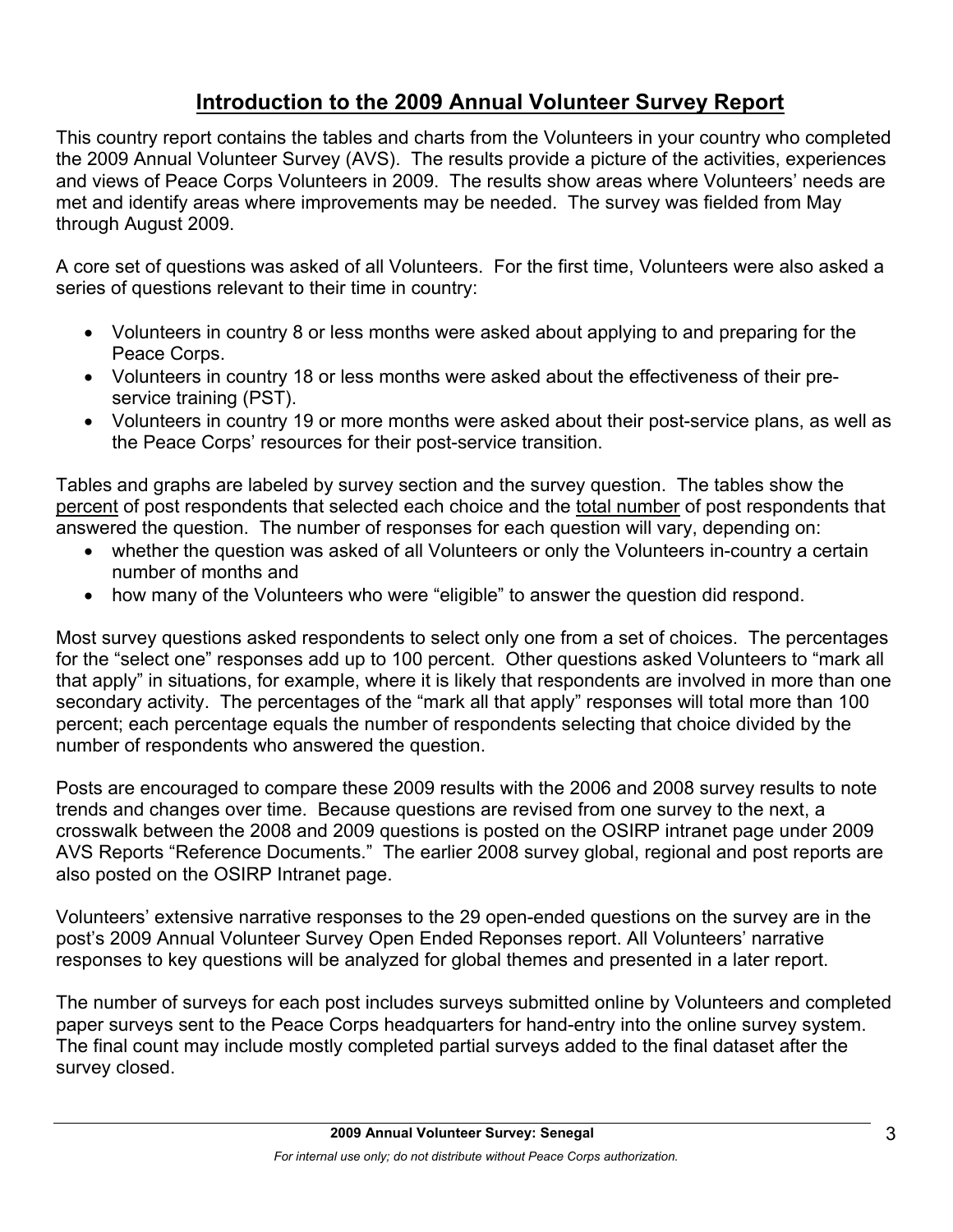# **Overview of the Post's 2009 Volunteer Survey Respondents**

This overview presents basic information about the characteristics of Volunteers who completed the 2009 Annual Volunteer Survey at post.

|            | 8 months or less |         | 9 to 18 months  |         | 19 months or more |         | Total  |         |
|------------|------------------|---------|-----------------|---------|-------------------|---------|--------|---------|
|            | Number           | Percent | Number          | Percent | Number            | Percent | Number | Percent |
| Months3grp | 14 <sub>1</sub>  | 22%     | 36 <sup>l</sup> | 56%     | 14 <sub>1</sub>   | 22%     | 64     | 100%    |

# **Completed Surveys by Months in Country**

**L1: What is your age?**

|         | 20-29 | $30 - 49$ | 50+ | $\tau$ otal |
|---------|-------|-----------|-----|-------------|
| AGE3grp | 98%   | 2%        | 0%  | ຂາ          |

# **L2: What is your gender?**

|                 | Female | Male | Total |  |
|-----------------|--------|------|-------|--|
| <b>I</b> GENDER | 68%    | 220/ |       |  |

# **Completed surveys by project.**

|                                | Count | Column N % |
|--------------------------------|-------|------------|
| Agro forestry Project          | 9     | 14%        |
| <b>Environmental Education</b> | 15    | 23%        |
| Rural Primary Health Care      | 15    | 23%        |
| Small Enterprise Development   | 15    | 23%        |
| Sustainable Agriculture        |       | 11%        |
| Other. Please specify          | 3     | 5%         |
| Total                          | 64    | 100%       |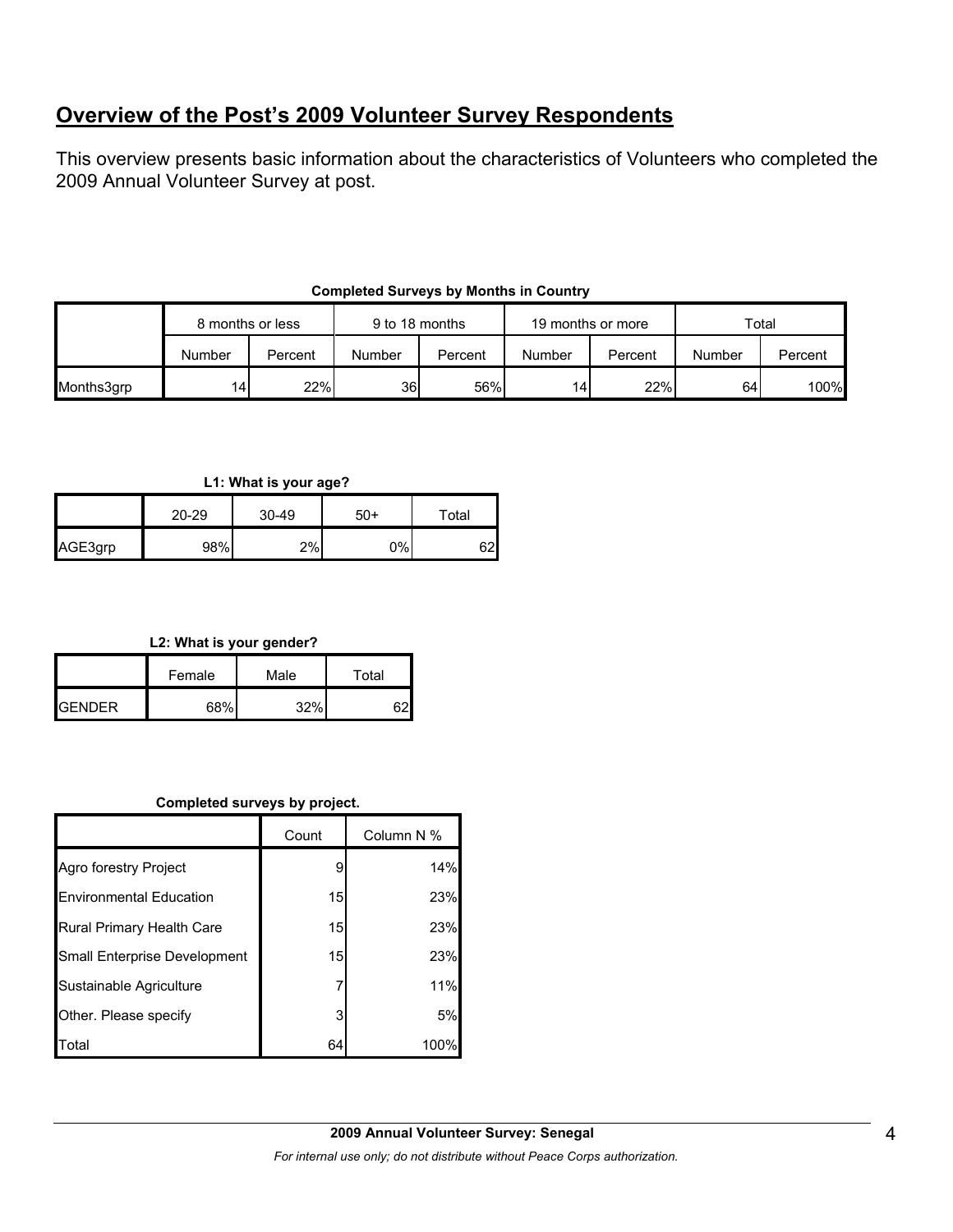|                |                                                 | Percent | Number                  |
|----------------|-------------------------------------------------|---------|-------------------------|
| C <sub>2</sub> | Environmental education                         | 22%     | 14                      |
|                | Health extension                                | 20%     | 13                      |
|                | Business education/advising                     | 16%     | 10                      |
|                | Agroforestry                                    | 12%     | 8                       |
|                | Agriculture/fish/livestock                      | 12%     | 8                       |
|                | Other: Please specify                           | 3%      | $\overline{a}$          |
|                | Youth development                               | 3%      | 2                       |
|                | Water sanitation                                | 3%      | $\overline{\mathbf{c}}$ |
|                | Forestry/parks                                  | 3%      | $\overline{c}$          |
|                | Information & communications technology (ICT)   | 3%      | $\overline{a}$          |
|                | Community development                           | 2%      |                         |
|                | Urban & regional planning/municipal development |         |                         |
|                | <b>HIV/AIDS</b>                                 |         |                         |
|                | Other education                                 |         |                         |
|                | Teacher training                                |         |                         |
|                | Math/science teaching                           |         |                         |
|                | English teaching                                |         |                         |
|                | NGO development                                 |         |                         |
|                | Total                                           | 100%    | 64                      |

#### **C2: Which best describes the focus of your primary assignment/work?**

#### **C2.TEXT: Which of the following initiatives does your primary**

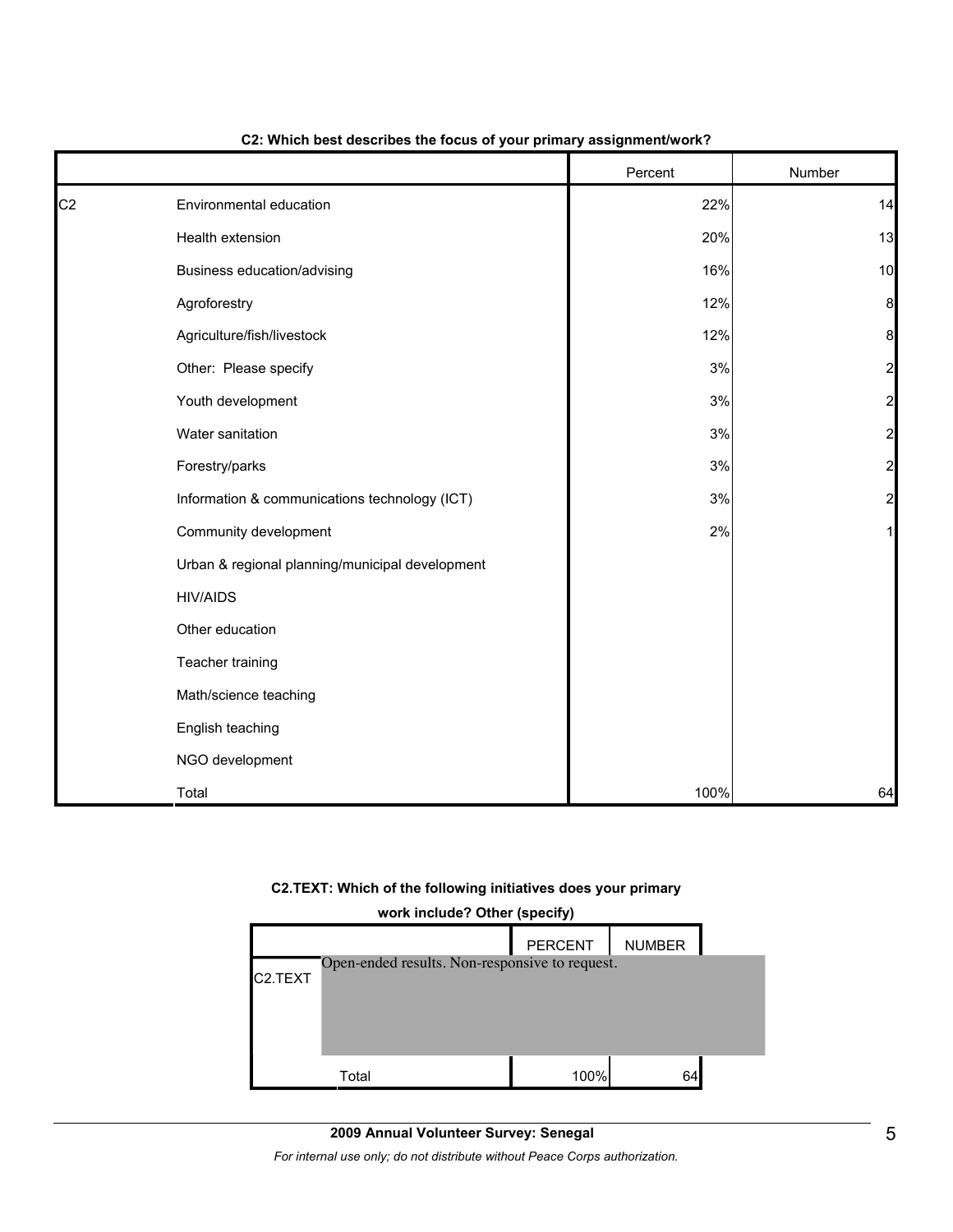# **A. Applying to the Peace Corps**

*This section reports Volunteers' motivations in applying and accepting a Peace Corps assignment.* 

|                             | Not Important | Somewhat important | Important | <b>NA</b> | Total |
|-----------------------------|---------------|--------------------|-----------|-----------|-------|
| Different culture           |               | 43%                | 57%       |           | 14    |
| Work experience             | 7%            | 36%                | 57%       |           | 14    |
| Help others                 |               | 7%                 | 93%       |           | 14    |
| International experience    |               | 29%                | 71%       |           | 14    |
| Language                    | 21%           | 29%                | 50%       |           | 14    |
| Personal growth             |               | 29%                | 71%       |           | 14    |
| U. S. job market            | 57%           | 36%                | 7%        |           | 14    |
| Serve my country            | 29%           | 36%                | 36%       |           | 14    |
| Travel/adventure            |               | 36%                | 64%       |           | 14    |
| Other: Please specify below |               | 17%                |           | 83%       | 6     |

|  |  | A1: How important were the following factors in accepting a PC assignment? |  |  |  |
|--|--|----------------------------------------------------------------------------|--|--|--|
|--|--|----------------------------------------------------------------------------|--|--|--|

# **A1\_OTHER: How important were the following factors in accepting a PC assignment? Other (specify)**

|          |                                                | <b>PERCENT</b> | <b>NUMBER</b> |  |
|----------|------------------------------------------------|----------------|---------------|--|
| A1_OTHER | Open-ended results. Non-responsive to request. |                |               |  |
|          |                                                |                |               |  |
|          |                                                |                |               |  |
|          |                                                |                |               |  |
|          | Total                                          | 100%           | 64            |  |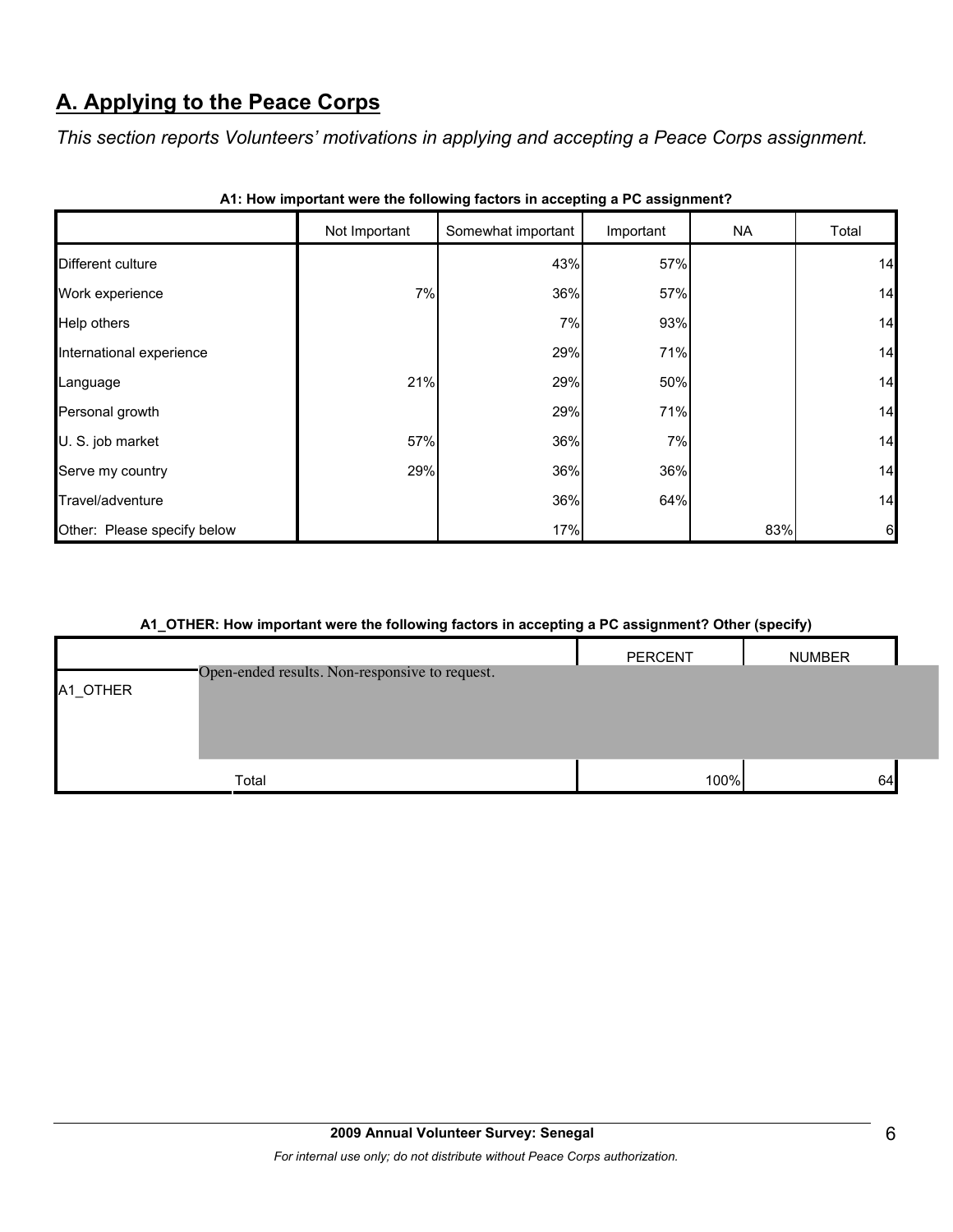|                                     |                                                                                                        | PCV Responses | % Involved in<br>Initiative | <b>Total PCVs</b><br>Responding |
|-------------------------------------|--------------------------------------------------------------------------------------------------------|---------------|-----------------------------|---------------------------------|
| What prompted you to apply to<br>PC | Personal interest in the Peace<br>Corps                                                                | 8             | 57%                         |                                 |
|                                     | <b>Returned Peace Corps</b><br>Volunteer (e.g., someone you<br>met or know personally                  | 7             | 50%                         |                                 |
|                                     | Peace Corps campus or<br>community information session                                                 | 6             | 43%                         |                                 |
|                                     | Peace Corps website                                                                                    | 5             | 36%                         |                                 |
|                                     | Article or book about the Peace<br>Corps                                                               | 4             | 29%                         |                                 |
|                                     | <b>Returned Peace Corps</b><br>Volunteer who spoke to your<br>school or group about the<br>Peace Corps | 3             | 21%                         |                                 |
|                                     | Peace Corps recruiter                                                                                  | 3             | 21%                         |                                 |
|                                     | Radio, TV, or print<br>advertisement                                                                   |               | 7%                          |                                 |
|                                     | Peace Corps material in the<br>mail                                                                    |               | 7%                          |                                 |
|                                     | Other: Please specify                                                                                  |               |                             |                                 |
|                                     | Total                                                                                                  |               |                             | 14                              |

# **A2. What prompted you to apply to the PC? Mark all that apply.**

Percents may total to more than 100% since Volunteers were asked to "Mark all that apply."

# **A2.OTHER.TEXT: What prompted you to apply to the PC? Other (specify)**

|                       |       | <b>PERCENT</b> | <b>NUMBER</b> |
|-----------------------|-------|----------------|---------------|
| <b>JA2.OTHER.TEXT</b> |       | 100%           | 64            |
|                       | Total | 100%           | 64            |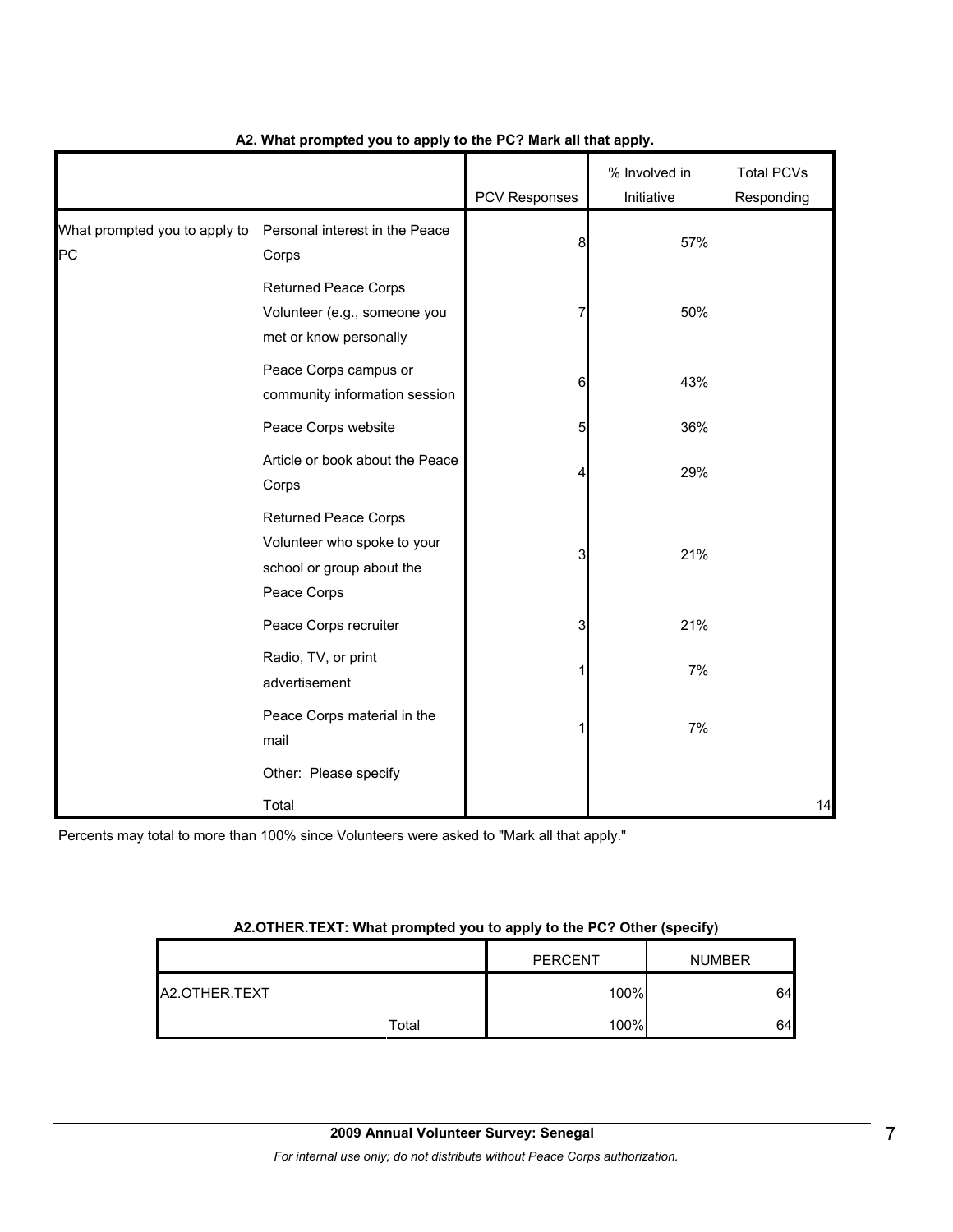# **B. Preparation for the Peace Corps**

*This section reports on Volunteers' assessment of the materials and information available before their service.* 

# **B1: How useful was the information on the PC website in preparing you for the realities of living and working as a Volunteer?**

|                |              |    |     |     |             | Don't know (did not |       |
|----------------|--------------|----|-----|-----|-------------|---------------------|-------|
|                | Not at all 1 |    |     |     | Extremely 5 | access information) | Total |
| B <sub>1</sub> |              | 7% | 50% | 43% |             |                     | 14    |

# **B2: How useful were the PC materials about your country in helping you prepare for your service?**

|                |              |                 |    |     |             | Don't know (did not |       |
|----------------|--------------|-----------------|----|-----|-------------|---------------------|-------|
|                | Not at all 1 |                 |    |     | Extremely 5 | access information) | Total |
| B <sub>2</sub> |              | 7% <sub>I</sub> | 7% | 64% | 21%         |                     | 14    |

# **B3: How useful were the materials you received from the PC about your primary assignment in helping you prepare for your**

**service?**

|            | Not at all 1 |     |     |     | Extremely 5 | Don't know (did not<br>access information) | Total |
|------------|--------------|-----|-----|-----|-------------|--------------------------------------------|-------|
| <b>B</b> 3 |              | 14% | 50% | 21% | 14%         |                                            | 14    |

# **B4: How useful were the materials you received from the PC regarding the need for flexibility in adapting to your work?**

|                |              |                 |     |     |             | Don't know (did not |       |
|----------------|--------------|-----------------|-----|-----|-------------|---------------------|-------|
|                | Not at all 1 |                 |     | ▵   | Extremely 5 | access information) | Total |
| B <sub>4</sub> |              | 7% <sub>)</sub> | 36% | 36% | 14% I       | 7%                  | 14    |

| B7: How prepared do you feel to meet the challenges of PC service? |  |  |  |                 |  |  |
|--------------------------------------------------------------------|--|--|--|-----------------|--|--|
| Not at all 1                                                       |  |  |  | Exceptionally 5 |  |  |

|    | Not at all |     |     | ↑ntionally ວ<br>CXC | Total |
|----|------------|-----|-----|---------------------|-------|
| B7 |            | 43% | 29% | 29%                 | ہ ،   |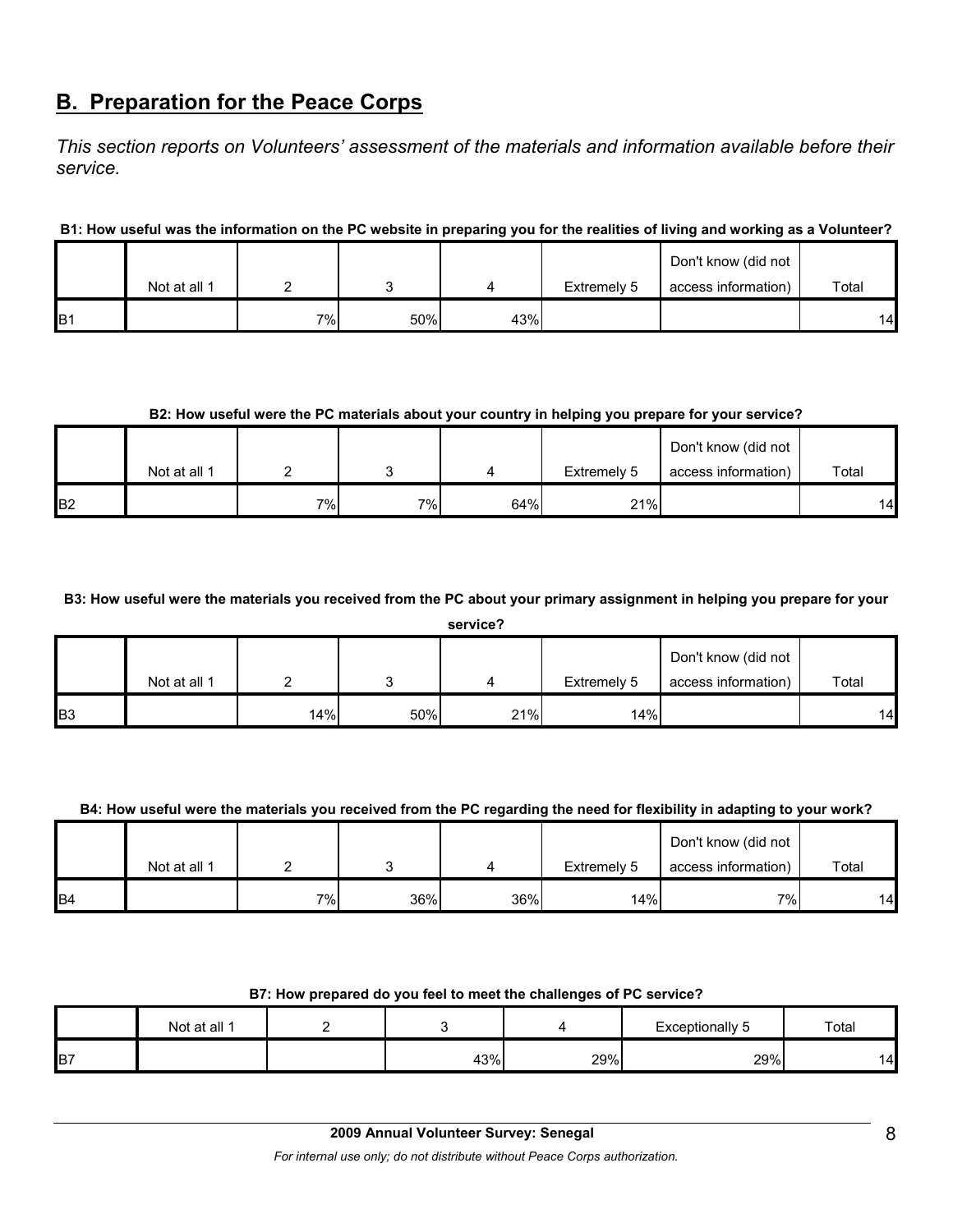# **C. Your Peace Corps Assignment**

*This section reports Volunteers' primary assignment work and secondary activities. The term "primary assignment" refers to the Volunteers' assignment which is part of an overall project plan designed by your host country partners and in-country Peace Corps staff.* 

|            |                                                                                         | apply.        |               |                   |
|------------|-----------------------------------------------------------------------------------------|---------------|---------------|-------------------|
|            |                                                                                         |               | % Involved in | <b>Total PCVs</b> |
|            |                                                                                         | PCV Responses | Initiative    | Responding        |
| \$C3PrmAct | Working with youth                                                                      | 32            | 50%           |                   |
|            | Nutrition education                                                                     | 31            | 48%           |                   |
|            | Environment work                                                                        | 29            | 45%           |                   |
|            | Income generation                                                                       | 28            | 44%           |                   |
|            | Working with NGO(s)                                                                     | 27            | 42%           |                   |
|            | Natural resources management                                                            | 23            | 36%           |                   |
|            | Household food security                                                                 | 22            | 34%           |                   |
|            | Community food security<br>(production/marketing)                                       | 21            | 33%           |                   |
|            | Rural development                                                                       | 21            | 33%           |                   |
|            | Water and sanitation                                                                    | 21            | 33%           |                   |
|            | Biodiversity conservation                                                               | 16            | 25%           |                   |
|            | Child survival                                                                          | 15            | 23%           |                   |
|            | Girls' education                                                                        | 14            | 22%           |                   |
|            | <b>HIV/AIDS</b>                                                                         | 13            | 20%           |                   |
|            | Microenterprise development                                                             | 12            | 19%           |                   |
|            | <b>Business advertising</b>                                                             | 10            | 16%           |                   |
|            | Information and<br>communications technology<br>(ICT)                                   | 8             | 12%           |                   |
|            | WID/GAD                                                                                 | 7             | 11%           |                   |
|            | Arts                                                                                    | 5             | $8%$          |                   |
|            | Working with special groups<br>(e.g., disabled, elderly, ethnic<br>minorities, orphans) | 5             | 8%            |                   |

## **C3: Which of the following activities does your primary assignment/work include? Mark all that**

**2009 Annual Volunteer Survey: Senegal** 

*For internal use only; do not distribute without Peace Corps authorization.*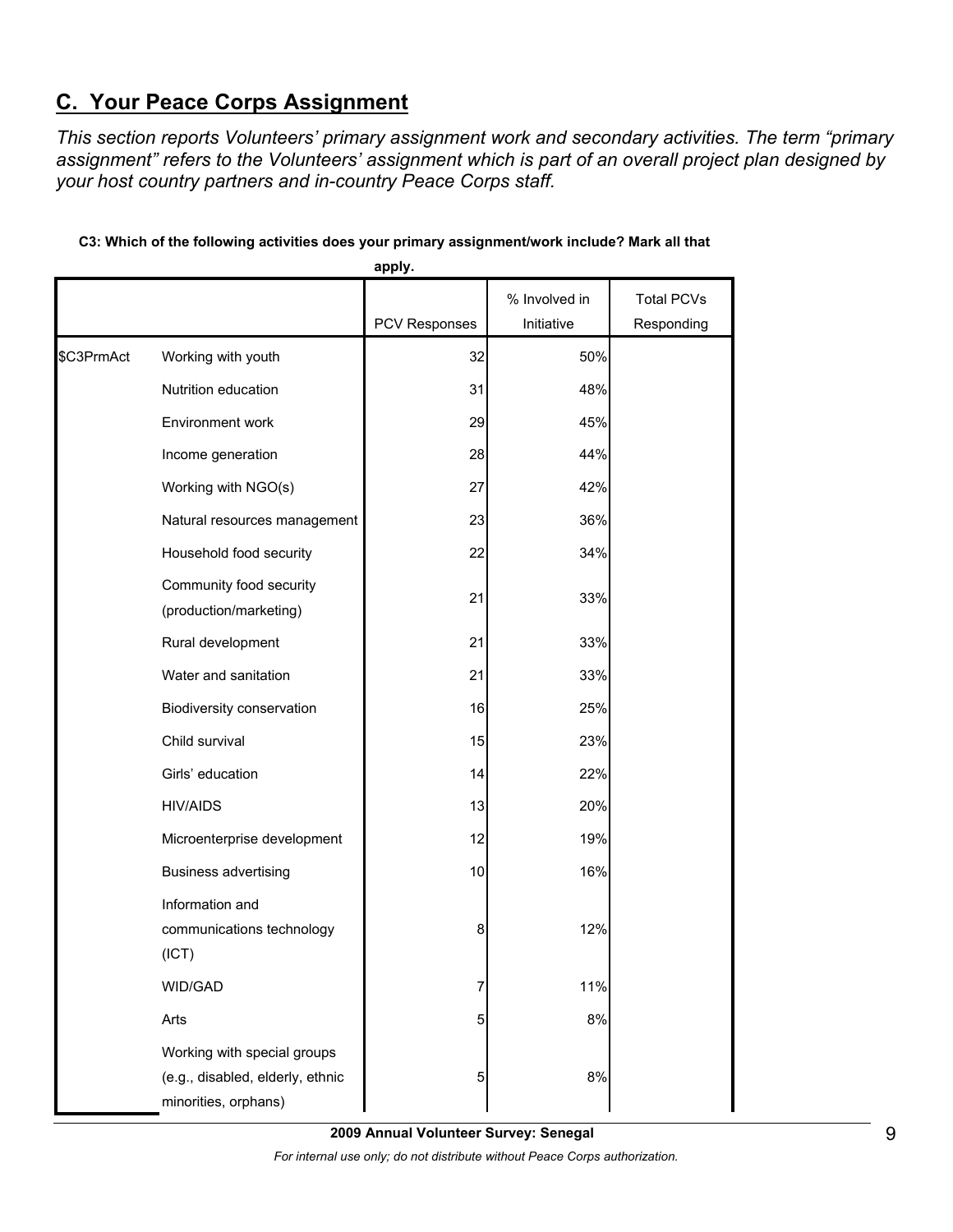| Library development                                    |   | 6% |    |
|--------------------------------------------------------|---|----|----|
| Literacy                                               |   | 6% |    |
| Mobilize host country nationals<br>(HCNs) to volunteer |   | 6% |    |
| World Wise Schools/<br>Correspondence Match            |   | 6% |    |
| Urban development/municipal<br>development             | 3 | 5% |    |
| Other: Please specify                                  | 3 | 5% |    |
| English teaching                                       |   | 3% |    |
| Sports/fitness                                         |   | 3% |    |
| Total                                                  |   |    | 64 |

Percents may total to more than 100% since Volunteers were asked to "Mark all that apply."

#### **C3: Which of the following activities does your primary assignment/work include? Other**

|               | (specify)                                      |            |       |         |  |
|---------------|------------------------------------------------|------------|-------|---------|--|
|               | Open-ended results. Non-responsive to request. | Column N % | Count | Row N % |  |
| C3.OTHER.TEXT |                                                |            |       |         |  |
|               |                                                |            |       |         |  |
|               |                                                |            |       |         |  |
|               |                                                |            |       |         |  |
|               |                                                |            |       |         |  |
|               | Total                                          |            | 64    | 100%    |  |

# **C4: Hours Spent on Primary Assignment During Average Work Week**

|           | None | 1-10 hrs | 11-20 hrs | 21-30 hrs | 31-40 hrs | More than 40 hrs | Total |
|-----------|------|----------|-----------|-----------|-----------|------------------|-------|
| C4Hrs6grp | 2%   | 13%      | 32%       | $21\%$    | 24%       | 10%              | 63    |

#### **C4: How many hours do you spend on your primary assignment during an average work**

| week?          |         |                 |                  |                |  |  |
|----------------|---------|-----------------|------------------|----------------|--|--|
| All Volunteers | Average | Lowest reported | Highest reported | Did not answer |  |  |
| 64             | 25.6    |                 | 45               |                |  |  |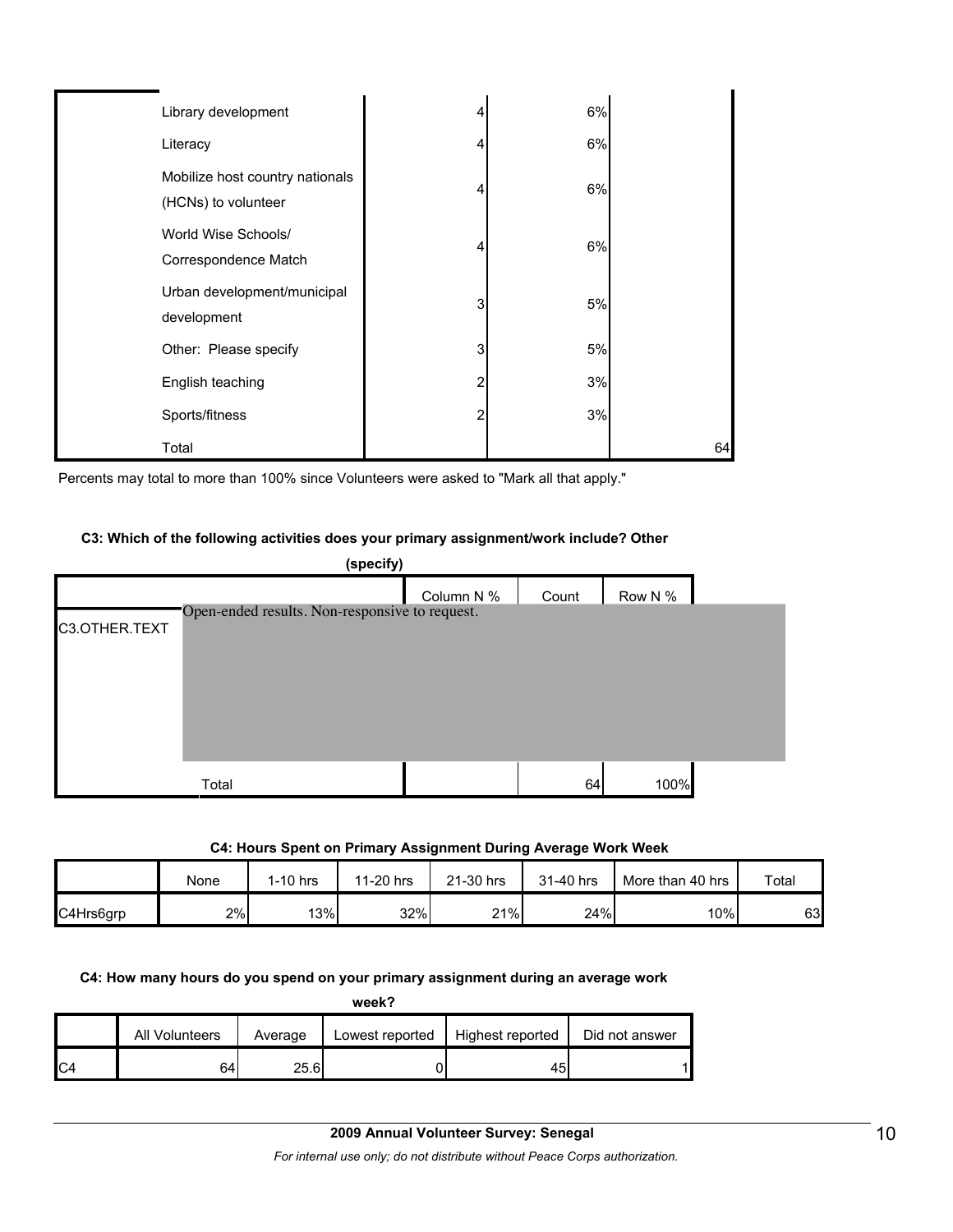|            |                                                        |                | % Involved in | <b>Total PCVs</b> |
|------------|--------------------------------------------------------|----------------|---------------|-------------------|
|            |                                                        | PCV Responses  | Initiative    | Responding        |
| \$C5SecAct | Girls' education                                       | 26             | 44%           |                   |
|            | English teaching                                       | 24             | 41%           |                   |
|            | Working with youth                                     | 24             | 41%           |                   |
|            | Working with NGO(s)                                    | 22             | 37%           |                   |
|            | <b>HIV/AIDS</b>                                        | 19             | 32%           |                   |
|            | Rural development                                      | 19             | 32%           |                   |
|            | WID/GAD                                                | 17             | 29%           |                   |
|            | Arts                                                   | 16             | 27%           |                   |
|            | Environment work                                       | 16             | 27%           |                   |
|            | Nutrition education                                    | 16             | 27%           |                   |
|            | World Wise Schools/<br>Correspondence Match            | 16             | 27%           |                   |
|            | Sports/fitness                                         | 15             | 25%           |                   |
|            | Income generation                                      | 13             | 22%           |                   |
|            | Literacy                                               | 13             | 22%           |                   |
|            | Child survival                                         | 11             | 19%           |                   |
|            | Community food security<br>(production/marketing)      | 11             | 19%           |                   |
|            | Library development                                    | 10             | 17%           |                   |
|            | Natural resources management                           | 9              | 15%           |                   |
|            | Water and sanitation                                   | 9              | 15%           |                   |
|            | Household food security                                | 7              | 12%           |                   |
|            | Mobilize host country nationals<br>(HCNs) to volunteer | 6              | 10%           |                   |
|            | Biodiversity conservation                              | 5              | 8%            |                   |
|            | Microenterprise development                            | 5              | 8%            |                   |
|            | Other: Please specify                                  | $\overline{5}$ | 8%            |                   |

# **C5: Which of the following do your secondary activities (other than your primary assignment work) include? Mark all that apply.**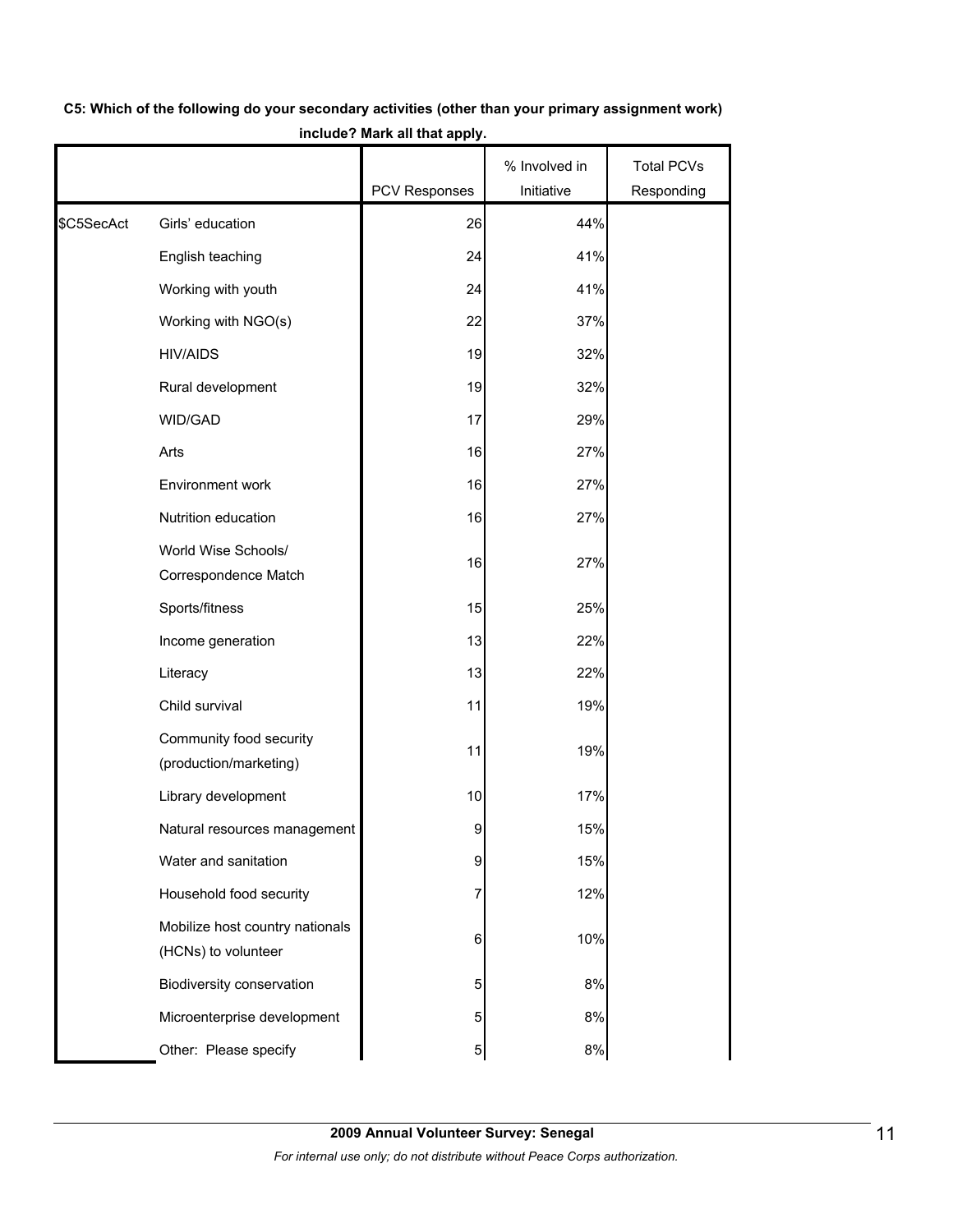| Information and<br>communications technology<br>(ICT)                                   | 4 | 7% |    |
|-----------------------------------------------------------------------------------------|---|----|----|
| Working with special groups<br>(e.g., disabled, elderly, ethnic<br>minorities, orphans) | 4 | 7% |    |
| <b>Business advertising</b>                                                             | 3 | 5% |    |
| Urban development/municipal<br>development                                              | 2 | 3% |    |
| Total                                                                                   |   |    | 59 |

Percents may total to more than 100% since Volunteers were asked to "Mark all that apply."

# Column N % Count Row N % C5.OTHER.TEXT Total 64 100% Open-ended results. Non-responsive to request.

# **C5: Which of the following do your secondary activities include? Other (specify)**

|  | <b>C5: No Secondary Activities</b> |  |
|--|------------------------------------|--|
|--|------------------------------------|--|

|         |                                        | Percent | Number |
|---------|----------------------------------------|---------|--------|
| C5.NONE | No                                     |         |        |
|         |                                        | 94%     | 60     |
|         | Yes, I have no secondary<br>activities | 6%      |        |
|         | Total                                  | 100%    | 64     |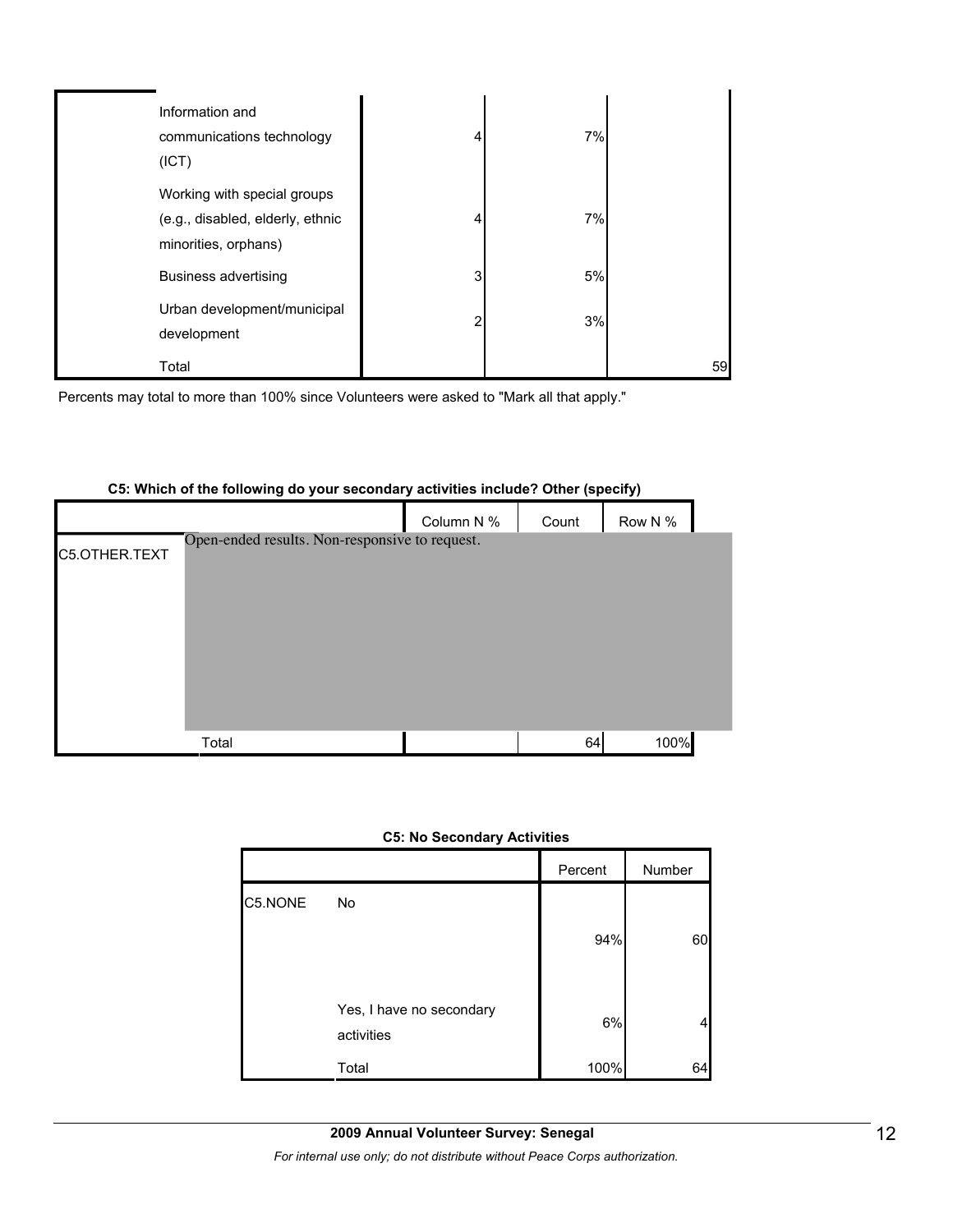**C6: Hours Spent on Secondary Activities During Average Work Week**

|           | None | $1-10$ hrs | 11-20 hrs | 21-30 hrs | 31-40 hrs | More than 40 hrs | Total |
|-----------|------|------------|-----------|-----------|-----------|------------------|-------|
| C6Hrs6grp |      | 53%        | 36%       | $7\%$     | 3%        | 2%               | 59    |

**C6. How many hours do you spend on secondary activities during an average work week?**

|     | All Volunteers | Average | Lowest reported | Highest reported | Did not answer |
|-----|----------------|---------|-----------------|------------------|----------------|
| IC6 | 64             | 14.01   |                 | 501              |                |

**C7: How personally satisfying is your--?**

|                              | Not at all 1 |     |     |     | Exceptionally 5 | Total |
|------------------------------|--------------|-----|-----|-----|-----------------|-------|
| Primary assignment           | 3%           | 11% | 20% | 39% | 27%             | 64    |
| Secondary project/activities | 3%           | 5%l | 15% | 48% | 30%             | 61    |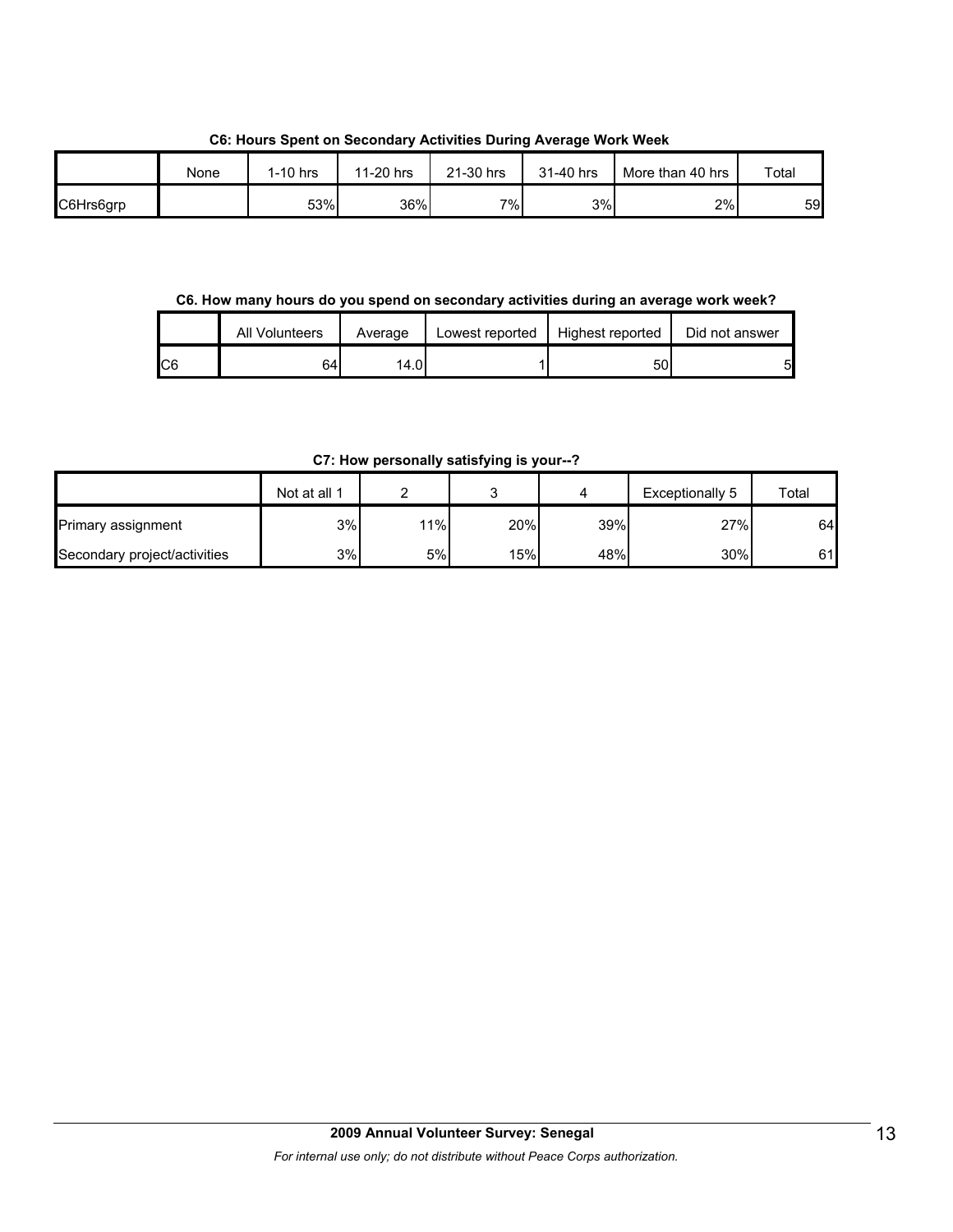# **D. Training for Peace Corps Assignment**

*This section reports Volunteers' assessments of the effectiveness of their Pre-Service Training and In-Service Training at post. In-Service Training (IST) includes: Reconnect; Technical IST; Mid-Service and Close of Service conferences; project management/leadership conferences; and other post-sponsored training sessions.* 

|                                                                       | Not effective | Poor | Adequate | Effective | Very Effective | NA/No training | Total |
|-----------------------------------------------------------------------|---------------|------|----------|-----------|----------------|----------------|-------|
| Manage cultural differences                                           |               | 4%   | 20%      | 46%       | 30%            |                | 50    |
| Deal with adjustment issues                                           | 2%            | 6%   | 24%      | 46%       | 22%            |                | 50    |
| Work with                                                             |               |      |          |           |                |                |       |
| counterparts/community                                                |               | 12%  | 36%      | 30%       | 20%            | 2%             | 50    |
| partners                                                              |               |      |          |           |                |                |       |
| Use language needed in<br>work and social interactions                | 4%            | 2%   | 14%      | 30%       | 50%            |                | 50    |
| Perform technical aspects of<br>your work                             | 10%           | 20%  | 40%      | 24%       | 6%             |                | 50    |
| Work on your project goals<br>and objectives                          | 2%            | 18%  | 50%      | 14%       | 14%            | 2%             | 50    |
| Conduct a participatory<br>community needs<br>assessment (e.g., PACA) | 4%            | 14%  | 32%      | 22%       | 18%            | 10%            | 50    |
| Monitor your project goals<br>and outcomes                            | 4%            | 20%  | 42%      | 16%       | 16%            | 2%             | 50    |
| Maintain your physical health                                         | 2%            | 4%   | 22%      | 32%       | 40%            |                | 50    |
| Maintain your<br>mental/emotional health                              | 2%            | 6%   | 28%      | 24%       | 40%            |                | 50    |
| Maintain your personal safety<br>and security                         |               |      | 6%       | 24%       | 63%            | 6%             | 49    |

**D1: (PCVs at post 18 months or less) How effective was your Pre-Service Training (PST) in preparing you to--**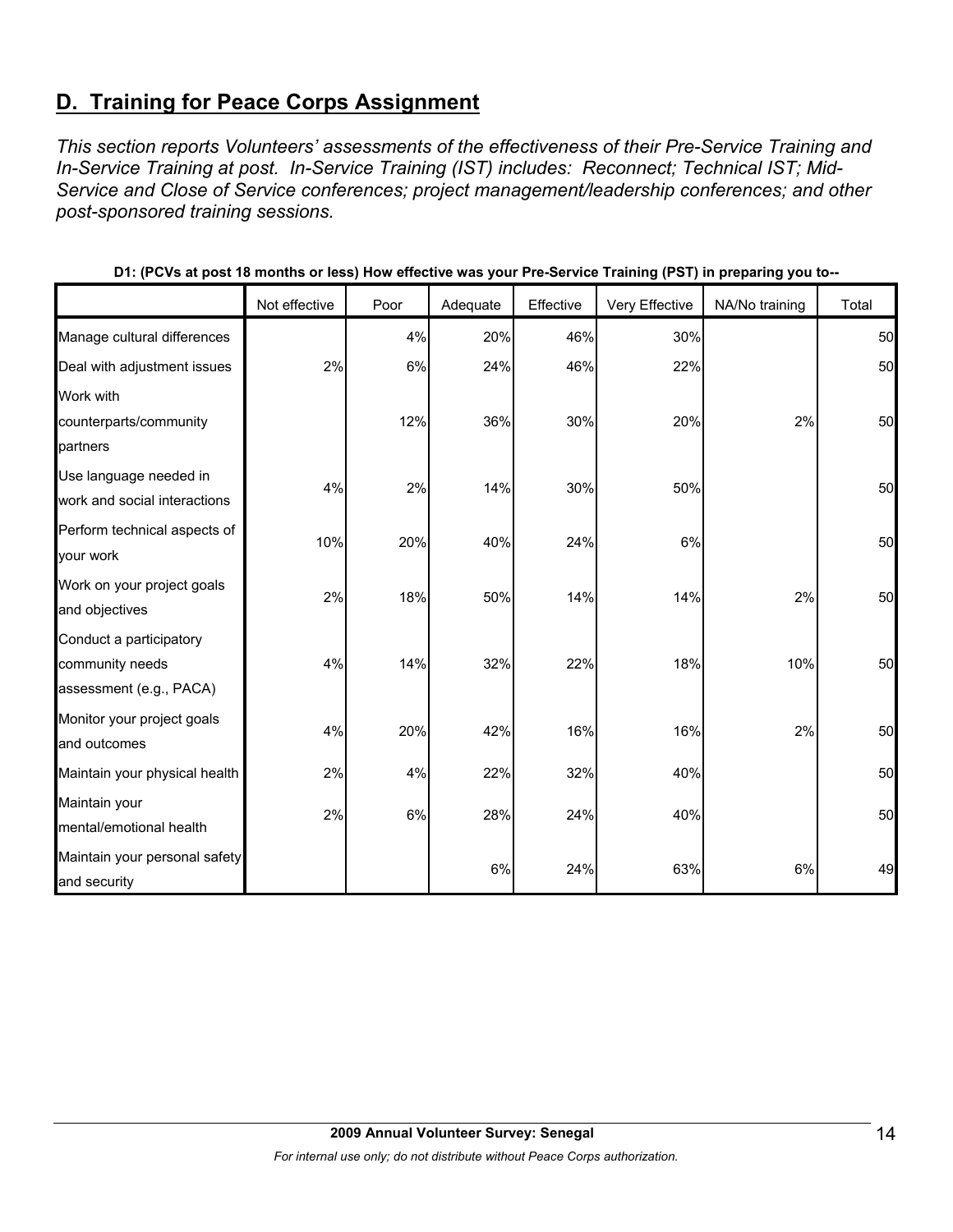|                                                                                          | Not effective | Poor | Adequate | Effective | Very Effective | NA/No training | Total |
|------------------------------------------------------------------------------------------|---------------|------|----------|-----------|----------------|----------------|-------|
| Manage cultural differences                                                              | 2%            | 6%   | 42%      | 18%       | 26%            | 6%             | 62    |
| Deal with adjustment issues                                                              | 2%            | 10%  | 35%      | 31%       | 19%            | 3%             | 62    |
| Build and strengthen working<br>relationships with<br>counterparts/community<br>partners | 2%            | 13%  | 34%      | 29%       | 23%            |                | 62    |
| Use language needed in<br>work and social interactions                                   |               | 6%   | 21%      | 31%       | 39%            | 3%             | 62    |
| Perform technical aspects of<br>your work                                                | 3%            | 11%  | 13%      | 48%       | 23%            | 2%             | 62    |
| Work on your project goals<br>and objectives                                             | 3%            | 6%   | 27%      | 34%       | 29%            |                | 62    |
| Conduct a participatory<br>community needs<br>assessment (e.g., PACA)                    | $3%$          | 5%   | 29%      | 23%       | 24%            | 16%            | 62    |
| Monitor project goals and<br>outcomes                                                    | 2%            | 15%  | 27%      | 26%       | 29%            | 2%             | 62    |
| Maintain your physical health                                                            | 2%            | 3%   | 27%      | 35%       | 31%            | 2%             | 62    |
| Maintain your<br>mental/emotional health                                                 | 2%            | 8%   | 32%      | 29%       | 29%            |                | 62    |
| Maintain your personal safety<br>and security                                            |               | 2%   | 17%      | 30%       | 47%            | 5%             | 60    |

# **D5: How effective was your In-Service Training (IST) in preparing you to--**

# **D8: Did you have this skill before joining the Peace Corps?**

|                                               | No/ No answer | Yes             | Total |
|-----------------------------------------------|---------------|-----------------|-------|
| Skills specific to my assignment              | 26            | 38I             | 64    |
| Assessing community needs                     | 49            | 15              | 64    |
| Organizing/implementing community activities  | 24            | 40              | 64    |
| Building capacity of local organizations      | 51            | 13              | 64    |
| Monitoring, reporting, and evaluating my work | 19            | 45              | 64    |
| Designing and implementing training sessions  | 44            | 20 <sub>l</sub> | 64    |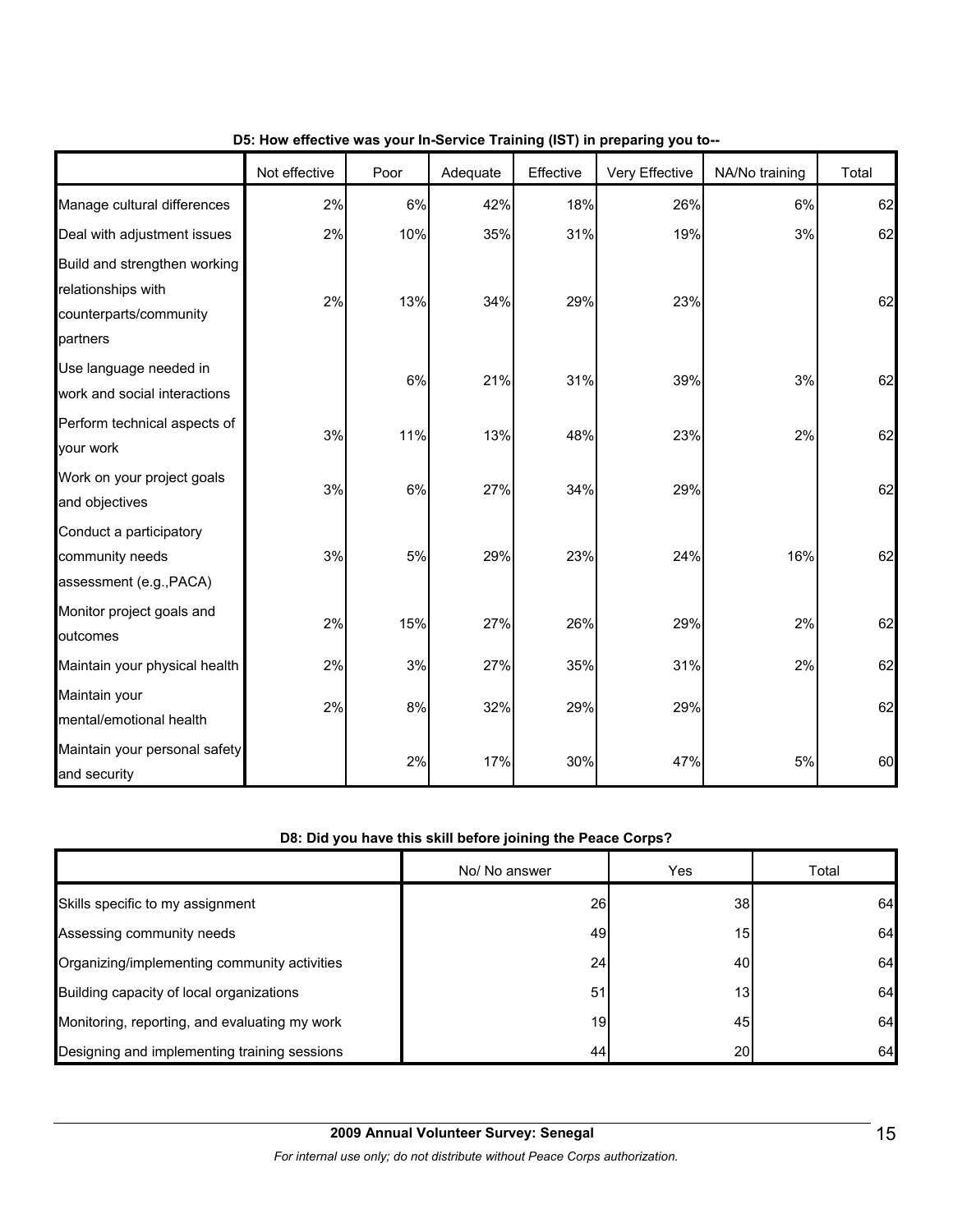#### **D8: Is the skill needed for your Peace Corps work?**

|                                                  | No/ No answer | Yes | Total |
|--------------------------------------------------|---------------|-----|-------|
| Skills specific to my assignment                 |               | 63  | 64    |
| Assessing community needs                        | 3             | 61  | 64    |
| Organizing/implementing<br>community activities  | 0             | 64  | 64    |
| Building capacity of local<br>organizations      | 10            | 54  | 64    |
| Monitoring, reporting, and<br>evaluating my work | 1             | 63  | 64    |
| Designing and implementing<br>training sessions  | 5             | 59  | 64    |

#### **D8: Have you had adequate Peace Corps training to acquire the skill?**

|                                                  | No/ No answer | Yes | Total |
|--------------------------------------------------|---------------|-----|-------|
| Skills specific to my assignment                 | 10            | 49  | 59    |
| Assessing community needs                        | 7             | 55  | 62    |
| Organizing/implementing<br>community activities  | 14            | 43  | 57    |
| Building capacity of local<br>organizations      | 22            | 39  | 61    |
| Monitoring, reporting, and<br>evaluating my work | 15            | 38  | 53    |
| Designing and implementing<br>training sessions  | 17            | 41  | 58    |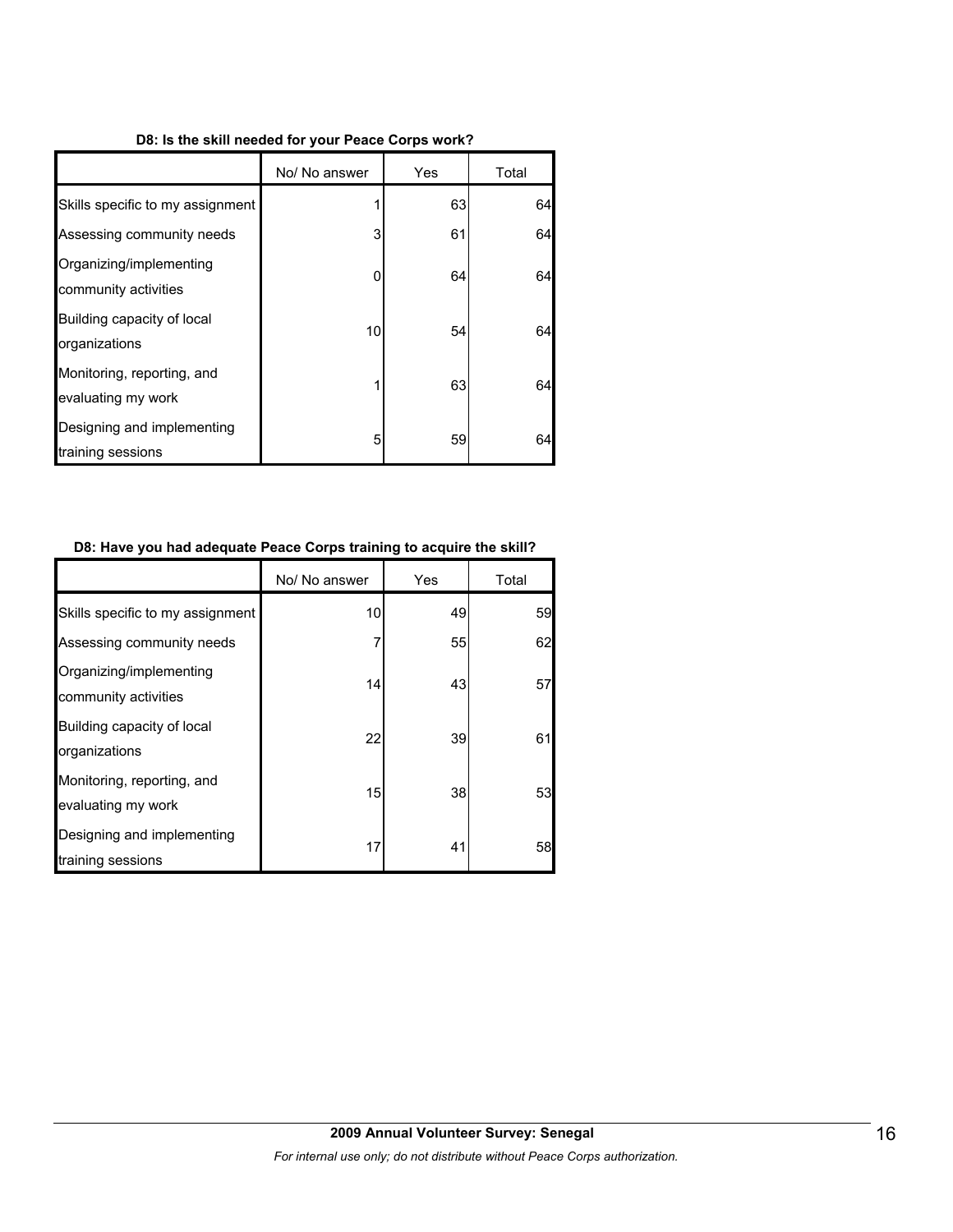# **E. Volunteer Assignment Goals and Impact**

*This section reports Volunteers' self-assessments of their impact on the individuals and organizations in the communities in which they serve. At the end of this section, Volunteers' third goal activities, participation in Coverdell World Wise School/Correspondence Match (CWWS/CM) and use of Peace Corps resources to support their work are reported in questions.* 

|                                                                                                       | Not at all 1 | $\overline{2}$ | 3   | 4   | <b>Exceptionally 5</b> | <b>NA</b> | Total |
|-------------------------------------------------------------------------------------------------------|--------------|----------------|-----|-----|------------------------|-----------|-------|
| Meets the objectives of the<br>project plan                                                           | 2%           | 2%             | 25% | 38% | 33%                    |           | 63    |
| Builds local capacity for<br>sustainability                                                           | 3%           | 8%             | 30% | 30% | 28%                    | 2%        | 64    |
| Involves local people in<br>planning and implementing<br>activities                                   |              | 3%             | 28% | 36% | 31%                    | 2%        | 64    |
| Complements other local<br>development activities                                                     | 3%           | 9%             | 30% | 25% | 31%                    | 2%        | 64    |
| Transfers skills to host country<br>individuals and organizations                                     | 2%           | 8%             | 27% | 31% | 31%                    | 2%        | 64    |
| Mobilizes host country<br>nationals (HCNs) to volunteer                                               | 9%           | 22%            | 38% | 12% | 16%                    | 3%        | 64    |
| Helps promote a better<br>understanding of Americans<br>on the part of the peoples<br>served (goal 2) |              | 11%            | 28% | 28% | 31%                    | 2%        | 64    |
| Helps promote a better<br>understanding of other<br>peoples on the part of<br>Americans (goal 3)      | 2%           | 9%             | 25% | 30% | 31%                    | 3%        | 64    |

**E1: To what extent does your Volunteer work assignment address the following?**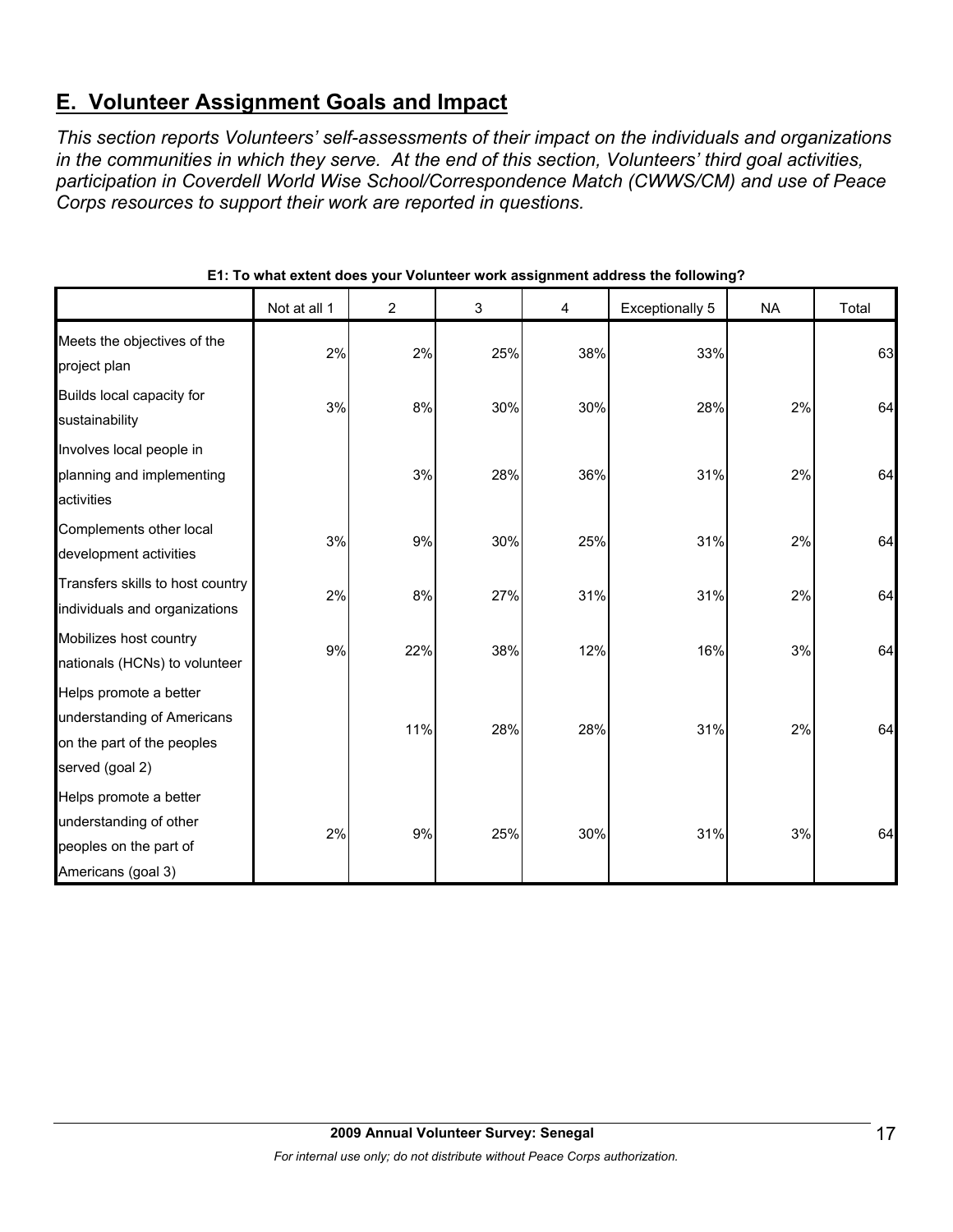**E2: To what extent does your host community--?**

|                                          | Not at all 1 | ົ  | J   | 4   | Exceptionally 5 | <b>NA</b> | Total |
|------------------------------------------|--------------|----|-----|-----|-----------------|-----------|-------|
| Need the assistance that you<br>provided |              |    | 29% | 21% | 50%             |           | 14    |
| Want the assistance that you<br>provided |              | 7% | 36% | 7%  | 50%             |           | 14    |

#### **E3: How much impact does your assignment have on the capacities of your host counterparts/community partners?**

|                                                                  | None 1 | $\overline{2}$ | 3   | 4   | Exceptional 5 | NA  | Total |
|------------------------------------------------------------------|--------|----------------|-----|-----|---------------|-----|-------|
| Ability to access information<br>(e.g., library, Internet, etc.) | 24%    | 16%            | 14% | 22% | 17%           | 6%  | 63    |
| Leadership skills                                                | 3%     | 11%            | 41% | 30% | 13%           | 2%  | 63    |
| Planning and management                                          | 3%     | 11%            | 21% | 48% | 17%           |     | 63    |
| Problem solving/critical thinking                                | 3%     | 11%            | 25% | 41% | 19%           |     | 63    |
| Self-esteem                                                      | 8%     | 13%            | 25% | 38% | 11%           | 5%  | 63    |
| <b>Technical skills</b>                                          | 3%     | 17%            | 24% | 29% | 27%           |     | 63    |
| Use of local resources                                           | 5%     | 19%            | 19% | 32% | 25%           |     | 63    |
| Use of external resources (e.g.,<br>grants, international NGOs)  | 5%     | 21%            | 22% | 22% | 30%           |     | 63    |
| Better understanding of<br>Americans                             | 2%     | 6%             | 13% | 33% | 46%           |     | 63    |
| Other: Please specify below                                      | 7%     |                |     |     |               | 93% | 15    |

# **E3: How much impact does your assignment have on the capacities**

# **of your host counterparts/community partners? Other (specify)**

|          | Column N % | Count | Row N % |
|----------|------------|-------|---------|
| E3 OTHER | 100%       | 64    |         |
| Total    |            | 64    | 100%    |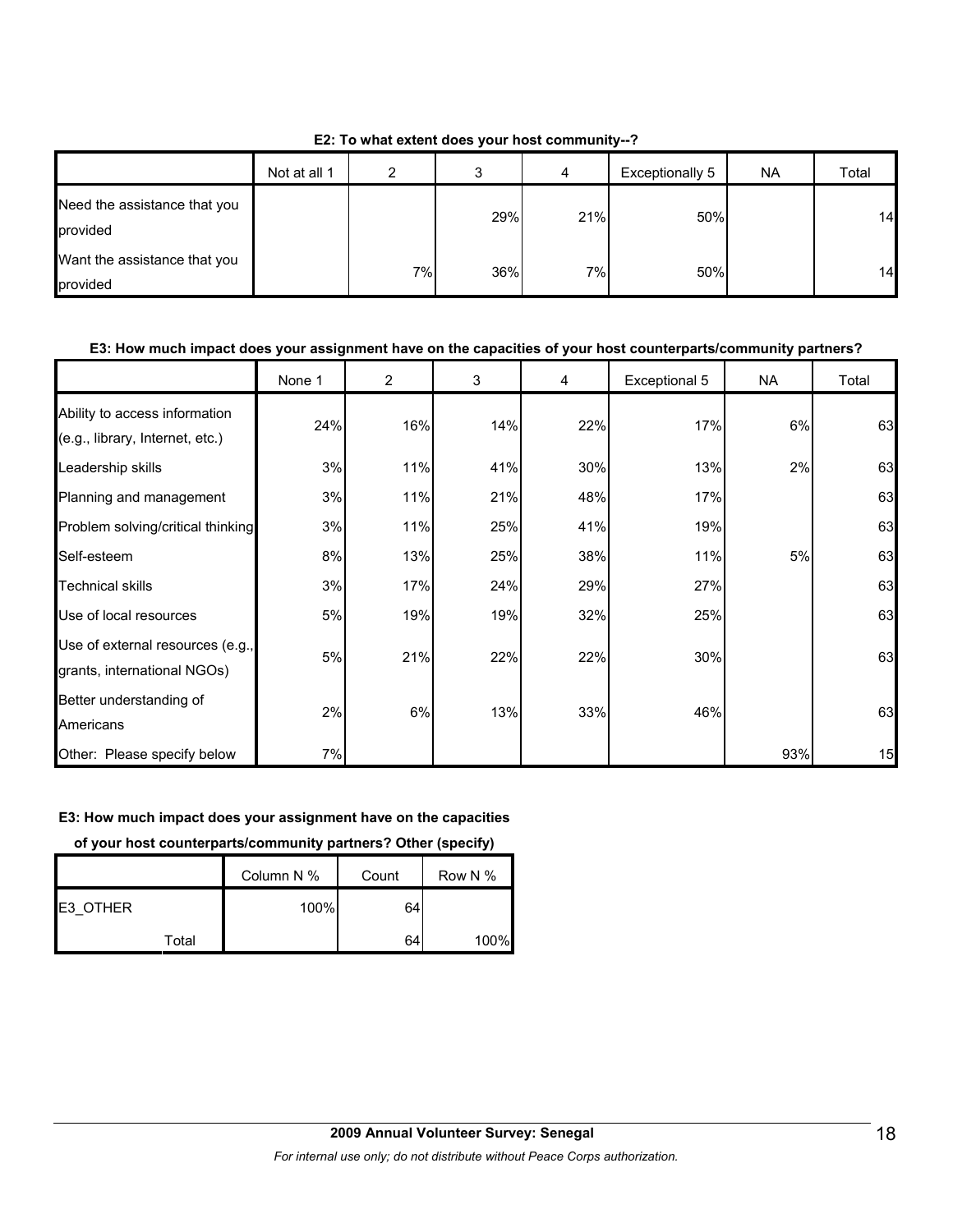|                                                                  | None 1 | 2   | 3   | 4   | Exceptional 5 | NA  | Total |
|------------------------------------------------------------------|--------|-----|-----|-----|---------------|-----|-------|
| Ability to access information<br>(e.g., library, Internet, etc.) | 19%    | 16% | 19% | 24% | 16%           | 6%  | 63    |
| Leadership skills                                                | 2%     | 14% | 35% | 33% | 16%           |     | 63    |
| Planning and management                                          | 2%     | 5%  | 41% | 29% | 24%           |     | 63    |
| Problem solving/critical thinking                                |        | 11% | 37% | 29% | 24%           |     | 63    |
| Self-esteem                                                      | 2%     | 13% | 29% | 38% | 19%           |     | 63    |
| <b>Technical skills</b>                                          |        | 13% | 29% | 31% | 27%           |     | 62    |
| Use of local resources                                           | 2%     | 11% | 32% | 26% | 29%           |     | 62    |
| Use of external resources (e.g.,<br>grants, international NGOs)  | 8%     | 25% | 19% | 17% | 29%           | 2%  | 63    |
| Better understanding of<br>Americans                             |        | 8%  | 10% | 33% | 48%           | 2%  | 63    |
| Other: Please specify below                                      |        |     | 14% | 7%  |               | 79% | 14    |

#### **E4: How much impact does your assignment have on the capacities of your host individuals with whom you work?**

# **E4: How much impact does your assignment have on the capacities of your host individuals with whom you work? Other**

| (specify)                                                  |            |       |         |  |  |  |  |  |
|------------------------------------------------------------|------------|-------|---------|--|--|--|--|--|
|                                                            | Column N % | Count | Row N % |  |  |  |  |  |
| Open-ended results. Not responsive to request.<br>E4_OTHER |            |       |         |  |  |  |  |  |
| Total                                                      |            | 64    | 100%    |  |  |  |  |  |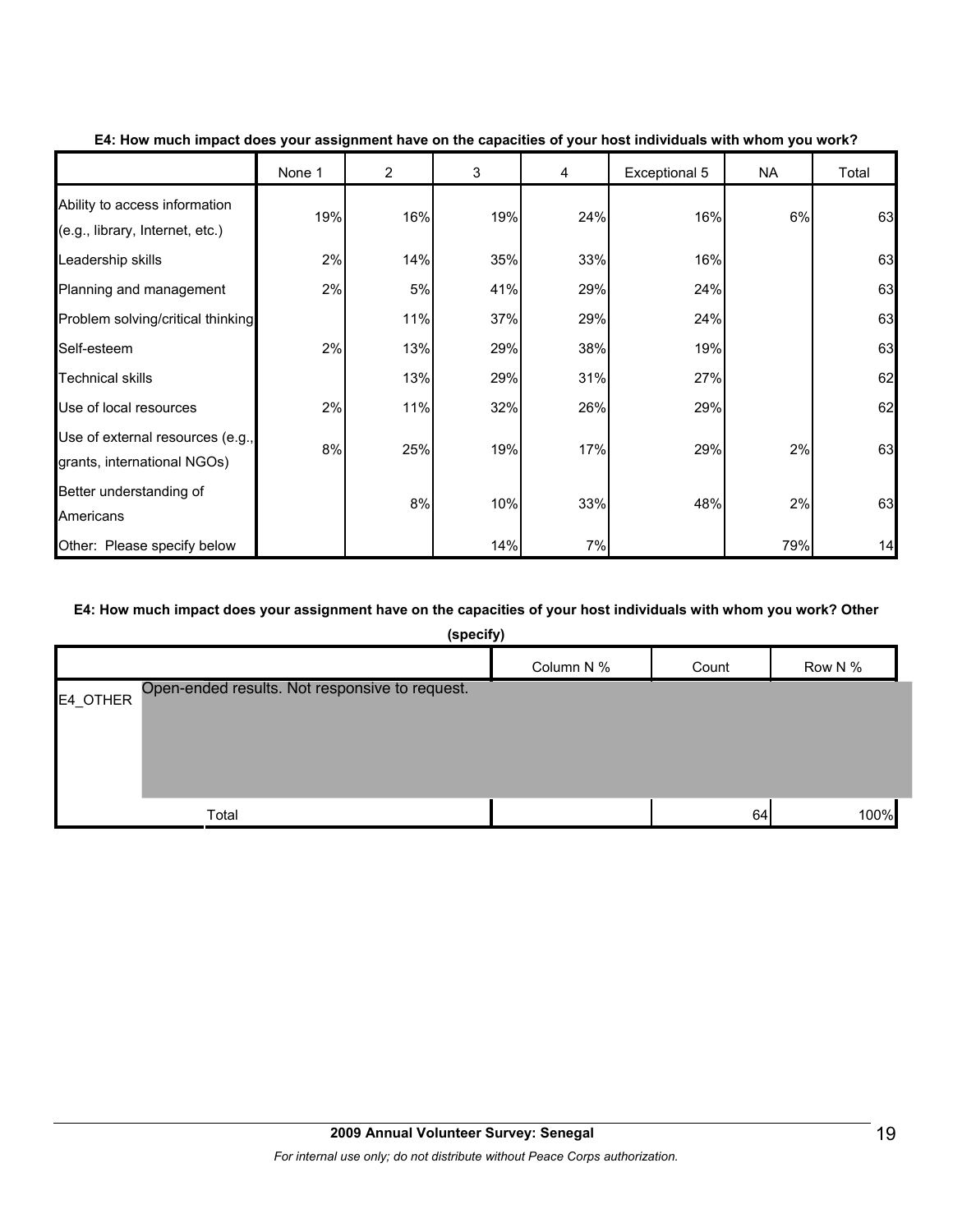|                                                              | None 1 | $\overline{2}$ | 3   | 4   | Exceptional 5 | <b>NA</b> | Total |
|--------------------------------------------------------------|--------|----------------|-----|-----|---------------|-----------|-------|
| Identifying and prioritizing<br>organizational needs         | 2%     | 17%            | 25% | 30% | 24%           | 2%        | 63    |
| Leadership                                                   | 5%     | 11%            | 35% | 29% | 19%           | 2%        | 63    |
| Management                                                   | 3%     | 13%            | 33% | 22% | 27%           | 2%        | 63    |
| Monitoring and evaluation                                    | 3%     | 19%            | 33% | 19% | 24%           | 2%        | 63    |
| Planning and implementing<br>organizational activities       | 2%     | 10%            | 33% | 29% | 25%           | 2%        | 63    |
| Teamwork/participatory<br>decision-making                    | 2%     | 16%            | 29% | 27% | 25%           | 2%        | 63    |
| Use of local resources                                       | 3%     | 22%            | 25% | 16% | 32%           | 2%        | 63    |
| Ability to mobilize, manage,<br>and sustain local volunteers | 10%    | 16%            | 33% | 16% | 19%           | 6%        | 63    |
| Other: Please specify below                                  | 7%     |                |     | 7%  |               | 86%       | 14    |

#### **E5: To what extent does your assignment enhance the capacities of organizations with whom you work?**

# **E5: To what extent does your assignment enhance the capacities of**

**organizations with whom you work? Other (specify)**

|          |       | Column N % | Count | Row N % |
|----------|-------|------------|-------|---------|
| E5 OTHER |       | 100%       | 64    |         |
|          | Total |            | 64    | 100%    |

# **E6: How effective have you been in transferring knowledge and skills to help the following persons or groups build their**

**capacities?**

|                                       | Not at all 1 | 2   | 3   | 4   | Exceptionally 5 | <b>NA</b> | Total |
|---------------------------------------|--------------|-----|-----|-----|-----------------|-----------|-------|
| Your counterpart/community<br>partner | 5%           | 21% | 22% | 19% | 29%             | 5%        | 63    |
| Another institution/organization      | 8%           | 15% | 32% | 16% | 27%             | 2%        | 62    |
| Members of your host<br>community     |              | 16% | 22% | 32% | 30%             |           | 63    |
| Other: Please specify below           |              |     |     | 7%  | 21%             | 71%       | 14    |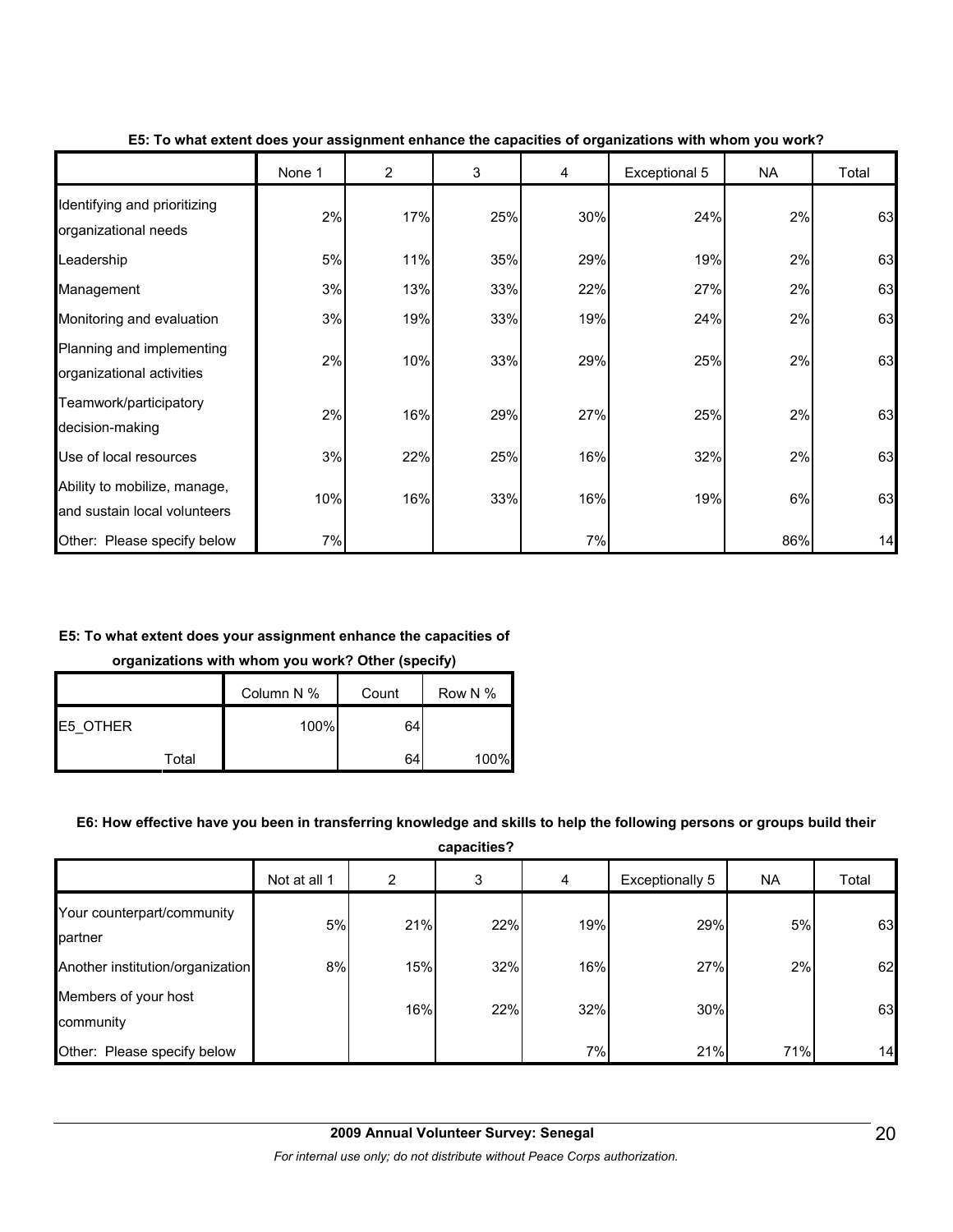|     | Not at all | Minimally | Moderately | <b>Considerably</b> | Exceptionally | Γοο early to tell | Total |
|-----|------------|-----------|------------|---------------------|---------------|-------------------|-------|
| IE7 | 0%l        | 8%        | 22%        | 31%                 | 34%           | 5%                | 64    |

### **E7: To what extent have HC individuals gained a better understanding of Americans? Includes "Too early to tell."**

# **E7: To what extent have HC individuals gained a better understanding of Americans? Excludes**

**"Too early to tell."**

|     | Not at all | Minimally | Moderately | Considerably | Exceptionally | ™otal |
|-----|------------|-----------|------------|--------------|---------------|-------|
| IE7 |            | 8%        | 23%        | 33%          | 36%           | 61l   |

### **E9. In which of the following third goal activities have you participated during your PC service?**

|               |                                                              | PCV Responses | % Doing This | <b>Total PCVs</b><br>Responding |
|---------------|--------------------------------------------------------------|---------------|--------------|---------------------------------|
| \$E9Goal3Acts | Electronic updates                                           | 57            | 89%          |                                 |
|               | Personal website or blog                                     | 49            | 77%          |                                 |
|               | Hosting American visitors                                    | 35            | 55%          |                                 |
|               | Enrollment in the CWWS/CMS<br>program                        | 26            | 41%          |                                 |
|               | Hard copy/paper update                                       | 25            | 39%          |                                 |
|               | Podcasted/created a slide show or<br>video posted online     | 11            | 17%          |                                 |
|               | While on home leave, spoke at a<br>school or community group | 10            | 16%          |                                 |
|               | Pen pal program/letter exchange                              | 9             | 14%          |                                 |
|               | Other please specify                                         | 3             | 5%           |                                 |
|               | Peace Corps Week activities                                  |               | 2%           |                                 |
|               | Total                                                        |               |              | 64                              |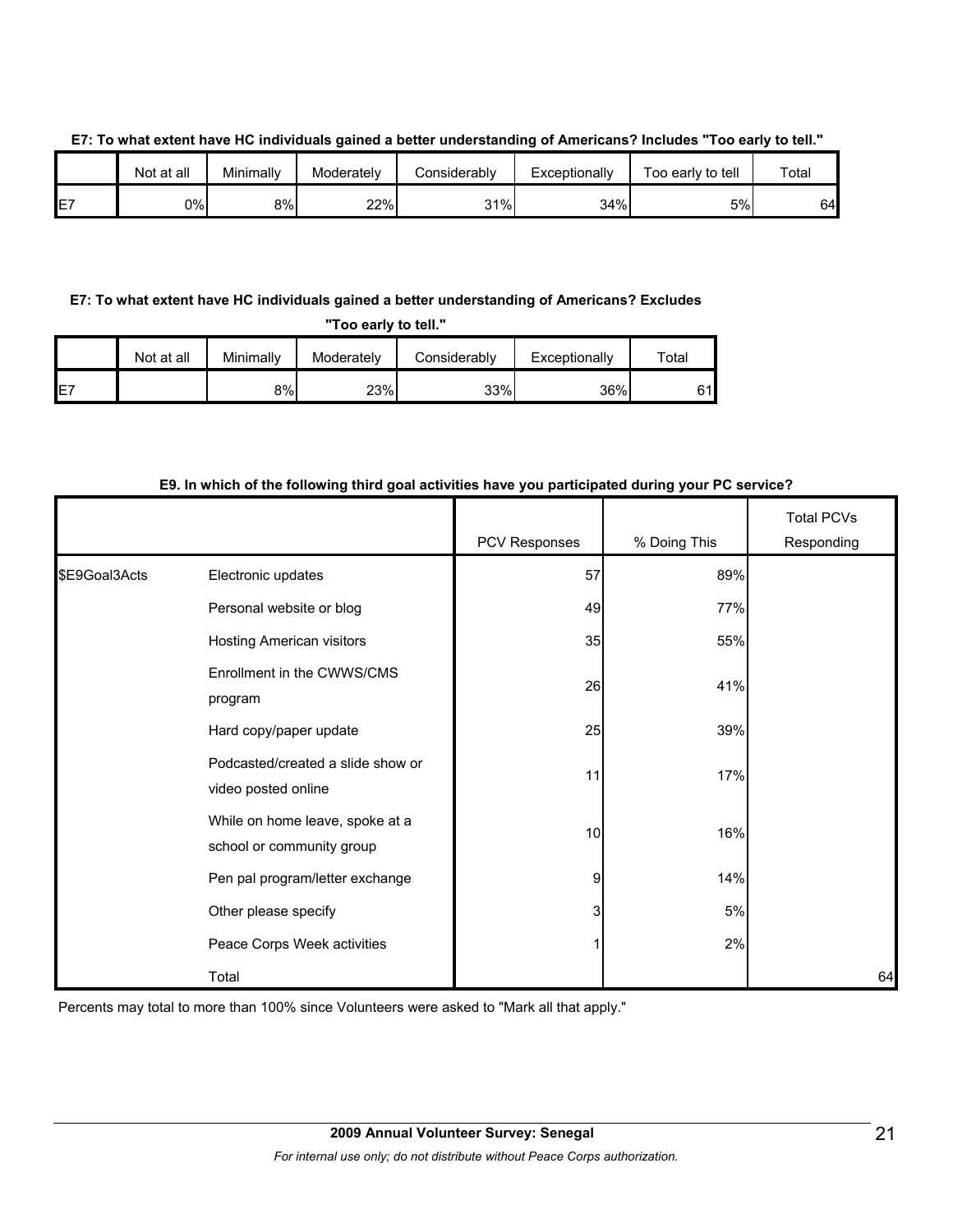# **E9: When asked about third goal activities, Volunteer answered "No**

|                                                                                                                                                                                                                                                                                       | Have done third<br>goal activities | No third goal<br>activities | Total |
|---------------------------------------------------------------------------------------------------------------------------------------------------------------------------------------------------------------------------------------------------------------------------------------|------------------------------------|-----------------------------|-------|
| Peace Corps' third goal is to<br>"help promote a better<br>understanding of other peoples<br>on the part of Americans." In<br>which of the following third goal<br>activities, including your contact<br>with family and friends, have<br>you participated during your<br>Peace Corps | 100%                               |                             | 64    |

# **E10: Would you recommend participation in the CWWS CMS to other Volunteers?**

|     |                            | I have participated in | I have participated in |       |
|-----|----------------------------|------------------------|------------------------|-------|
|     | I have not participated in | CWWS/CM & would        | CWWS/CM and would      |       |
|     | CWWS/CM.                   | recommend it           | NOT recommend it       | Total |
| E10 | 56%                        | 41%                    | 3%                     | 59    |

**E11: To what extent have Americans gained a better understanding of HCNs? Includes "Too early to tell."**

|     | Not at all | Minimally | Moderately | Considerably | Exceptionally | Too early to tell | Total |
|-----|------------|-----------|------------|--------------|---------------|-------------------|-------|
| E11 | 0%         | 2%        | 20%        | $1\%$        | 33%           | 5%                | 64    |

# **E11: To what extent have Americans gained a better understanding of HCNs? Excludes "Too early**

**to tell."**

|             | Not at all | Minimally | Moderately | Considerably | Exceptionally | $\tau$ otal |
|-------------|------------|-----------|------------|--------------|---------------|-------------|
| <b>IE11</b> |            | 2%        | $21\%$     | 43%          | 34%           | 61l         |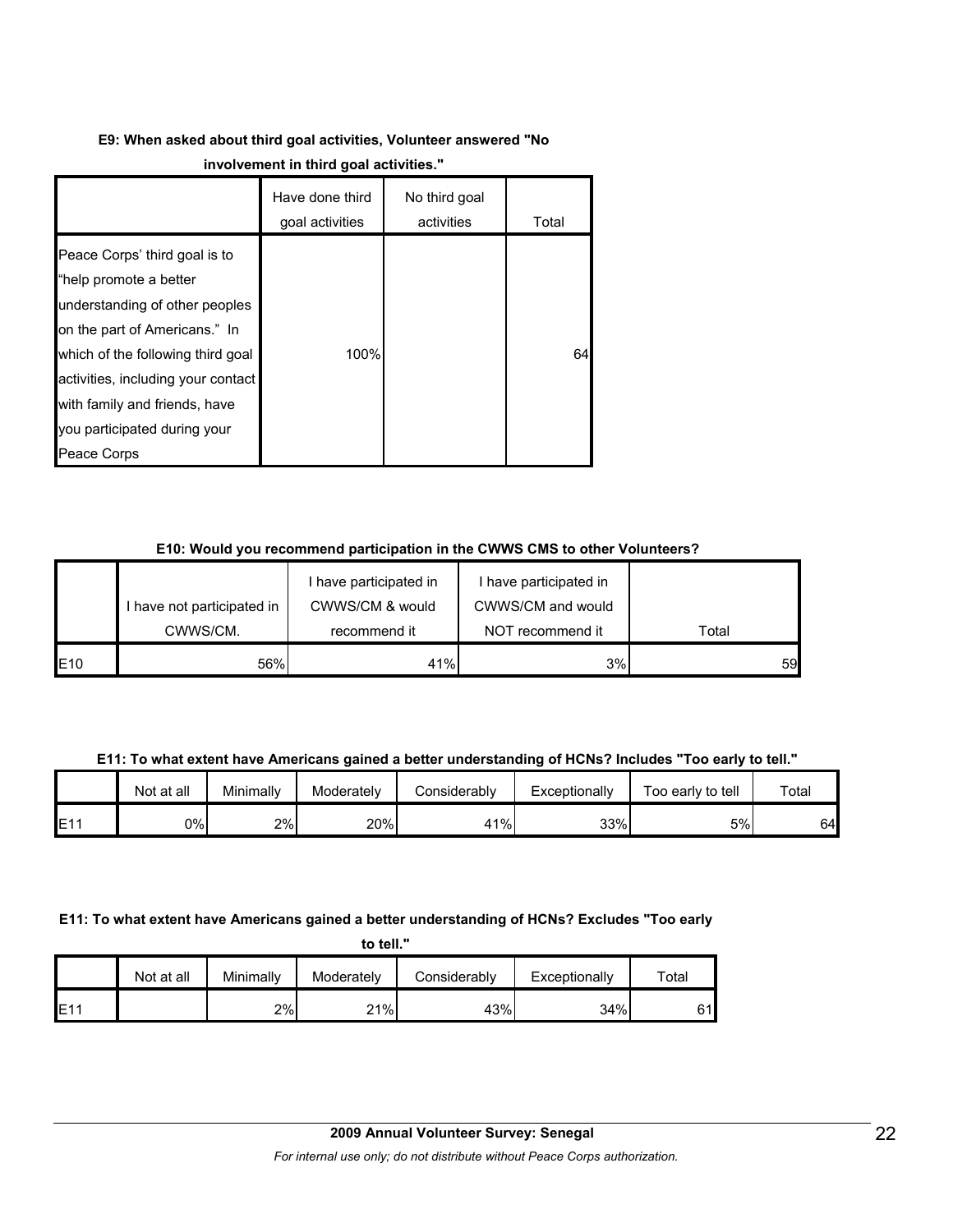|                                                                                | Yes |
|--------------------------------------------------------------------------------|-----|
| Coverdell World Wise Schools staff (Useful)                                    | 9   |
| Contact with other Peace Corps staff in Washington, D.C. (Useful)              | 8   |
| Information at staging (Useful)                                                | 25  |
| Information from your post sent to you before departure (Useful)               | 31  |
| Internet (Useful)                                                              | 50  |
| Invitation kits (Useful)                                                       | 35  |
| Material in staging packet (Useful)                                            | 26  |
| Peace Corps staff at post (e.g., World Wise School contact) (Useful)           | 23  |
| Recruiting (Useful)                                                            | 16  |
| Resources available from Coverdell World Wise Schools (Useful)                 | 9   |
| Resources available on Peace Corps website (e.g., third goal section) (Useful) | 22  |
| Training on third goal (Useful)                                                | 25  |
| Other: Please specify below (Useful)                                           |     |

# **E12: Which of the following resources have been useful to you in your third goal activities?**

# **E12: Which of the following resources would/will be helpful to you in your third goal activities?**

|                                                                                          | Yes             |
|------------------------------------------------------------------------------------------|-----------------|
| Coverdell World Wise Schools staff (Would be helpful)                                    | 21              |
| Contact with other Peace Corps staff in Washington, D.C. (Would be helpful)              | 20              |
| Information at staging (Would be helpful)                                                | $\overline{7}$  |
| Information from your post sent to you before departure (Would be helpful)               | 12              |
| Internet (Would be helpful)                                                              | 9               |
| Invitation kits (Would be helpful)                                                       | $5\overline{a}$ |
| Material in staging packet (Would be helpful)                                            | 5 <sub>l</sub>  |
| Peace Corps staff at post (e.g., World Wise School contact) (Would be helpful)           | 12              |
| Recruiting (Would be helpful)                                                            | 5 <sub>l</sub>  |
| Resources available from Coverdell World Wise Schools (Would be helpful)                 | 14              |
| Resources available on Peace Corps website (e.g., third goal section) (Would be helpful) | 9               |
| Training on third goal (Would be helpful)                                                | 12              |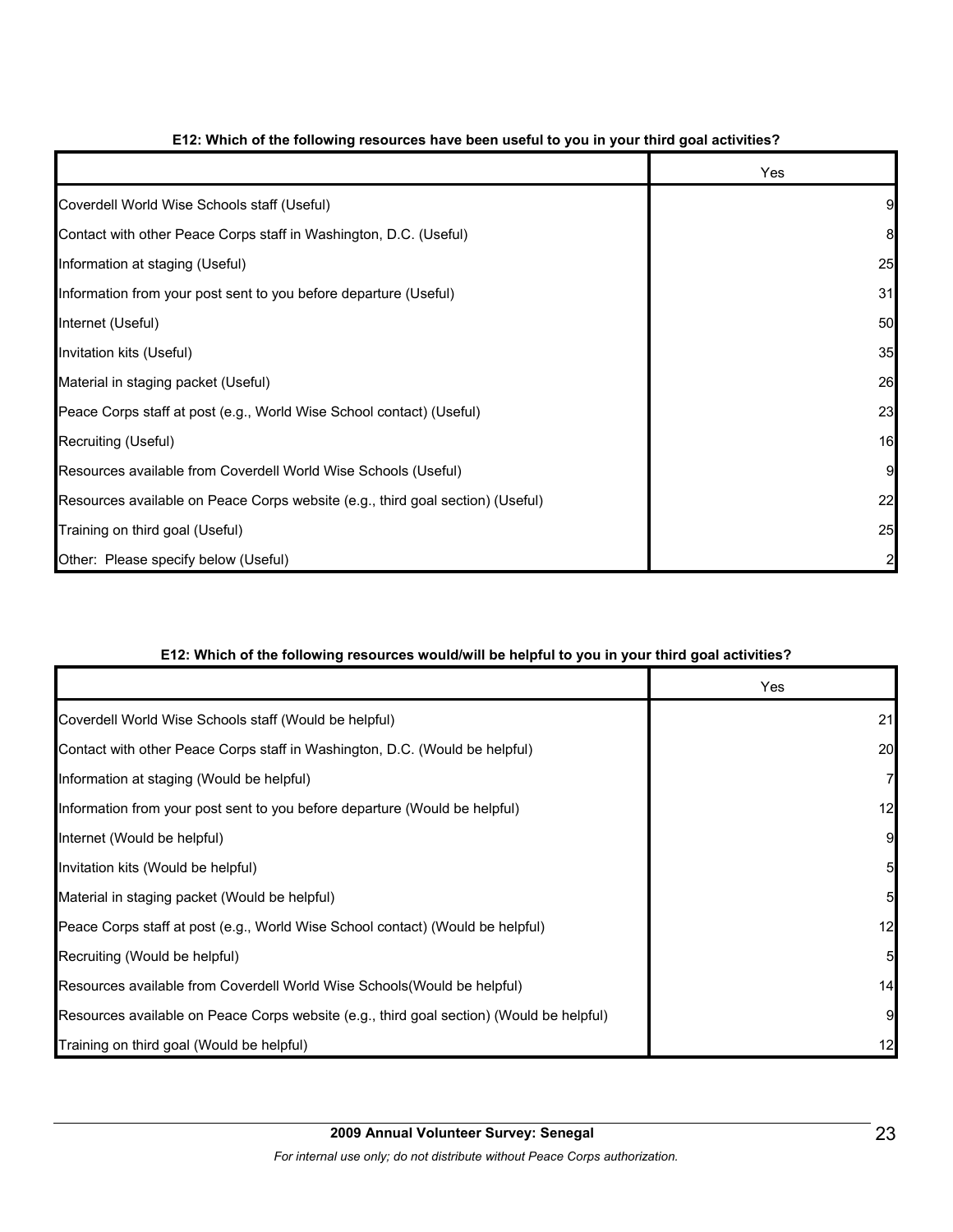# **E12: Other useful/helpful resources? Other (specify)**

|           |                                                | Column N % | Count | Row N % |  |
|-----------|------------------------------------------------|------------|-------|---------|--|
| E12_OTHER | Open-ended results. Non-responsive to request. |            |       |         |  |
|           |                                                |            |       |         |  |
|           | Total                                          |            | 64    | 100%    |  |

# **E13: Do you know about the Peace Corps Partnership Program (PCPP)?**

|             | Νo | Yes, but I haven't used it. | Yes, I have used it. | Total |  |
|-------------|----|-----------------------------|----------------------|-------|--|
| <b>IE13</b> | 2% | 70%                         | 28%                  | 64    |  |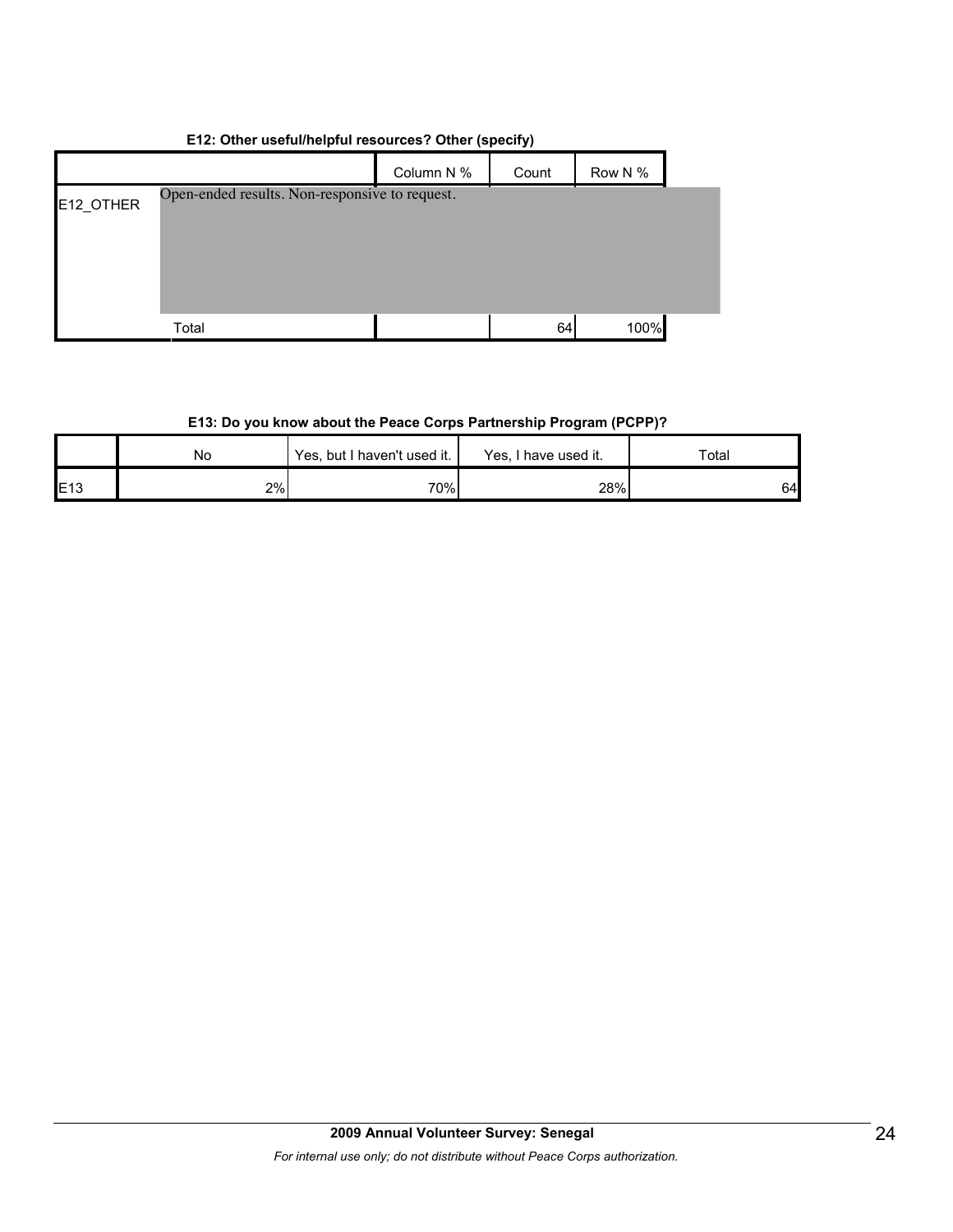# **F. Peace Corps Support**

*This section reports Volunteers' assessments of in-country Peace Corps.* 

|     | Not at all | Poorlv | Adequately | Well | Verv well | Total |
|-----|------------|--------|------------|------|-----------|-------|
| IF1 |            | 14%    | 14%        | 36%  | 36%       | '4    |

**F1 (PCVs at post 9+ months): How prepared for your arrival were the host people with whom you work?**





F1: When you arrived at your community, how prepared for your arrival were the host people with whom you work?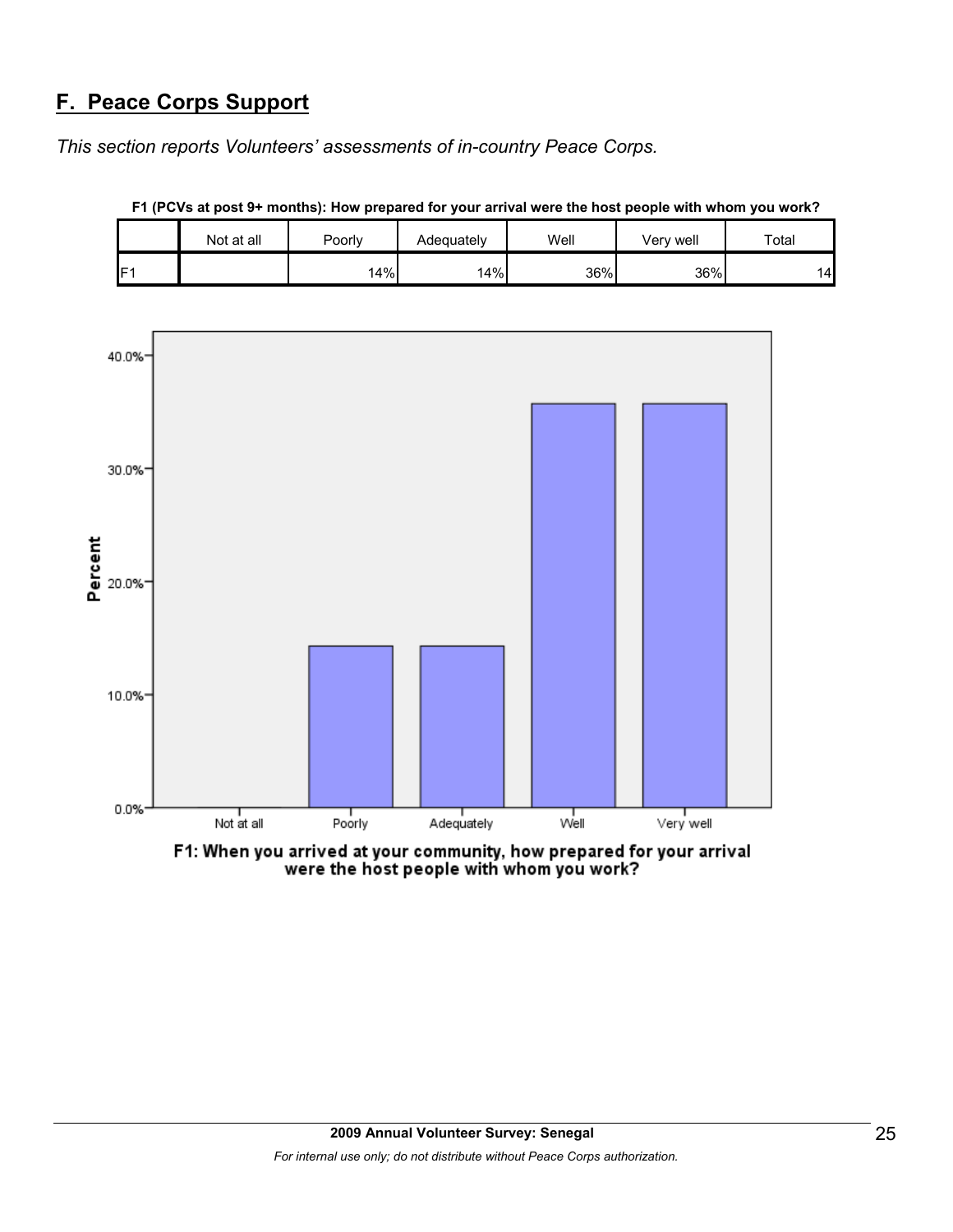|     | Not at all | Minimally | Adeguatelv | ا onsiderablv | Exceptionally | Not Used | $\tau$ otal |
|-----|------------|-----------|------------|---------------|---------------|----------|-------------|
| IF2 | 2%         | 3%        | 22%        | 27%           | 42%           | 5%       | 64          |

**F2: How satisfied are you with the health care you received from your PCMO(s)?**

# **F3: How satisfied are you with the following support provided by in-country PC staff?**

|                             | Not at all 1 | 2   | 3   | 4   | Completely 5 | NA  | Total |
|-----------------------------|--------------|-----|-----|-----|--------------|-----|-------|
| Administrative/logistical   |              | 12% | 28% | 31% | 28%          |     | 64    |
| Cross-cultural              | 2%           | 11% | 22% | 31% | 34%          |     | 64    |
| Emotional                   |              | 14% | 30% | 28% | 23%          | 5%  | 64    |
| Feedback on my work reports | 5%           | 16% | 23% | 20% | 23%          | 12% | 64    |
| Job assignment              | 5%           | 6%  | 31% | 25% | 31%          | 2%  | 64    |
| Language learning           | 2%           |     | 14% | 31% | 53%          |     | 64    |
| Medical                     | 2%           | 3%  | 19% | 34% | 42%          |     | 64    |
| Safety and security         |              |     | 2%  | 30% | 69%          |     | 64    |
| Site selection/preparation  | 5%           | 11% | 25% | 22% | 38%          |     | 64    |
| <b>Technical skills</b>     | 7%           | 18% | 43% | 13% | 18%          |     | 60    |

# **F4: How satisfied are you with the Peace Corps allocation of time and resources to mental**

|                | health/adjustment issues? |    |     |     |                           |       |  |  |  |  |  |  |  |
|----------------|---------------------------|----|-----|-----|---------------------------|-------|--|--|--|--|--|--|--|
|                | Not at all satisfied      | ົ  |     |     | Completely<br>satisfied 5 | Total |  |  |  |  |  |  |  |
| F <sub>4</sub> | 2%                        | 3% | 33% | 30% | 33%                       | 64    |  |  |  |  |  |  |  |

**F5: What level of PC support have you received to help cope with stress from issues such as HIV/AIDS, food insecurity, etc. in your community? (Including PCVs w/no need for support)**

|                 | No support |    | Minimal support   Adequate support | Considerable<br>support | Exceptional<br>support | NA/I have no<br>need for support | Total |
|-----------------|------------|----|------------------------------------|-------------------------|------------------------|----------------------------------|-------|
| IF <sub>5</sub> | 2%         | 9% | 22%                                | 11%                     | 17%l                   | 39%                              | 64    |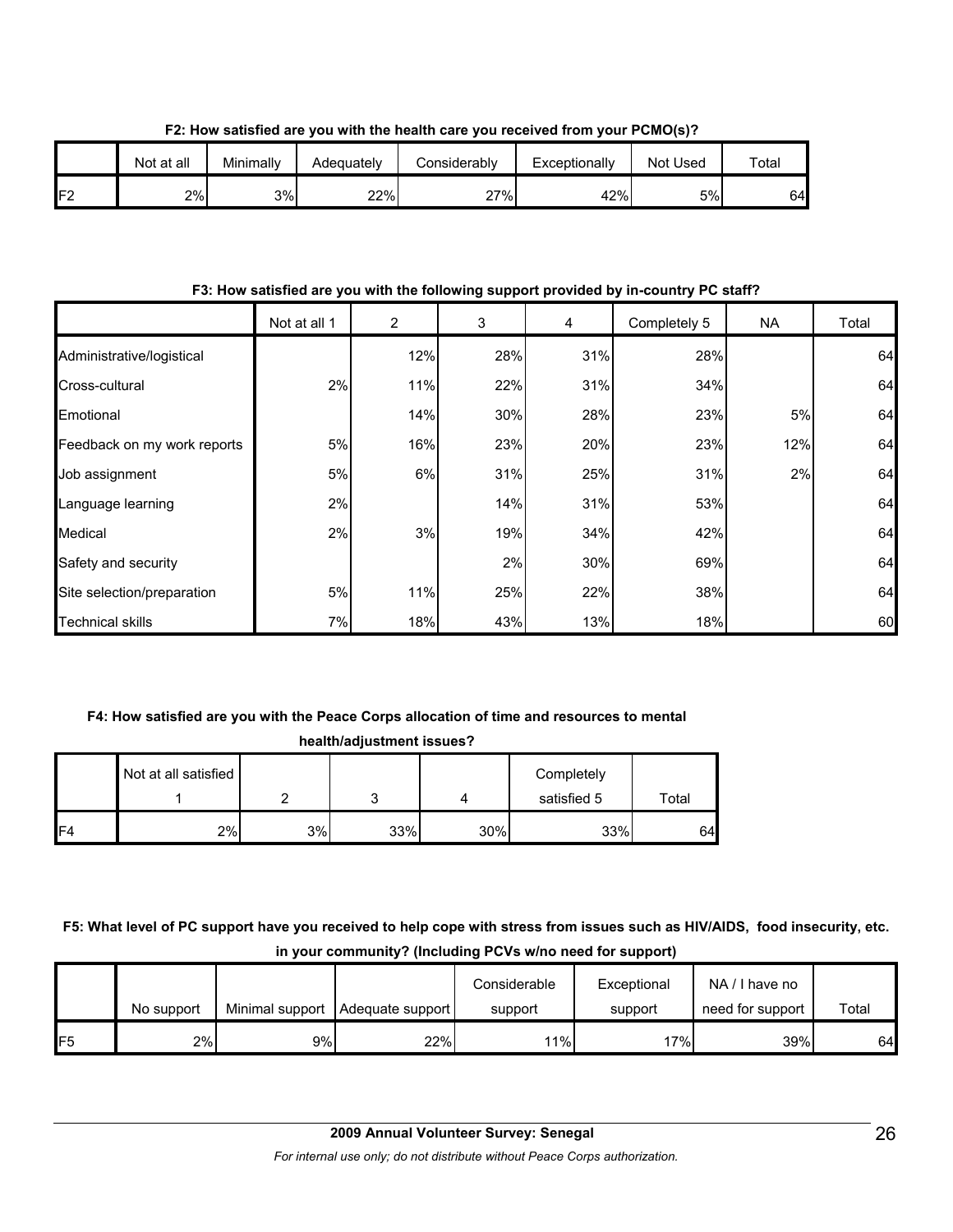# **F5: What level of PC support have you received to help cope with stress from issues such as HIV/AIDS, food insecurity, etc. in your community? (Excluding PCVs w/no need for support)**

|                 | No support | Minimal support | Adequate support | Considerable<br>support | Exceptional<br>support | Total |
|-----------------|------------|-----------------|------------------|-------------------------|------------------------|-------|
| IF <sub>5</sub> | 3%         | 15%             | 36%              | 18%                     | 28%                    | 39    |

# **F6: How would you rate your interaction with the Country Director in terms of the following?**

|                                    | Not adequate | Adequate | Total |
|------------------------------------|--------------|----------|-------|
| Responsiveness to my issues        | 6%           | 94%      | 64    |
| Informative content                | $0\%$        | 100%     | 63    |
| My comfort level discussing issues | 11%          | 89%      | 64    |
| Adequacy of visits                 | 14%          | 86%      | 64    |

# **F6b: How would you rate your interaction with the PTO/SRPTC in terms of the following?**

|                                    | Not adequate | Adequate | Total |
|------------------------------------|--------------|----------|-------|
| Responsiveness to my issues        | 19%          | 81%      | 48    |
| Informative content                | 24%          | 76%      | 46    |
| My comfort level discussing issues | 19%          | 81%      | 48    |
| Adequacy of visits                 | 20%          | 80%      | 49    |

# **F6c: How would you rate your interaction with the APCD/Program Manager in terms of the following?**

|                                    | Not adequate | Adequate | Total |
|------------------------------------|--------------|----------|-------|
| Responsiveness to my issues        | 14%          | 86%      | 64    |
| Informative content                | 12%          | 88%      | 64    |
| My comfort level discussing issues | 16%          | 84%      | 63    |
| Adequacy of visits                 | 17%          | 83%      | 64    |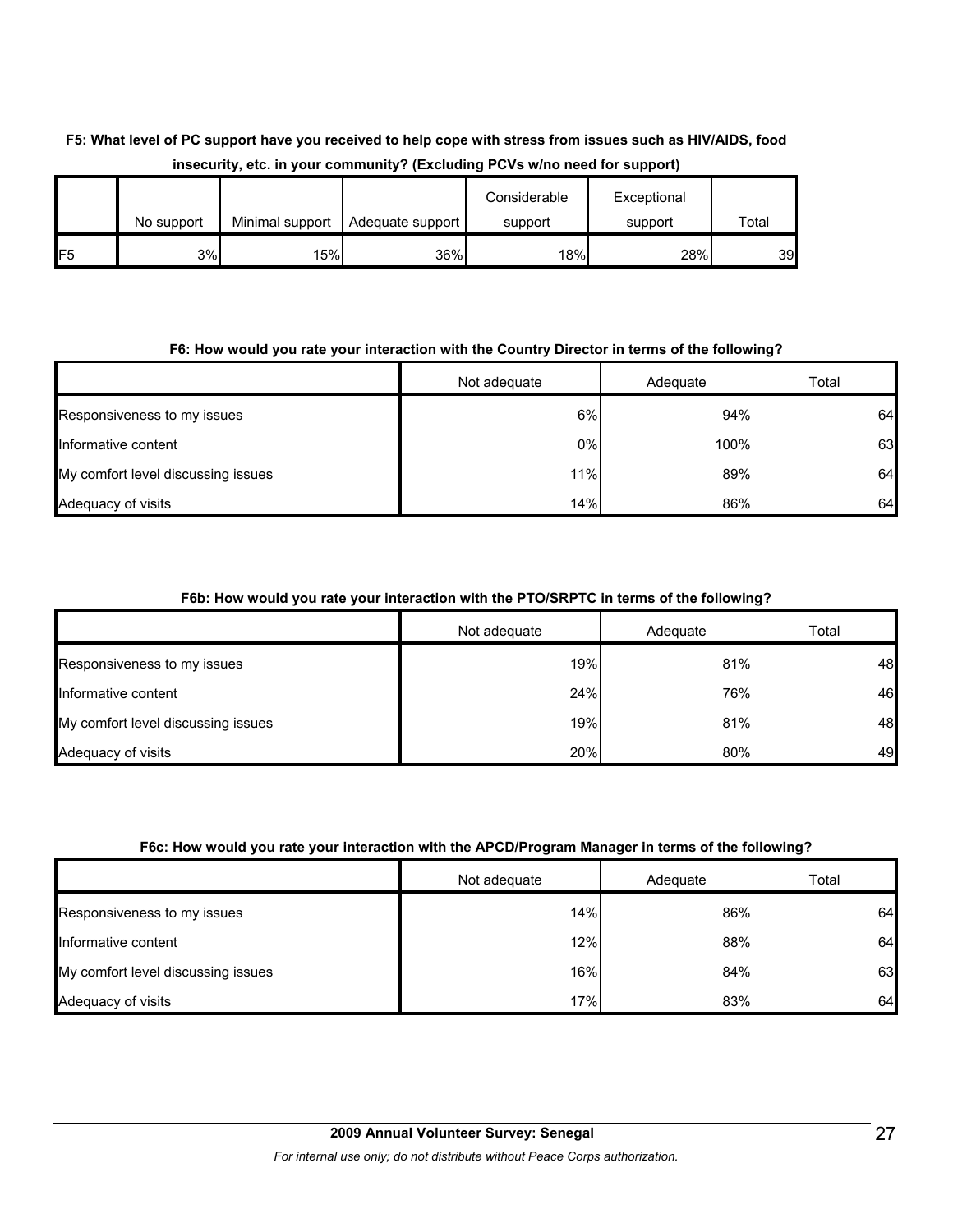|                                    | Not adequate | Adequate | Total |
|------------------------------------|--------------|----------|-------|
| Responsiveness to my issues        | 5%           | 95%      | 63    |
| Informative content                | 6%           | 94%      | 63    |
| My comfort level discussing issues | 8%           | 92%      | 62    |
| Adequacy of visits                 | 10%          | 90%      | 63    |

# **F6d: How would you rate your interaction with the PCMO in terms of the following?**

# **F6e: How would you rate your interaction with the Safety and Security Coordinator in terms of the following?**

|                                    | Not adequate | Adequate | Total |
|------------------------------------|--------------|----------|-------|
| Responsiveness to my issues        | 2%           | 98%      | 64    |
| Informative content                | 0%           | 100%     | 64    |
| My comfort level discussing issues | 2%           | 98%      | 63    |
| Adequacy of visits                 | 2%           | 98%      | 63    |

# **F6f: How would you rate your interaction with the Training Manager in terms of the following?**

|                                    | Not adequate | Adequate | Total |
|------------------------------------|--------------|----------|-------|
| Responsiveness to my issues        | 16%          | 84%      | 58    |
| Informative content                | 12%          | 88%      | 58    |
| My comfort level discussing issues | 12%          | 88%      | 57    |
| Adequacy of visits                 | 18%          | 82%      | 57    |

# **F6g: How would you rate your interaction with administrative staff in terms of the following?**

|                                    | Not adequate | Adequate | Total |
|------------------------------------|--------------|----------|-------|
| Responsiveness to my issues        | 17%          | 83%      | 60    |
| Informative content                | 20%          | 80%      | 60    |
| My comfort level discussing issues | 13%          | 87%      | 61    |
| Adequacy of visits                 | 14%          | 86%      | 58    |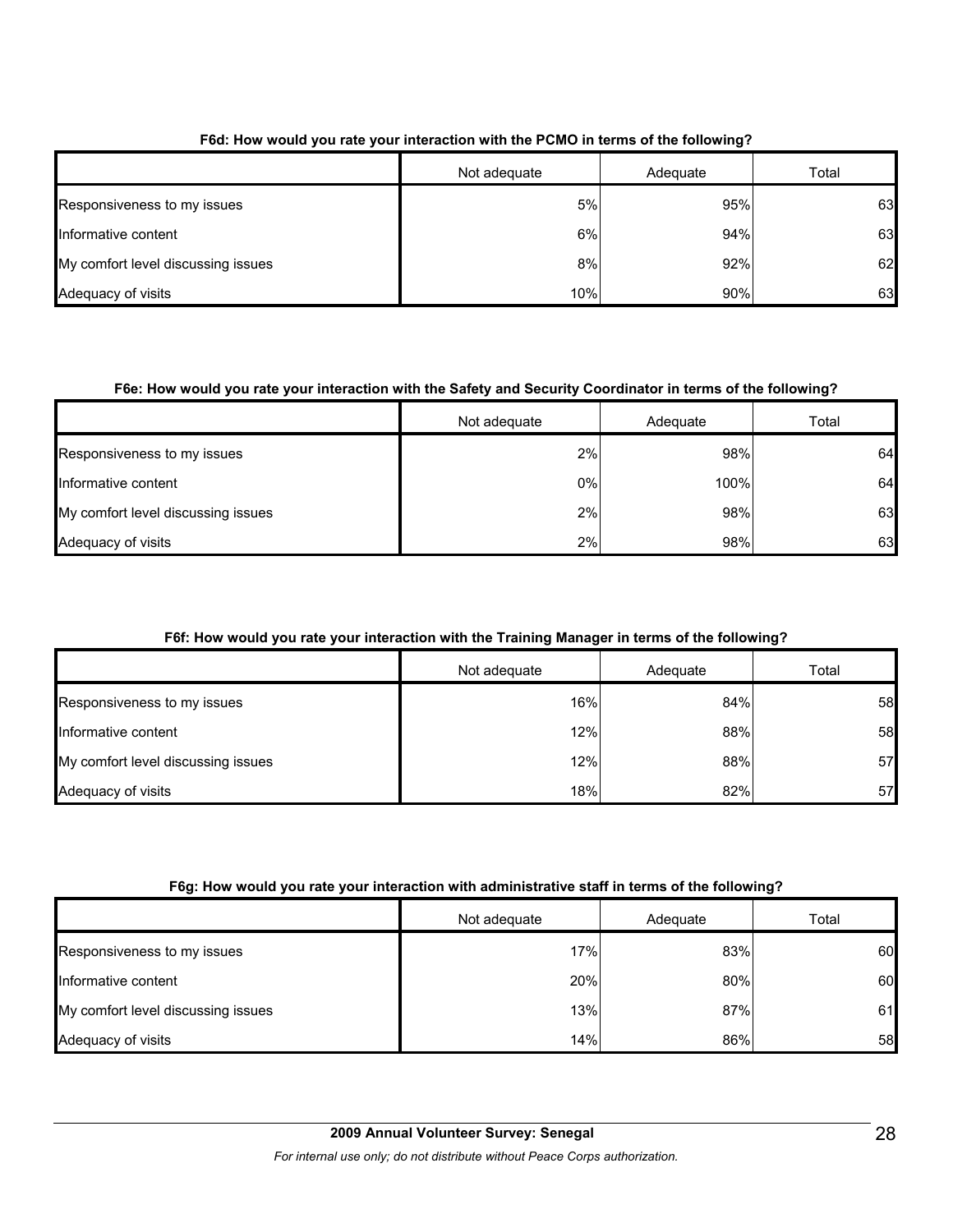|                                    | Not adequate | Adequate | Total |
|------------------------------------|--------------|----------|-------|
| Responsiveness to my issues        | 67%          | 33%      | 31    |
| Informative content                | 0%           | 100%     | 21    |
| My comfort level discussing issues | 0%           | 100%     | 21    |
| Adequacy of visits                 | 0%           | 100%     |       |

# **F6h: How would you rate your interaction with other post staff (please specify) in terms of the following?**

# **F7: To what extent is your CD aware of Volunteer issues and concerns through interactions with Volunteers?**

|    | Not at all | Minimally | Adequately | Considerably | Completely | Total |
|----|------------|-----------|------------|--------------|------------|-------|
| F7 |            | 3%        | 12%        | 45%          | 39%        | 64    |

|                | Fo: what is the most effective way you use to communicate with PC staff? |      |                 |  |  |
|----------------|--------------------------------------------------------------------------|------|-----------------|--|--|
| Most effective | Cellphone (voice)                                                        | 47%  | 30              |  |  |
|                | Text messaging                                                           | 34%  | 22              |  |  |
|                | Email/ Internet                                                          | 11%  | 7               |  |  |
|                | In-person visits                                                         | 8%   | $5\overline{)}$ |  |  |
|                | Other. Please specify                                                    |      |                 |  |  |
|                | Telephone not at residence or work                                       |      |                 |  |  |
|                | Telephone at residence or work                                           |      |                 |  |  |
|                | Letters                                                                  |      |                 |  |  |
|                | CB radio                                                                 |      |                 |  |  |
|                | Total                                                                    | 100% | 64              |  |  |

# **F8: What is the most effective way you use to communicate with PC staff?**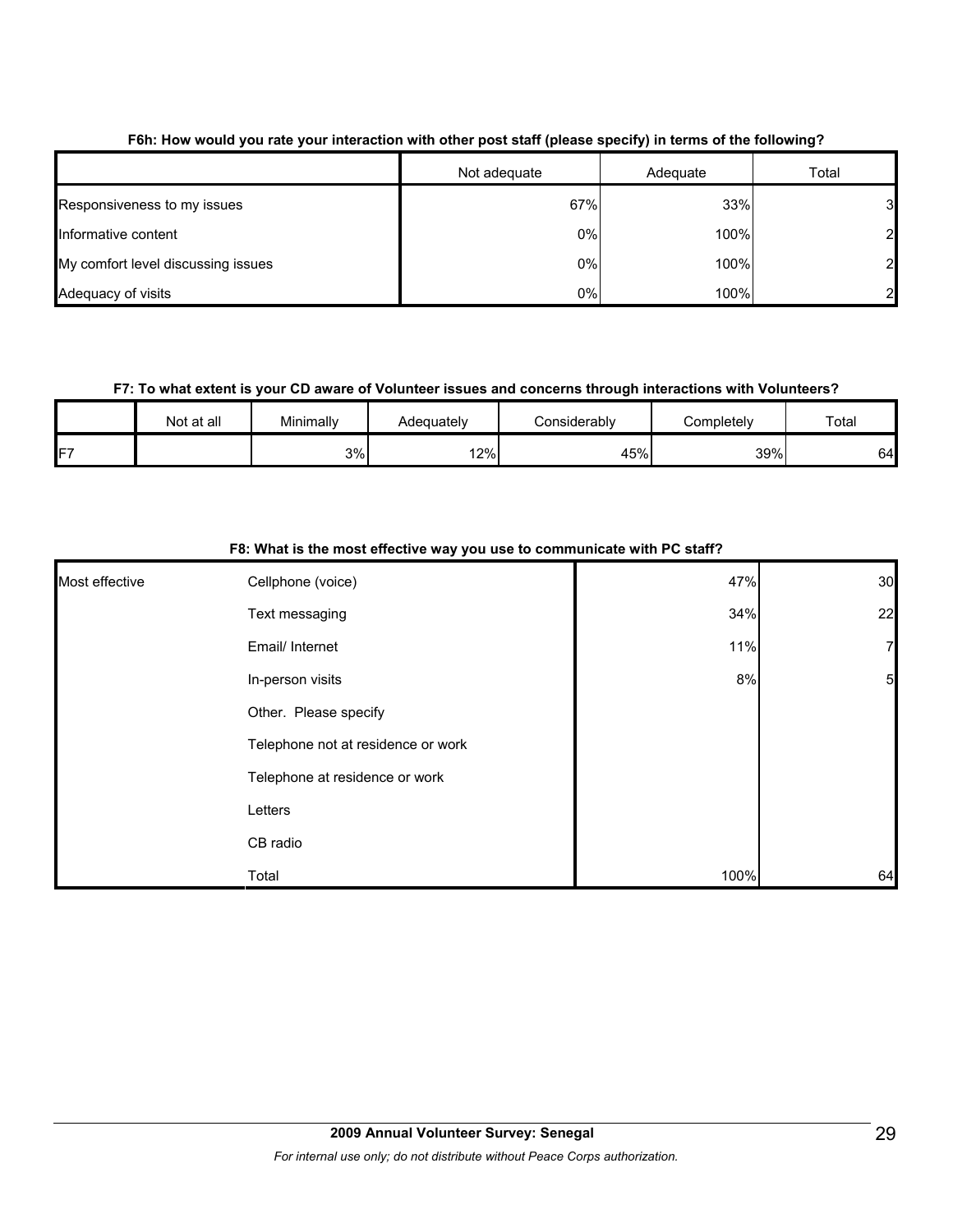| Second most effective | Cellphone (voice)                  | 41%  | 26             |
|-----------------------|------------------------------------|------|----------------|
|                       | Email/ Internet                    | 33%  | 21             |
|                       | Text messaging                     | 20%  | 13             |
|                       | In-person visits                   | 6%   | $\overline{4}$ |
|                       | Other. Please specify              |      |                |
|                       | Telephone not at residence or work |      |                |
|                       | Telephone at residence or work     |      |                |
|                       | Letters                            |      |                |
|                       | CB radio                           |      |                |
|                       | Total                              | 100% | 64             |

#### **F8: What is the second most effective way you use to communicate with PC staff?**

#### **F8: What is the third most effective way you use to communicate with PC staff?**

| (C11_THREE) Third most effective | Email/ Internet                    | 41%  | 26             |
|----------------------------------|------------------------------------|------|----------------|
|                                  | In-person visits                   | 30%  | 19             |
|                                  | Text messaging                     | 16%  | 10             |
|                                  | Cellphone (voice)                  | 6%   | $\overline{4}$ |
|                                  | Telephone at residence or work     | 3%   | $\overline{2}$ |
|                                  | Telephone not at residence or work | 2%   |                |
|                                  | Letters                            | 2%   |                |
|                                  | Other. Please specify              |      |                |
|                                  | CB radio                           |      |                |
|                                  | Total                              | 100% | 63             |

# **F9: How do you rate the effectiveness of your communication resources for contacting in-country PC staff?**

|     | Very poor | Poor | Adequate | Good | Excellent | ⊤otal |
|-----|-----------|------|----------|------|-----------|-------|
| IF9 |           | 3%   | 22%      | 25%  | 50%       | 64    |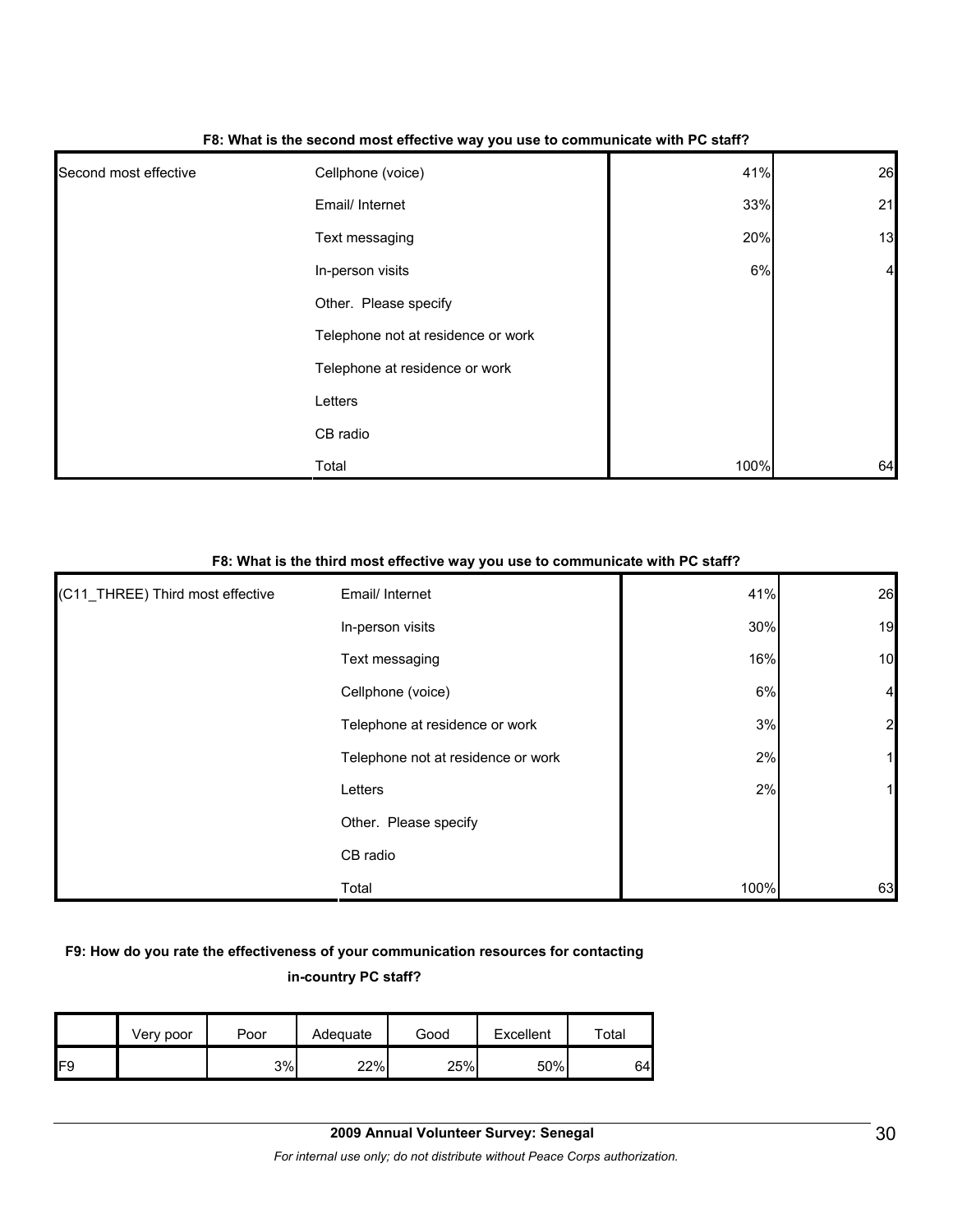# **G. Your Safety and Security**

*This section reports on how safe and informed about their safety Volunteers feel. Their experiences with reported and unreported crimes are summarized.* 

|                                                  |                 |            | Adequately |              |           |       |
|--------------------------------------------------|-----------------|------------|------------|--------------|-----------|-------|
|                                                  | Not at All Safe | Often Safe | Safe       | Usually Safe | Very Safe | Total |
| Where you live                                   |                 | 3%         |            | 21%          | 76%       | 63    |
| Where you work                                   |                 | 2%         | 2%         | 24%          | 73%       | 63    |
| When you travel in-country                       | 2%              | 5%         | 25%        | 38%          | 30%       | 63    |
| City where main Peace Corps<br>office is located | 2%              | 6%         | 27%        | 46%          | 19%       | 63    |

## **G1: How safe do you feel...?**

#### **G2: Please indicate the number of times you experienced the following types of discrimination/harassment.**

|                    | Never  | Once | 2-5 times | 6-10 times | 11-25 times | 26+ times | Total |
|--------------------|--------|------|-----------|------------|-------------|-----------|-------|
| Age                | 90.9%  |      | 3.6%      | 3.6%       | 1.8%        |           | 55    |
| Anti-American      | 72.7%  | 3.6% | 14.5%     | 5.5%       | 1.8%        | 1.8%      | 55    |
| <b>Disability</b>  | 100.0% |      |           |            |             |           | 55    |
| Gender             | 65.5%  |      | 7.3%      | 5.5%       | 3.6%        | 18.2%     | 55    |
| Racial/color       | 61.8%  | 1.8% | 1.8%      | 5.5%       | 3.6%        | 25.5%     | 55    |
| Religious          | 87.0%  | 5.6% | 5.6%      |            |             | 1.9%      | 54    |
| Sexual (verbal)    | 70.9%  | 1.8% | 5.5%      |            | 3.6%        | 18.2%     | 55    |
| Sexual (physical)  | 85.2%  | 1.9% | 7.4%      | 1.9%       |             | 3.7%      | 54    |
| Sexual orientation | 98.1%  | 1.9% |           |            |             |           | 54    |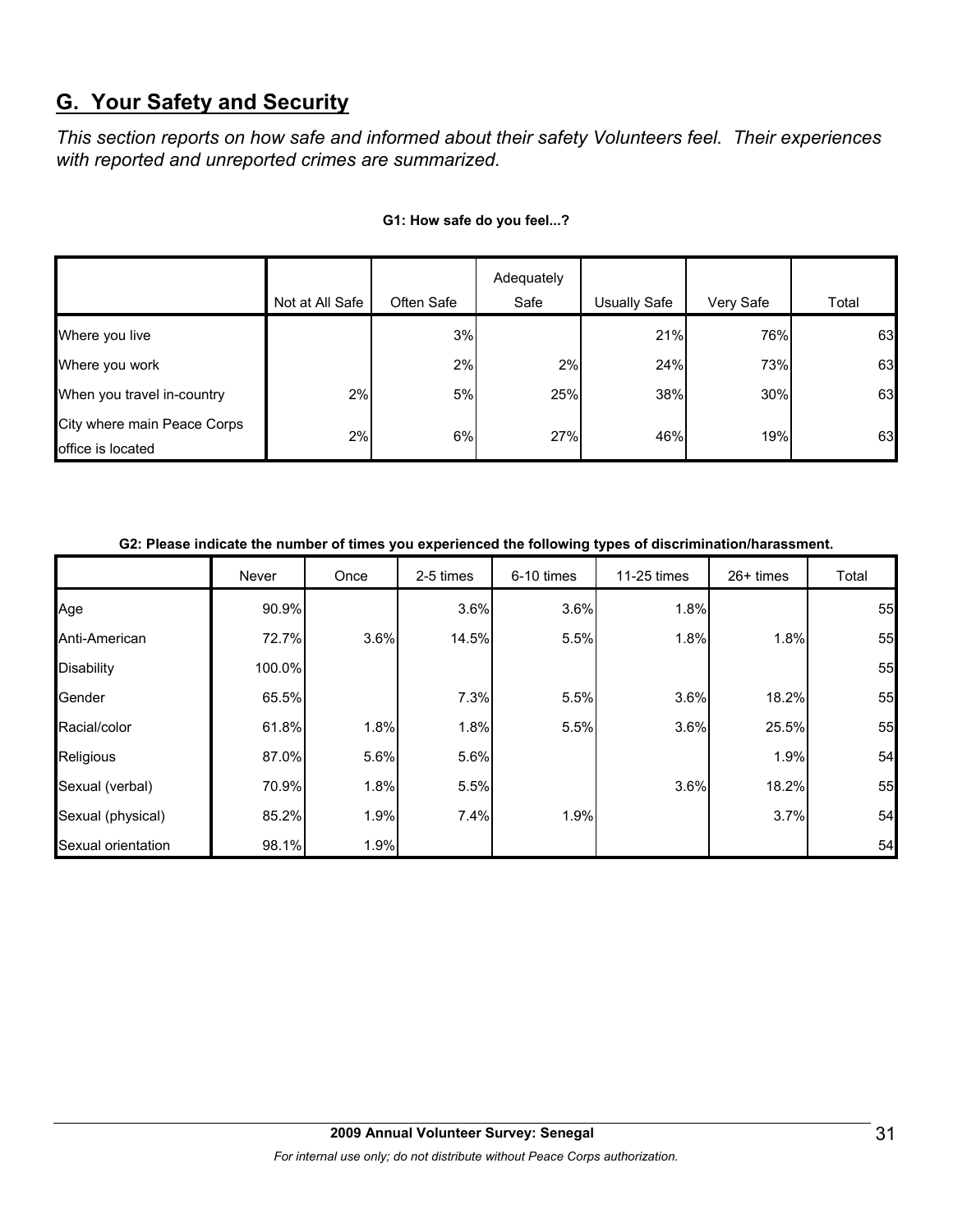|                   | Never  | Once  | 2-5 times | 6-10 times | 11-25 times | 26+ times | Total            |
|-------------------|--------|-------|-----------|------------|-------------|-----------|------------------|
| Age               | 100.0% |       |           |            |             |           | $6\phantom{.}6$  |
| Anti-American     | 100.0% |       |           |            |             |           | 13               |
| Gender            | 100.0% |       |           |            |             |           | 16               |
| Racial/color      | 100.0% |       |           |            |             |           | 19               |
| Religious         | 83.3%  | 16.7% |           |            |             |           | 6                |
| Sexual (verbal)   | 93.3%  |       | 6.7%      |            |             |           | 15               |
| Sexual (physical) | 75.0%  | 12.5% | 12.5%     |            |             |           | $\boldsymbol{8}$ |

**G2: Please indicate the number of times you reported discrimination/harassment events to PC.**

**G3: Please indicate the number of times you experienced the following types of crimes.**

|                    | Never | Once  | 2-5 times | 6-10 times | 11-25 times | 26+ times | Total |
|--------------------|-------|-------|-----------|------------|-------------|-----------|-------|
| <b>Burglary</b>    | 82.5% | 12.3% | 3.5%      |            | 1.8%        |           | 57    |
| Theft              | 74.1% | 18.5% | 5.6%      | 1.9%       |             |           | 54    |
| Robbery            | 96.2% | 3.8%  |           |            |             |           | 53    |
| Physical assault   | 90.6% | 7.5%  | 1.9%      |            |             |           | 53    |
| Aggravated assault | 98.1% | 1.9%  |           |            |             |           | 53    |
| Sexual assault     | 92.3% | 3.8%  | 3.8%      |            |             |           | 52    |
| Rape               | 98.0% | 2.0%  |           |            |             |           | 51    |

# **G3: Please indicate the number of times you reported the following crimes to Peace Corps.**

|                    | Never  | Once   | 2-5 times | 6-10 times | 11-25 times | $26+$ times | Total        |
|--------------------|--------|--------|-----------|------------|-------------|-------------|--------------|
| <b>Burglary</b>    | 33.3%  | 44.4%  | 22.2%     |            |             |             | 9            |
| Theft              | 35.7%  | 57.1%  | 7.1%      |            |             |             | 14           |
| Robbery            |        | 100.0% |           |            |             |             | $\mathbf{2}$ |
| Physical assault   | 60.0%  | 40.0%  |           |            |             |             | 5            |
| Aggravated assault |        | 100.0% |           |            |             |             | 1            |
| Sexual assault     | 66.7%  | 33.3%  |           |            |             |             | 3            |
| Rape               | 100.0% |        |           |            |             |             |              |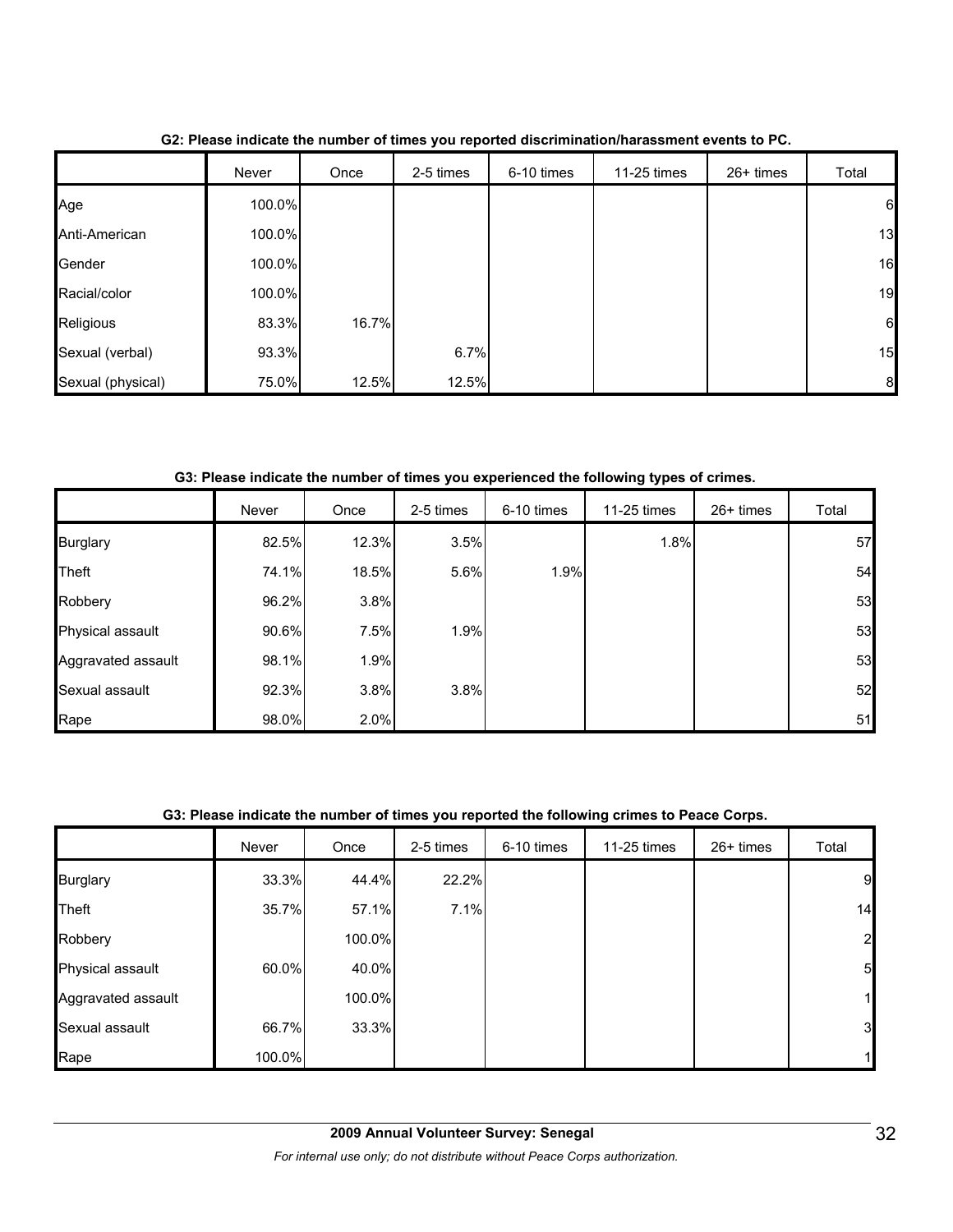|            |                                                             | .             | $\mathbf{v}$      |                                 |
|------------|-------------------------------------------------------------|---------------|-------------------|---------------------------------|
|            |                                                             | PCV Responses | % Reason Not Rptd | <b>Total PCVs</b><br>Responding |
| \$NoRpBurg | I felt it was too minor or common to<br>report              |               | 100%              |                                 |
|            | did not think the PC could help                             |               | 25%               |                                 |
|            | I believed it could result in changing<br>sites             |               |                   |                                 |
|            | Concerns of a possible breach in<br>confidentiality         |               |                   |                                 |
|            | Reporting might result in disciplinary<br>action against me |               |                   |                                 |
|            | It might hurt my relationship with the<br>community         |               |                   |                                 |
|            | Other                                                       |               |                   |                                 |
|            | Total                                                       |               |                   | 4                               |

# **G4a: If you did not report your experience with burglary, please your reason(s) for not reporting.**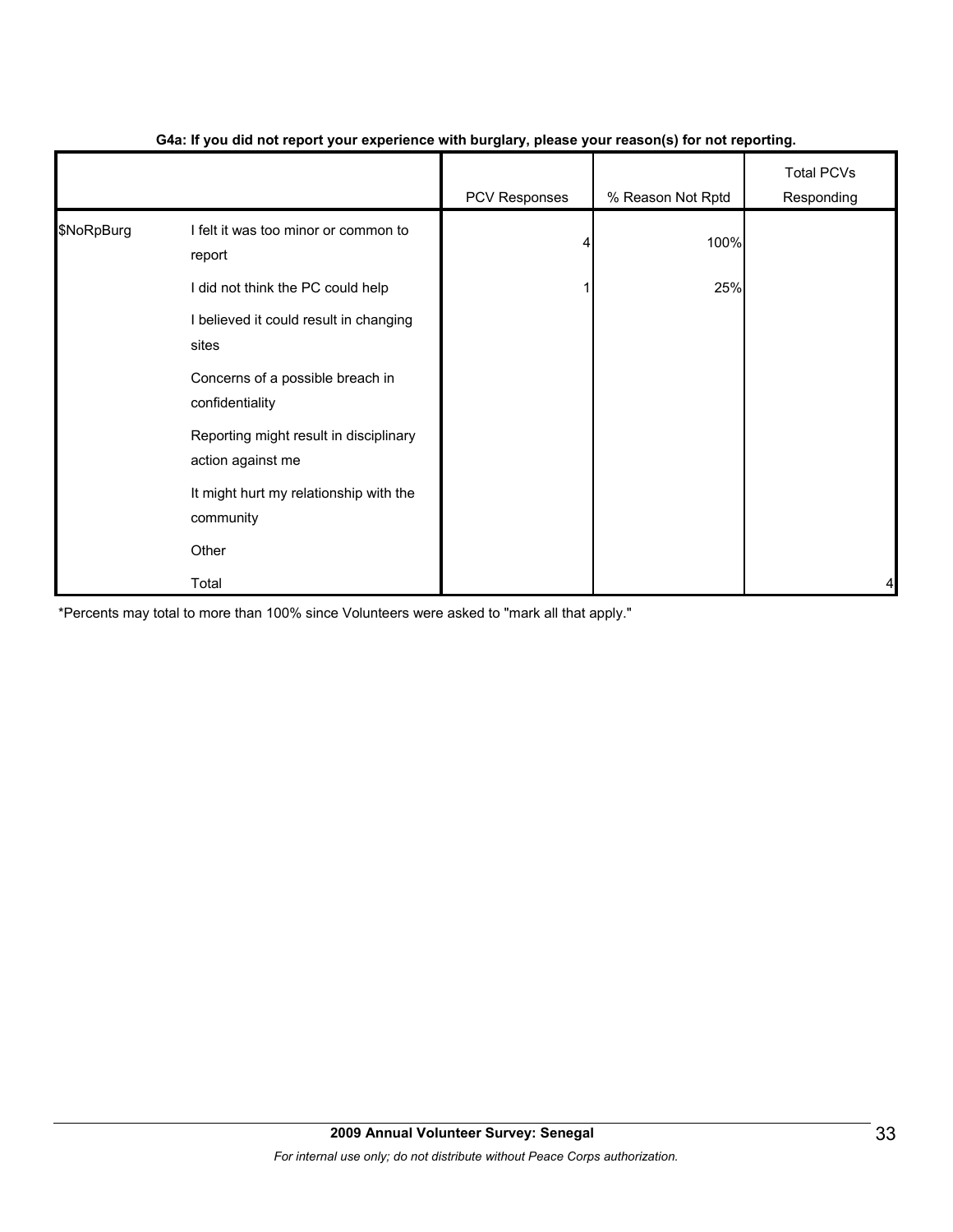|             |                                                             | PCV Responses | % Reason Not Rptd | <b>Total PCVs</b><br>Responding |
|-------------|-------------------------------------------------------------|---------------|-------------------|---------------------------------|
| \$NoRpTheft | I felt it was too minor or common to<br>report              | 5             | 71%               |                                 |
|             | It might hurt my relationship with the<br>community         | 3             | 43%               |                                 |
|             | I did not think the PC could help                           | 2             | 29%               |                                 |
|             | I believed it could result in changing<br>sites             |               |                   |                                 |
|             | Concerns of a possible breach in<br>confidentiality         |               |                   |                                 |
|             | Reporting might result in disciplinary<br>action against me |               |                   |                                 |
|             | Other                                                       |               |                   |                                 |
|             | Total                                                       |               |                   | 7                               |

# **G4b: If you did not report your experience with theft, please your reason(s) for not reporting.**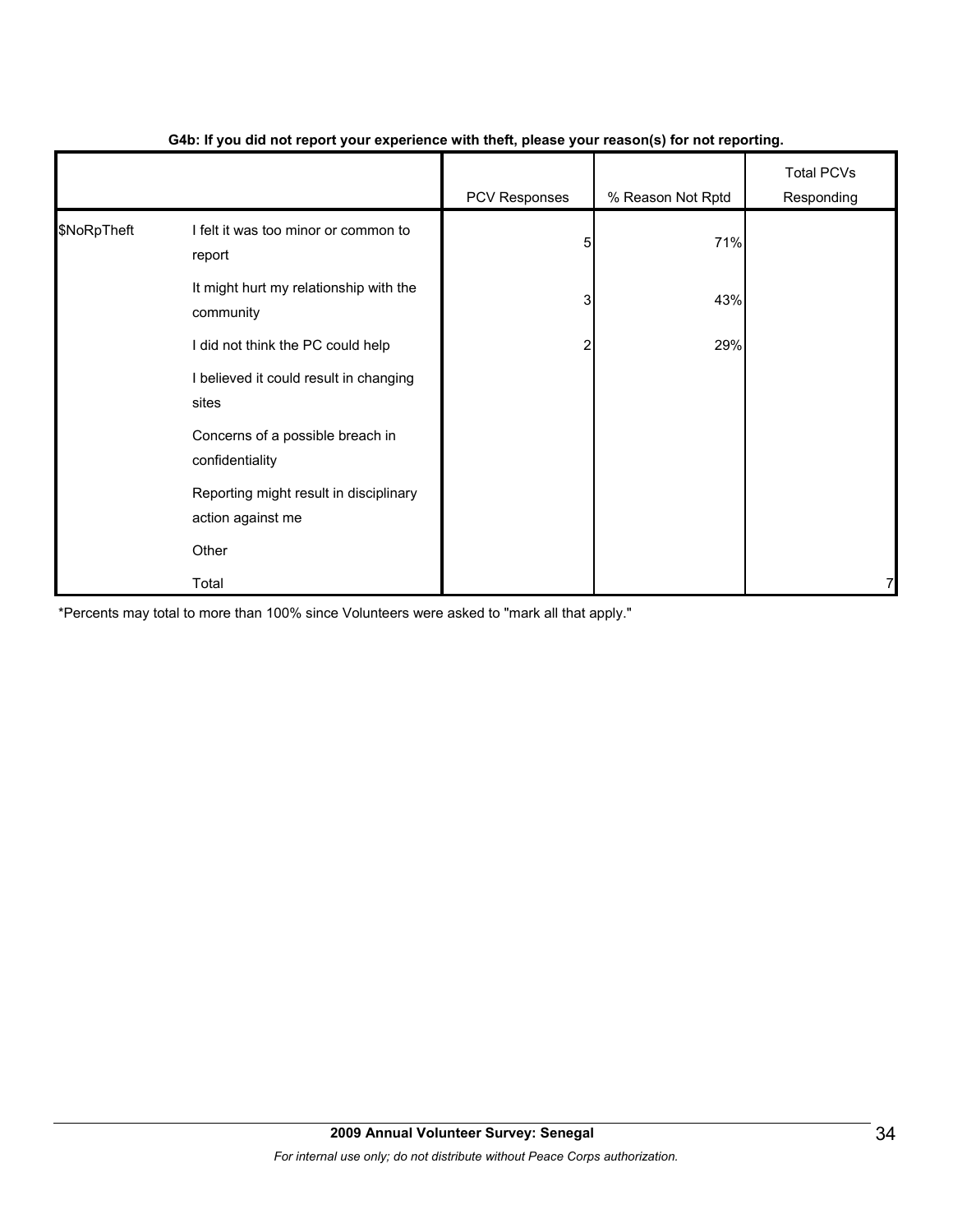|            |                                                                                                                               | PCV Responses | % Reason Not Rptd | <b>Total PCVs</b><br>Responding |
|------------|-------------------------------------------------------------------------------------------------------------------------------|---------------|-------------------|---------------------------------|
| \$NoRpRobb | I felt it was too minor or common to<br>report<br>I did not think the PC could help<br>I believed it could result in changing |               | 100%              |                                 |
|            | sites<br>Concerns of a possible breach in<br>confidentiality                                                                  |               |                   |                                 |
|            | Reporting might result in disciplinary<br>action against me                                                                   |               |                   |                                 |
|            | It might hurt my relationship with the<br>community                                                                           |               |                   |                                 |
|            | Other                                                                                                                         |               |                   |                                 |
|            | Total                                                                                                                         |               |                   |                                 |

# **G4c: If you did not report your experience with robbery, please your reason(s) for not reporting.**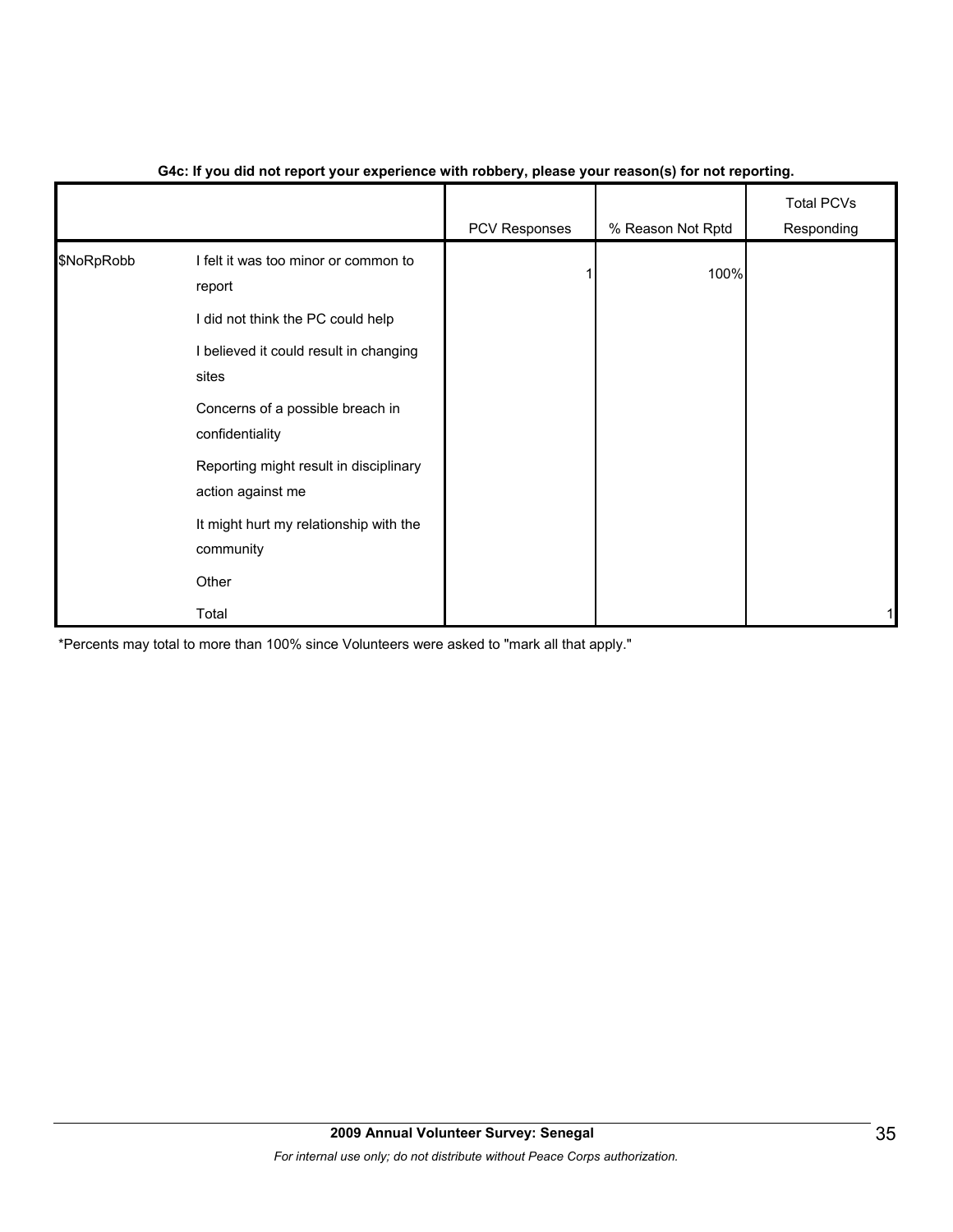|            |                                                             | reporting.           |                      |                          |
|------------|-------------------------------------------------------------|----------------------|----------------------|--------------------------|
|            |                                                             | <b>PCV Responses</b> | % Reason Not<br>Rptd | Total PCVs<br>Responding |
| \$NoRpPhAs | I felt it was too minor or<br>common to report              | 3                    | 100%                 |                          |
|            | I did not think the PC could help                           |                      |                      |                          |
|            | I believed it could result in<br>changing sites             |                      |                      |                          |
|            | Concerns of a possible breach<br>in confidentiality         |                      |                      |                          |
|            | Reporting might result in<br>disciplinary action against me |                      |                      |                          |
|            | It might hurt my relationship<br>with the community         |                      |                      |                          |
|            | Other                                                       |                      |                      |                          |
|            | Total                                                       |                      |                      | 3                        |

#### **G4d: If you did not report your experience with physical assault, please your reason(s) for not reporting.**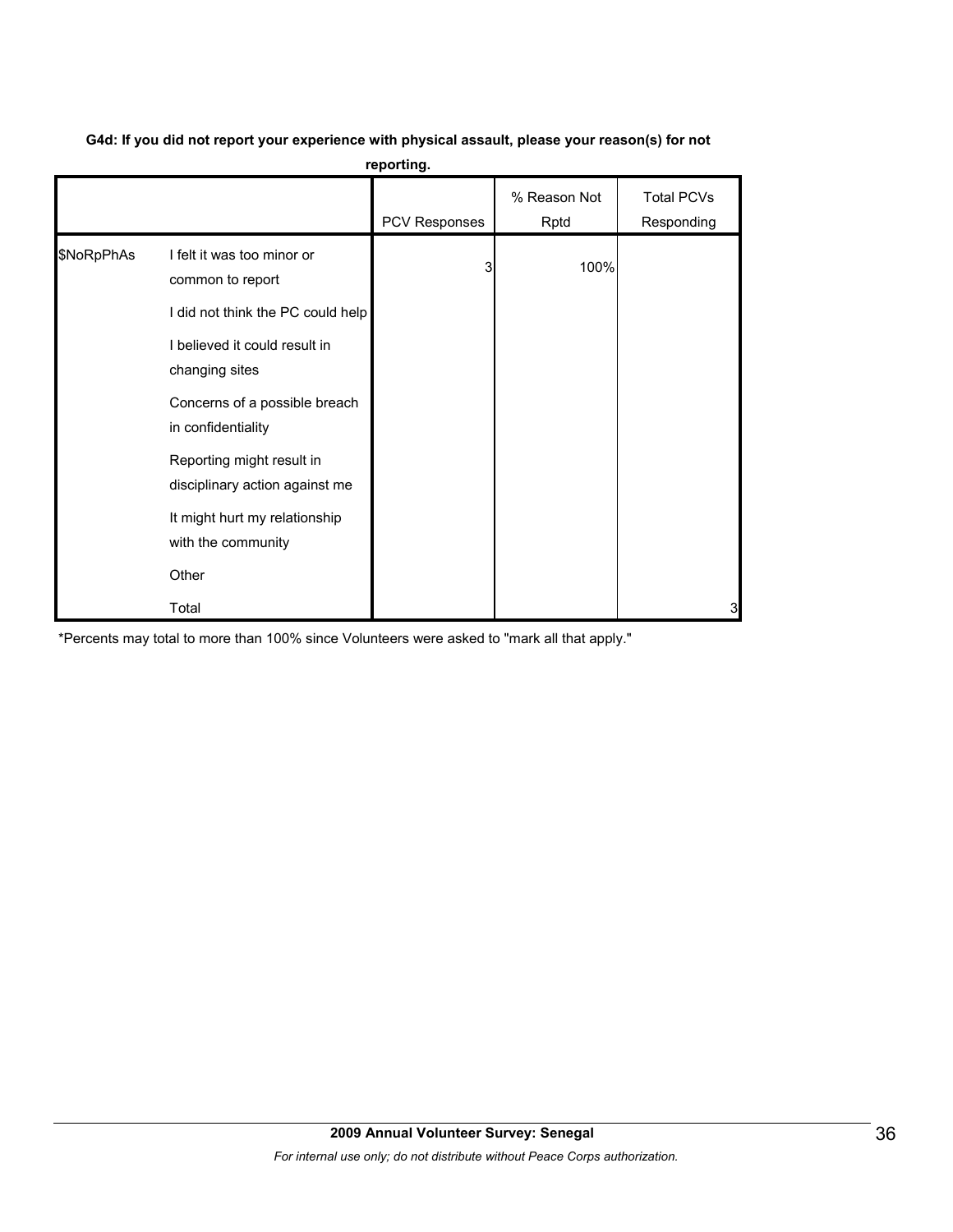# **G4: If you did not report your experience with aggravated assault, please your reason(s) for not**

**reporting.**

|            |                                                                                                                                                                         | PCV Responses | % Reason Not<br>Rptd | <b>Total PCVs</b><br>Responding |
|------------|-------------------------------------------------------------------------------------------------------------------------------------------------------------------------|---------------|----------------------|---------------------------------|
| \$NoRpAgAs | I did not think the PC could help<br>I believed it could result in<br>changing sites<br>I felt it was too minor or<br>common to report<br>Concerns of a possible breach |               |                      |                                 |
|            | in confidentiality<br>Reporting might result in<br>disciplinary action against me<br>It might hurt my relationship<br>with the community<br>Other<br>Total              |               |                      |                                 |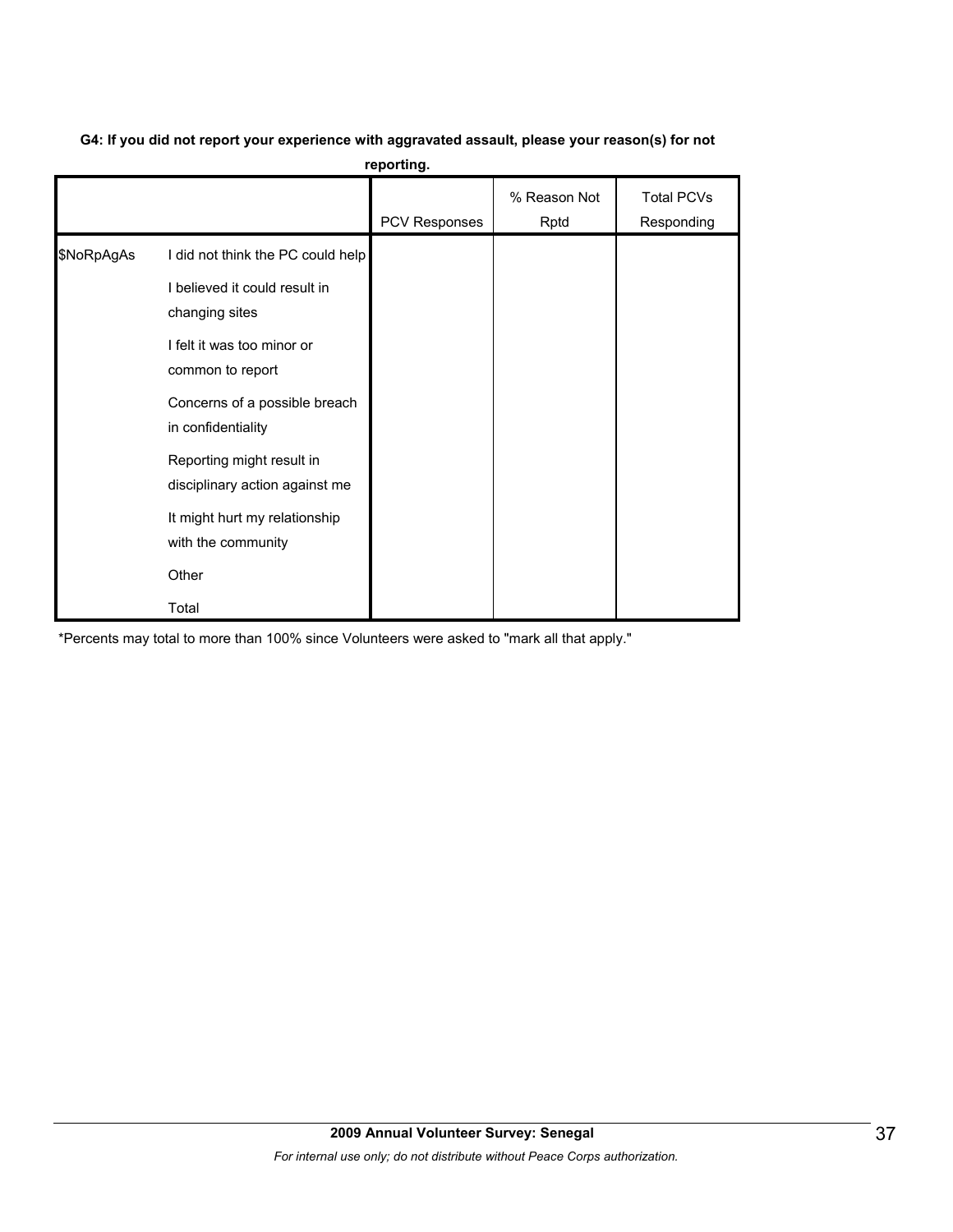|            |                                                             | reporting.    |                      |                                 |
|------------|-------------------------------------------------------------|---------------|----------------------|---------------------------------|
|            |                                                             | PCV Responses | % Reason Not<br>Rptd | <b>Total PCVs</b><br>Responding |
| \$NoRpSxAs | I felt it was too minor or<br>common to report              | 3             | 100%                 |                                 |
|            | I did not think the PC could help                           |               | 33%                  |                                 |
|            | I believed it could result in<br>changing sites             |               |                      |                                 |
|            | Concerns of a possible breach<br>in confidentiality         |               |                      |                                 |
|            | Reporting might result in<br>disciplinary action against me |               |                      |                                 |
|            | It might hurt my relationship<br>with the community         |               |                      |                                 |
|            | Other                                                       |               |                      |                                 |
|            | Total                                                       |               |                      | 3                               |

# **G4e: If you did not report your experience with sexual assault, please your reason(s) for not**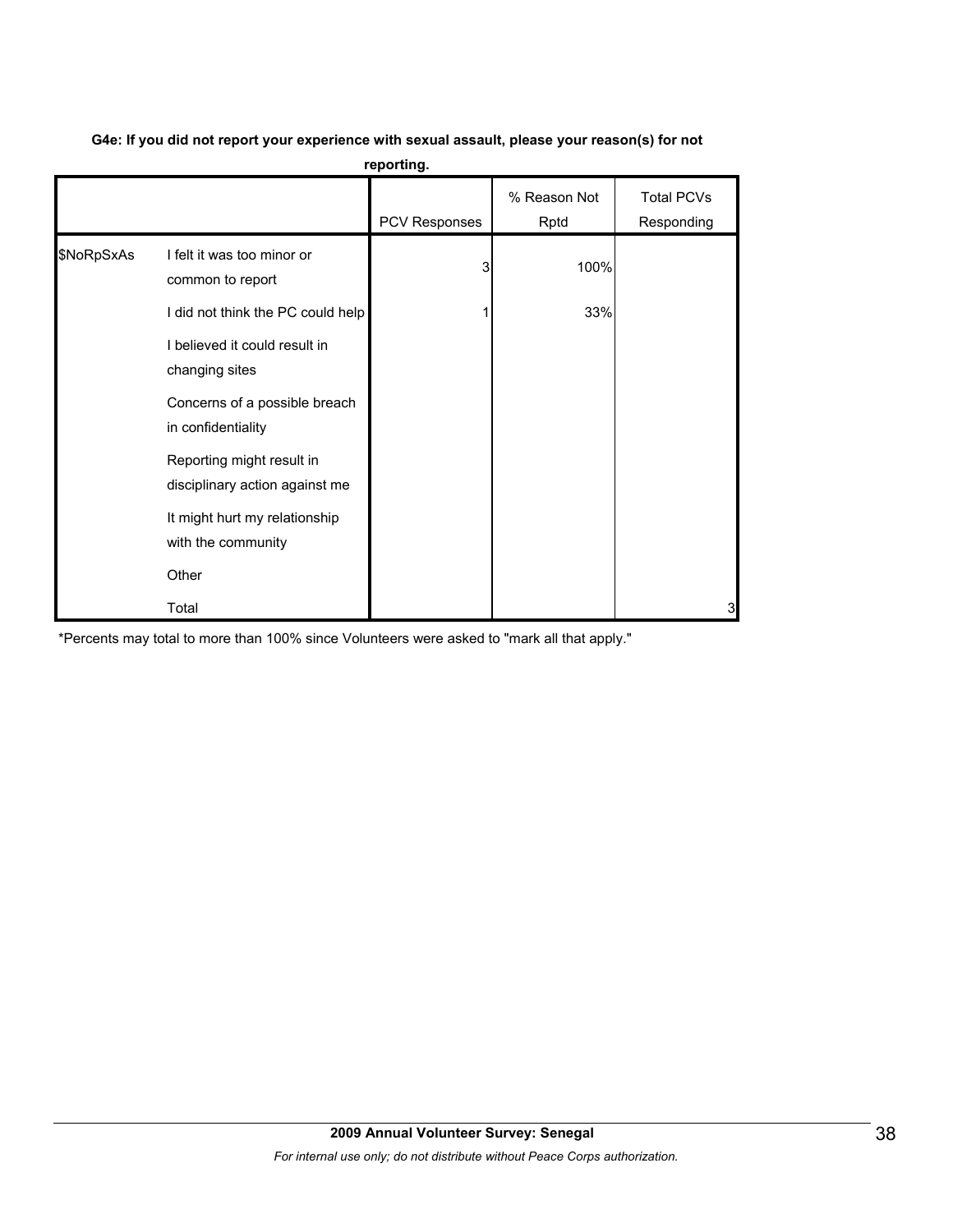|            |                                                             | <b>PCV Responses</b> | % Reason Not<br>Rptd | <b>Total PCVs</b><br>Responding |
|------------|-------------------------------------------------------------|----------------------|----------------------|---------------------------------|
| \$NoRpRape | It might hurt my relationship<br>with the community         |                      | 100%                 |                                 |
|            | Other                                                       |                      | 100%                 |                                 |
|            | I did not think the PC could help                           |                      |                      |                                 |
|            | I believed it could result in<br>changing sites             |                      |                      |                                 |
|            | I felt it was too minor or<br>common to report              |                      |                      |                                 |
|            | Concerns of a possible breach<br>in confidentiality         |                      |                      |                                 |
|            | Reporting might result in<br>disciplinary action against me |                      |                      |                                 |
|            | Total                                                       |                      |                      |                                 |

# **G4f: If you did not report your experience with rape, please your reason(s) for not reporting.**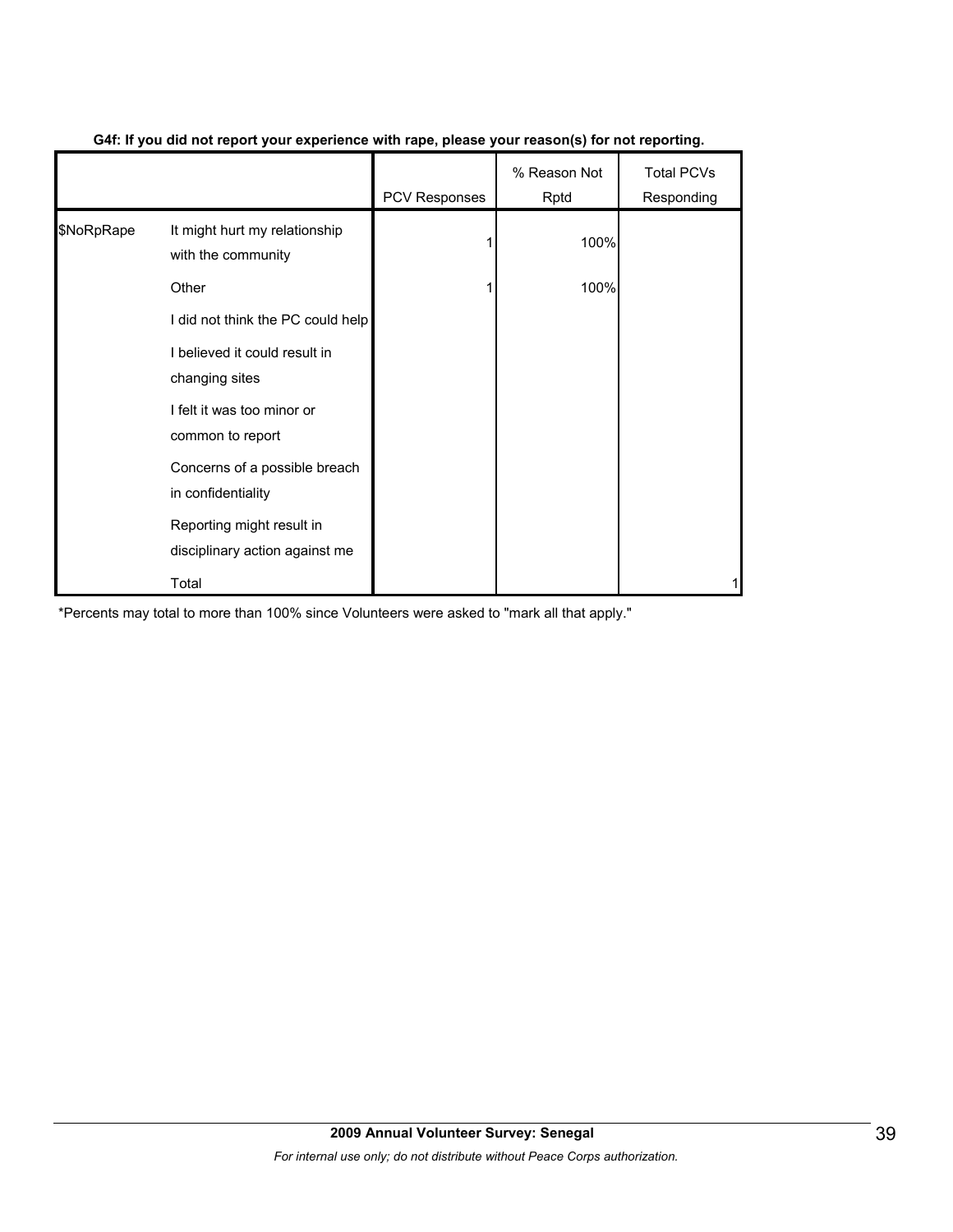# **H. Volunteers Working in HIV/AIDS**

*This section reports Volunteers' involvement in HIV/AIDS and their perceived effectiveness of their HIV/AIDS related activities.* 

# **H1: Which of the following best describes your involvement in HIV/AIDS activities?**

|     |                  | HIV/AIDS work is | Involved in<br>HIV/AIDS efforts, |                    |       |
|-----|------------------|------------------|----------------------------------|--------------------|-------|
|     | HIV/AIDS work is | part of my       | not                              | Not involved in    |       |
|     | my primary       | secondary        | primary/secondary                | any HIV/AIDS       |       |
|     | assignment.      | activities.      | work                             | related activities | Total |
| IH1 | 6%               | 30%              | 25%                              | 38%                | 63    |

#### **H2: How well has PC training prepared you to undertake your HIV/AIDS activities?**

|                 | Not at all | Poorly | Adequately | Well | Verv well | <b>NA</b> | Total |
|-----------------|------------|--------|------------|------|-----------|-----------|-------|
| IH <sub>2</sub> | 5%         | 11%    | 37%        | 18%  | 26%       | 3%        | 38    |

# **H3: In working with HC individuals or groups, how would you rate the effectiveness of your specific HIV/AIDS activities? (Including the "Don't Know" responses)**

|     | Seldom effective | Sometimes<br>effective | Often effective | Almost always<br>effective | Don't know | Total |
|-----|------------------|------------------------|-----------------|----------------------------|------------|-------|
| IH3 | 3%               | 29%                    | 24%             | 24%                        | 21%        | 38    |

# **H3: In working with HC individuals or groups, how would you rate the effectiveness of your specific HIV/AIDS activities? (Excluding the "Don't Know" responses)**

|                | Seldom effective | Sometimes<br>effective | Often effective | Almost always<br>effective | Total |
|----------------|------------------|------------------------|-----------------|----------------------------|-------|
| H <sub>3</sub> | 3%               | 37%                    | 30%             | 30%                        | 30    |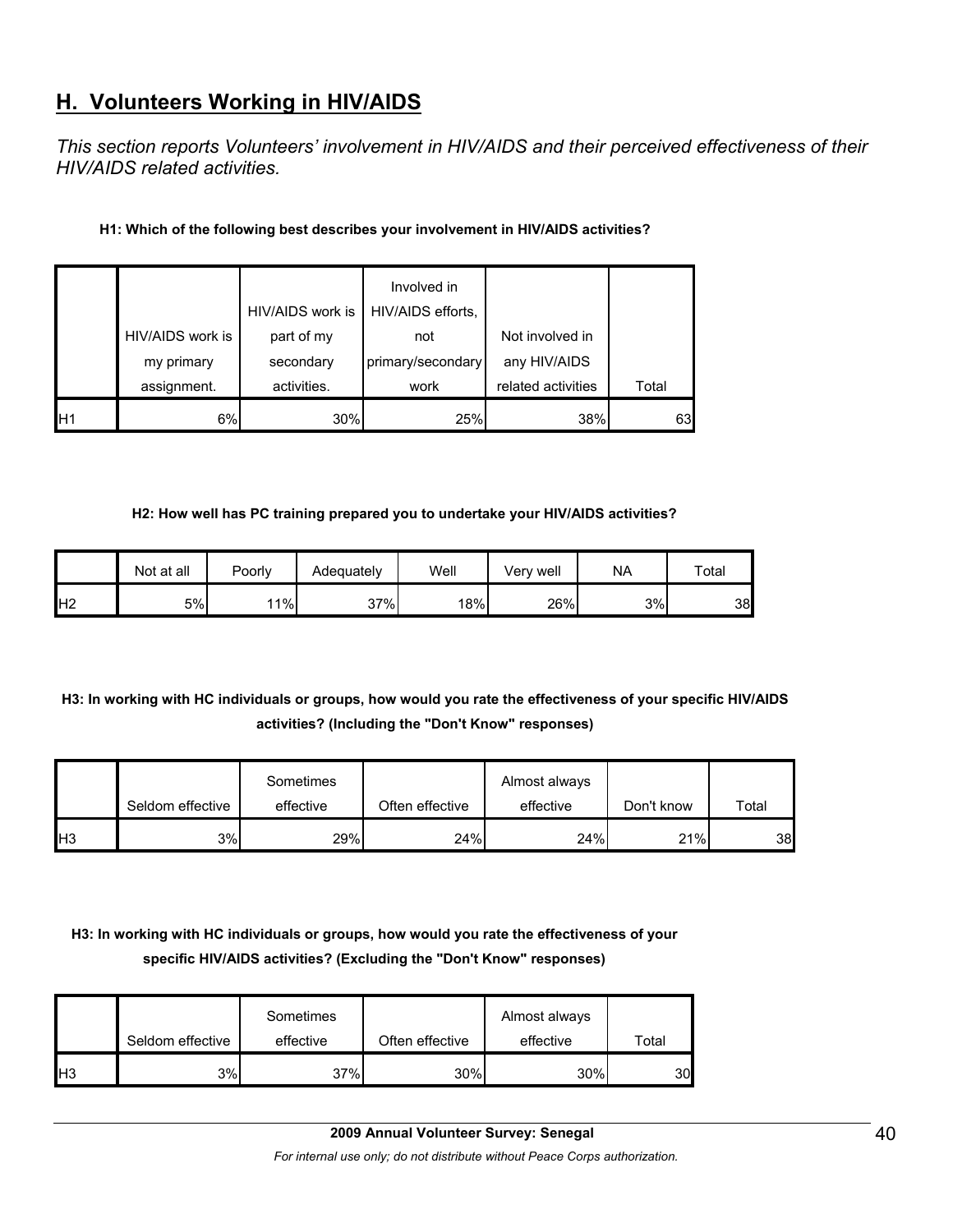# **I. Your Life in the Peace Corps**

*This section reports on Volunteers' descriptions of and adjustments to their living conditions, including stress factors and how Volunteers cope with stress.* 

# **I1: Have you lived with a host country individual or family?**

|    | Never lived with a host | Yes, I lived with a host |                      | Yes, both during PST |       |
|----|-------------------------|--------------------------|----------------------|----------------------|-------|
|    | country individual or   | country individual or    | Yes, in my community | and later in my      |       |
|    | family                  | family only              | (not during PST).    | community.           | Total |
| 11 |                         | 2%                       |                      | 98%                  | 62    |

# **I2: How often do you interact with HCNs in community/family social events?**

|     |       | Several times a |        | Several times a |         | Less than once a |       |
|-----|-------|-----------------|--------|-----------------|---------|------------------|-------|
|     | Dailv | week            | Weekly | month           | Monthly | month            | Total |
| ll2 | 85%   | 3%              | 2%     | 5%              | 2%1     | 3%               | 62    |

# **I3: How well can you communicate in the language used by most people in your community?**

|     | Not at all | Poorly | Adequately | Well | Very well | Total |
|-----|------------|--------|------------|------|-----------|-------|
| ll3 | 3%         | 3%     | 27%        | 24%  | 42%       | 62    |

# **I4: Do you have the following at your worksite?**

|               | Never | Sometimes or more often | Total |
|---------------|-------|-------------------------|-------|
| Electricity   | 57%   | 43%                     | 60    |
| Running water | 55%   | 45%                     | 60    |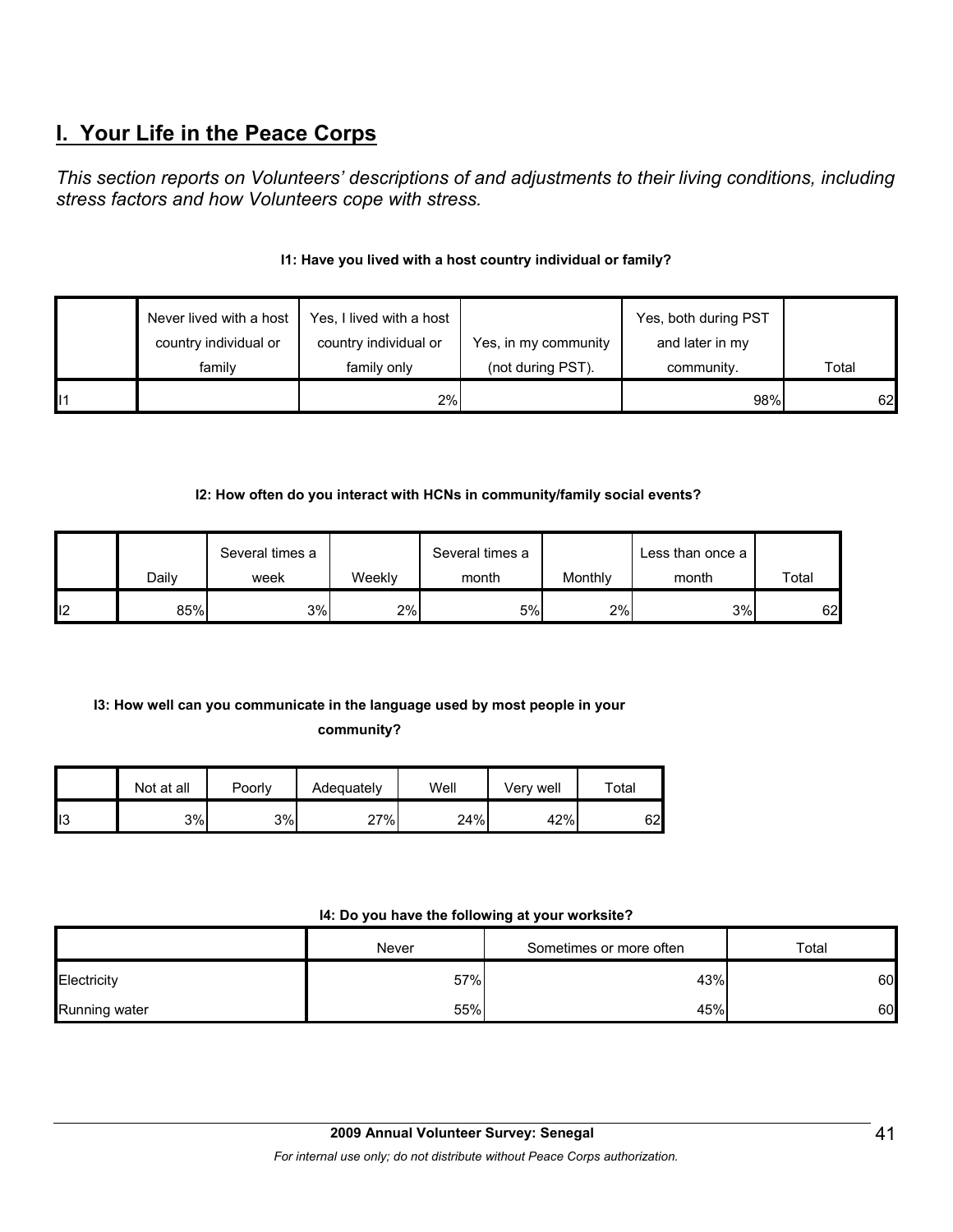# **I4: Do you have the following at your residence?**

|               | Never | Sometimes or more often | Total |
|---------------|-------|-------------------------|-------|
| Electricity   | 55%   | 45%                     | 56    |
| Running water | 61%   | 39%                     | 56    |

# **I5: How well do your PC experiences match the expectations you had before you became a**

**Volunteer?** 

|                 | Not at all | Minimallv | Moderately | Considerably | Exceptionally | $\tau$ otal |
|-----------------|------------|-----------|------------|--------------|---------------|-------------|
| II <sub>5</sub> | 2%         | 10%       | 31%।       | 39%          | 19%           | 62          |

# **I7: To what extent do the following create stress and/or emotional health issues for you?**

|                                                                                                        | Not at all<br>stressful 1 | $\overline{2}$ | $\mathfrak{S}$ | 4   | Exceptionally<br>stressful 5 | <b>NA</b> | Total |
|--------------------------------------------------------------------------------------------------------|---------------------------|----------------|----------------|-----|------------------------------|-----------|-------|
| <b>Cultural issues</b>                                                                                 | 3%                        | 41%            | 26%            | 23% | 7%                           |           | 61    |
| Dealing with violence in<br>country (e.g., civil unrest,<br>domestic violence, corporal<br>punishment) | 51%                       | 21%            | 13%            | 7%  | 5%                           | 3%        | 61    |
| Health/medical problems                                                                                | 18%                       | 39%            | 21%            | 15% | 7%                           |           | 61    |
| Issues including family,<br>friends, loved ones in U.S.                                                | 30%                       | 27%            | 17%            | 13% | 13%                          |           | 60    |
| Isolation/loneliness                                                                                   | 20%                       | 31%            | 25%            | 16% | 8%                           |           | 61    |
| Local language                                                                                         | 20%                       | 21%            | 30%            | 20% | 10%                          |           | 61    |
| Primary assignment                                                                                     | 26%                       | 20%            | 34%            | 15% | $5\%$                        |           | 61    |
| Romantic relationships in-<br>country                                                                  | 38%                       | 26%            | 11%            | 8%  | 3%                           | 13%       | 61    |
| Interactions with other<br><b>Volunteers</b>                                                           | 44%                       | 30%            | 11%            | 13% | 2%                           |           | 61    |
| Interactions with PC Staff                                                                             | 39%                       | 43%            | 10%            | 7%  | 2%                           |           | 61    |
| Safety and security                                                                                    | 49%                       | 39%            | 11%            |     |                              |           | 61    |
| Other: Please specify below                                                                            |                           |                |                |     | 17%                          | 83%       | 6     |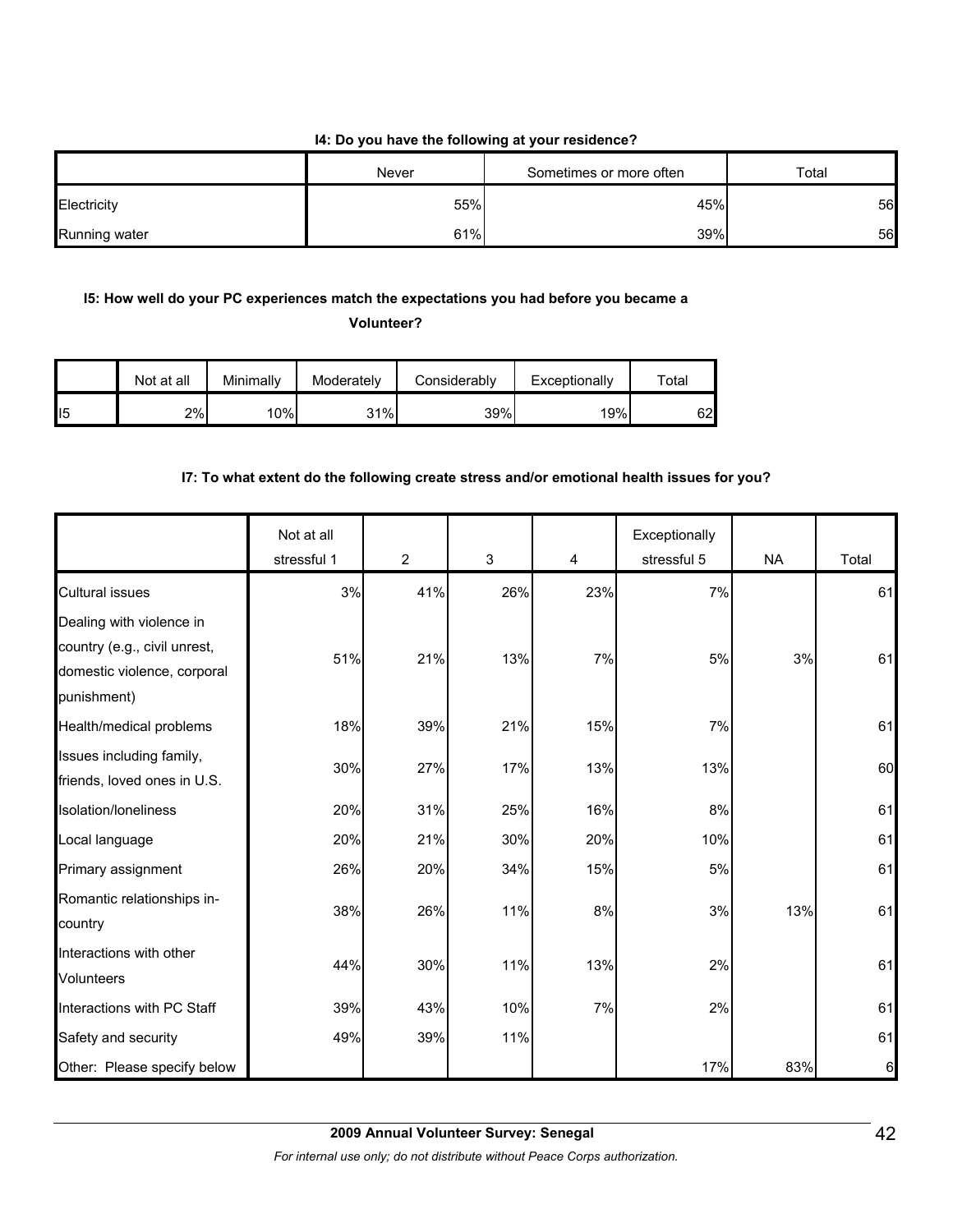|                |                                               | <b>PCV Responses</b> | % Using This<br><b>Stress Reducer</b> | <b>Total PCVs</b><br>Responding |
|----------------|-----------------------------------------------|----------------------|---------------------------------------|---------------------------------|
| \$18LessStress | Do sports                                     | 48                   | 80%                                   |                                 |
|                | Talk with friends and family in<br>US         | 45                   | 75%                                   |                                 |
|                | Pursue personal hobbies                       | 45                   | 75%                                   |                                 |
|                | Talk with PCVs in my<br>community             | 44                   | 73%                                   |                                 |
|                | Talk with PCVs outside my<br>community        | 39                   | 65%                                   |                                 |
|                | Get involved in other projects                | 38                   | 63%                                   |                                 |
|                | Leave the community for a time                | 35                   | 58%                                   |                                 |
|                | Talk with my host family                      | 27                   | 45%                                   |                                 |
|                | Talk with co-workers or friends<br>(not PCVs) | 26                   | 43%                                   |                                 |
|                | Talk with PC in-country staff                 | 19                   | 32%                                   |                                 |
|                | Meditate                                      | 14                   | 23%                                   |                                 |
|                | Pray                                          | 12                   | 20%                                   |                                 |
|                | Do other activity (specify)                   | 6                    | 10%                                   |                                 |
|                | Talk with Office of Special<br>Services staff |                      |                                       |                                 |
|                | Total                                         |                      |                                       | 60                              |

**I8: Please mark all of the typical ways in which you cope with stress.**

| 18: Others I talk with to reduce stress |  |
|-----------------------------------------|--|
|-----------------------------------------|--|

|                      |       | Percent | <b>Number</b> |
|----------------------|-------|---------|---------------|
| <b>18.OTHRS.TEXT</b> |       | 100%    |               |
|                      | Total | 100%    |               |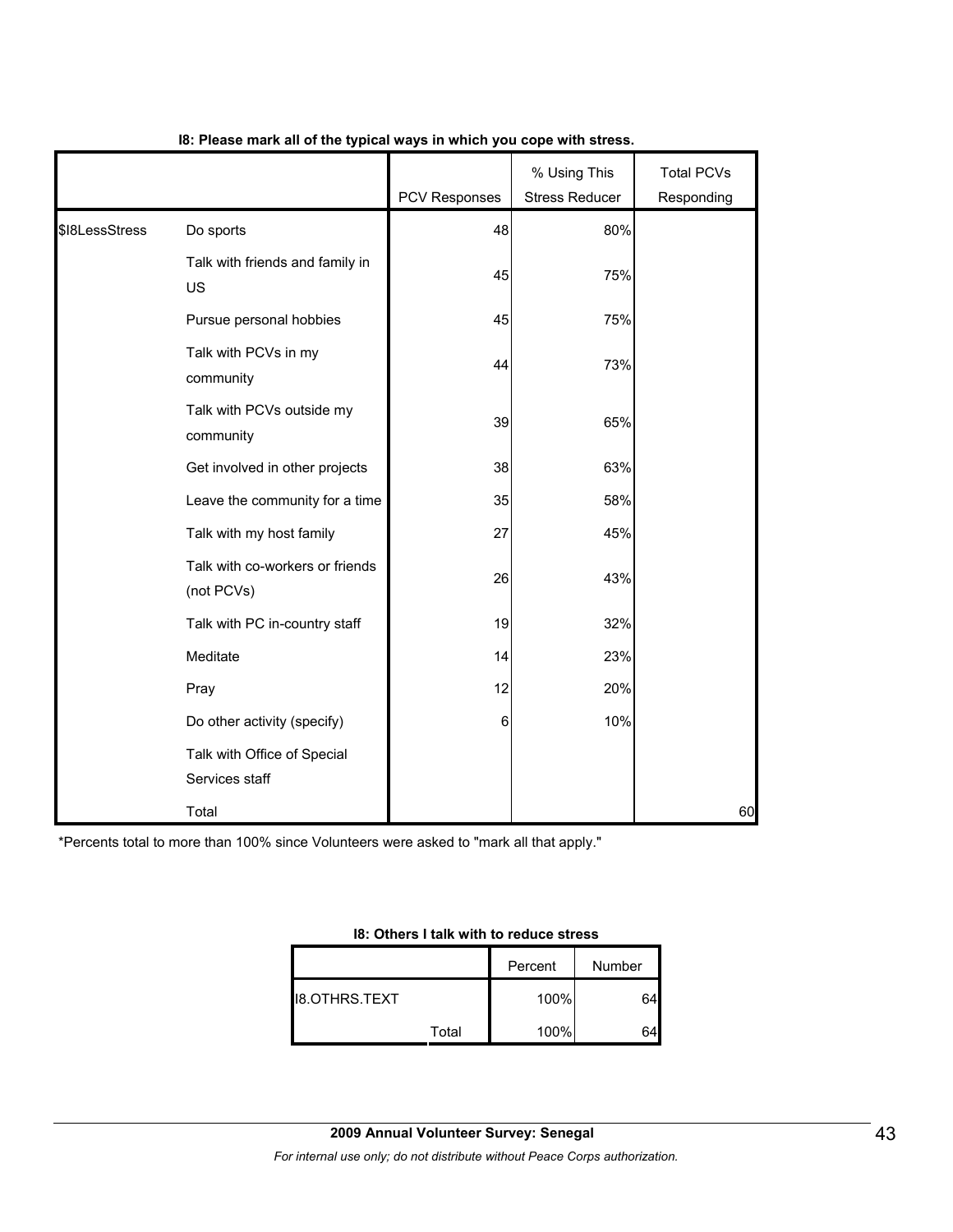|                         | 18: Other activities to reduce stress          |         |        |  |
|-------------------------|------------------------------------------------|---------|--------|--|
|                         |                                                | Percent | Number |  |
| <b>18.OTHRACT.TEXT2</b> | Open-ended results. Non-responsive to request. |         |        |  |
|                         | <b>Total</b>                                   | 100%    | 64     |  |

# **I8: When asked about ways of coping with stress, Volunteers who answered "No stress"**

|                    | No  | Yes, I have no<br>stress | Total |
|--------------------|-----|--------------------------|-------|
| <b>I8.NOSTRESS</b> | 98% | 2%                       |       |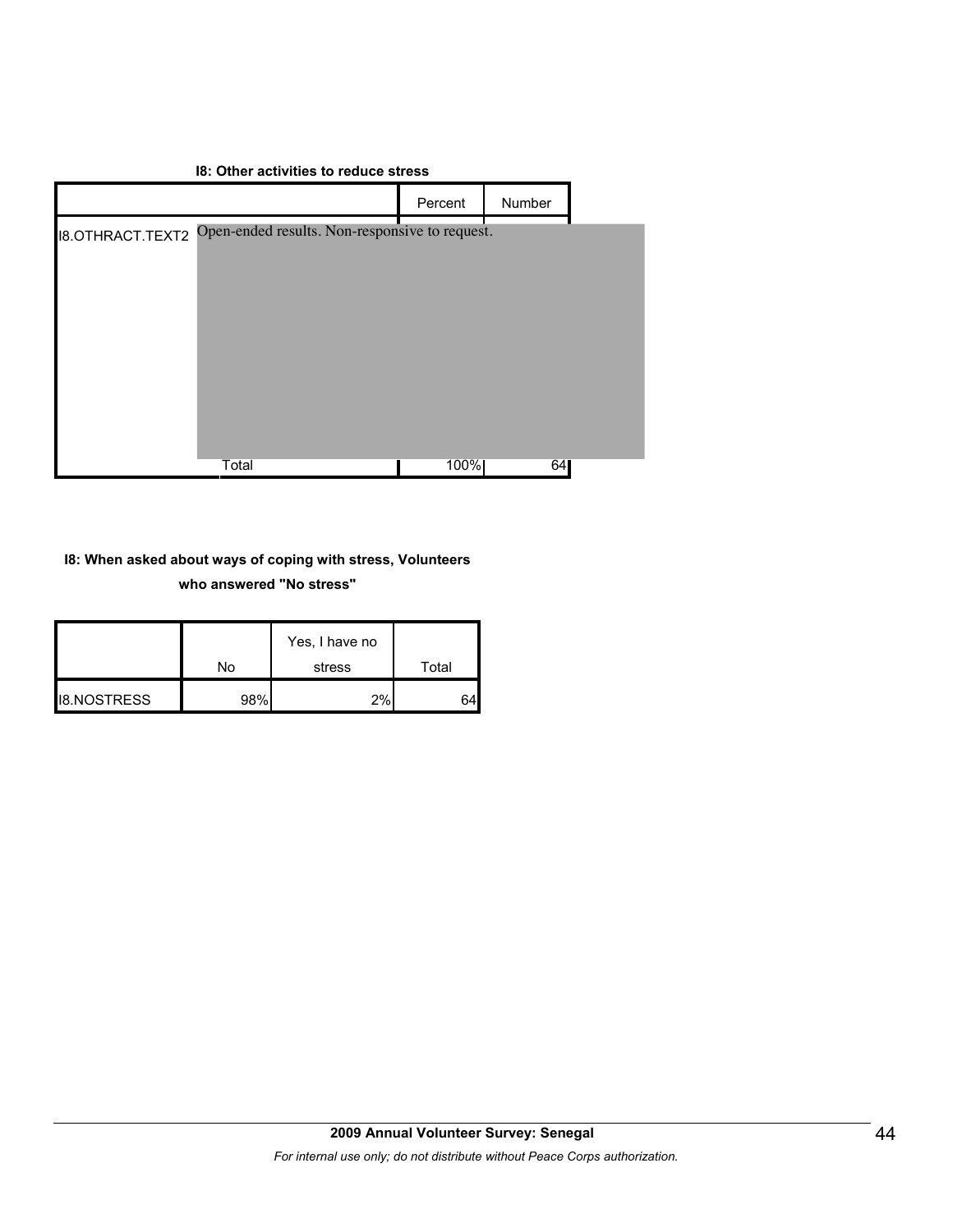# **J. Overall Assessment of Peace Corps Service**

*This section reports Volunteers' level of satisfaction with their Peace Corps service and their expectations about completing their service.* 

|                  | Not at all | Minimallv | Moderately | Considerably | Exceptionally | Total |
|------------------|------------|-----------|------------|--------------|---------------|-------|
| U <sub>1</sub> A | 2%         | 2%        | 16%        | 48%          | 32%           | 62    |

**J1a: How personally rewarding do you find your overall Peace Corps service?**

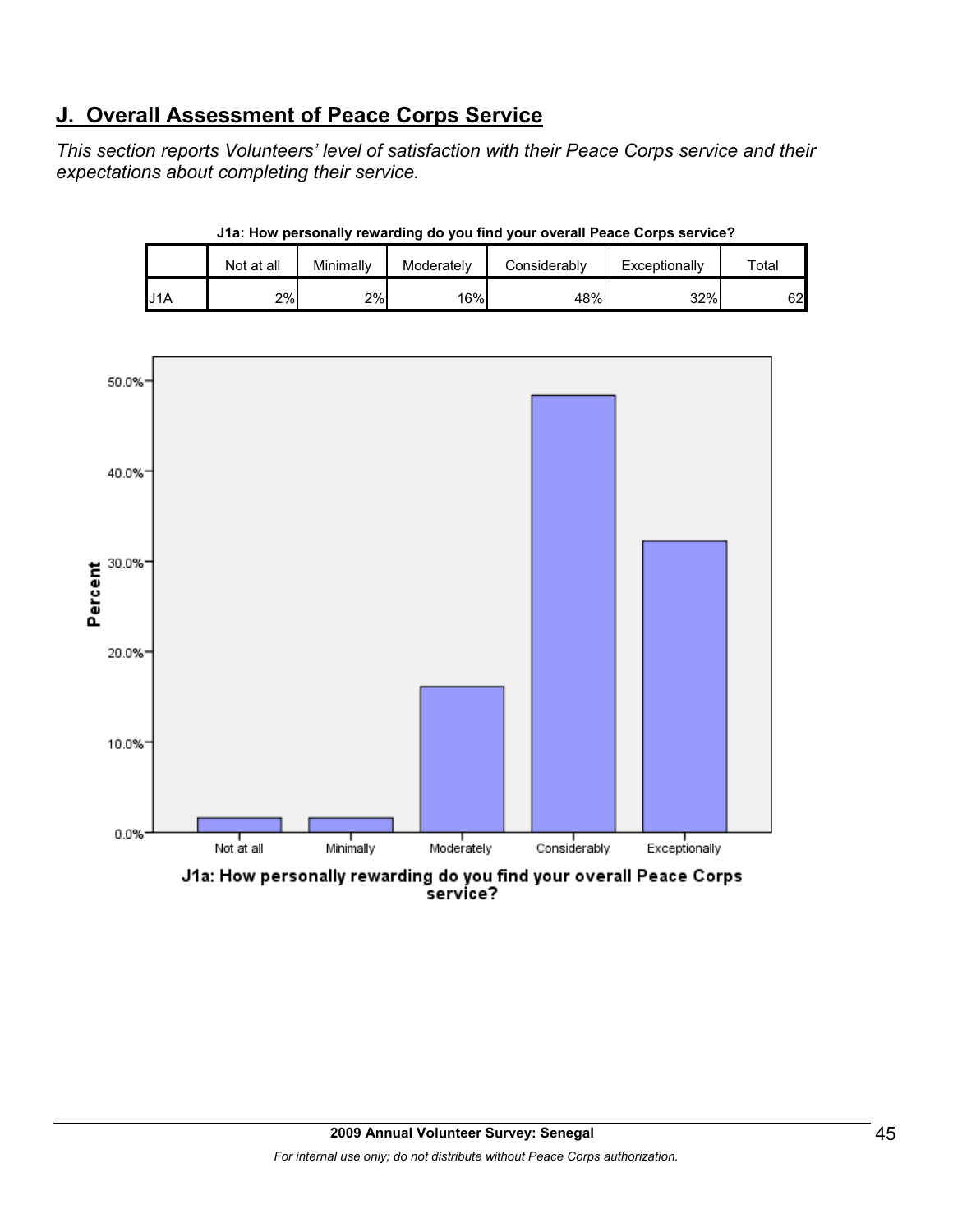|     | Not at all | Minimallv | Moderately | Considerablv | Exceptionally | $\tau$ otal |
|-----|------------|-----------|------------|--------------|---------------|-------------|
| J1B | 3%         | 5%        | 23%        | 40%          | 29%           | 62          |

**J1b: How personally rewarding do you find your community involvement?**



J1b: How personally rewarding do you find your community involvement?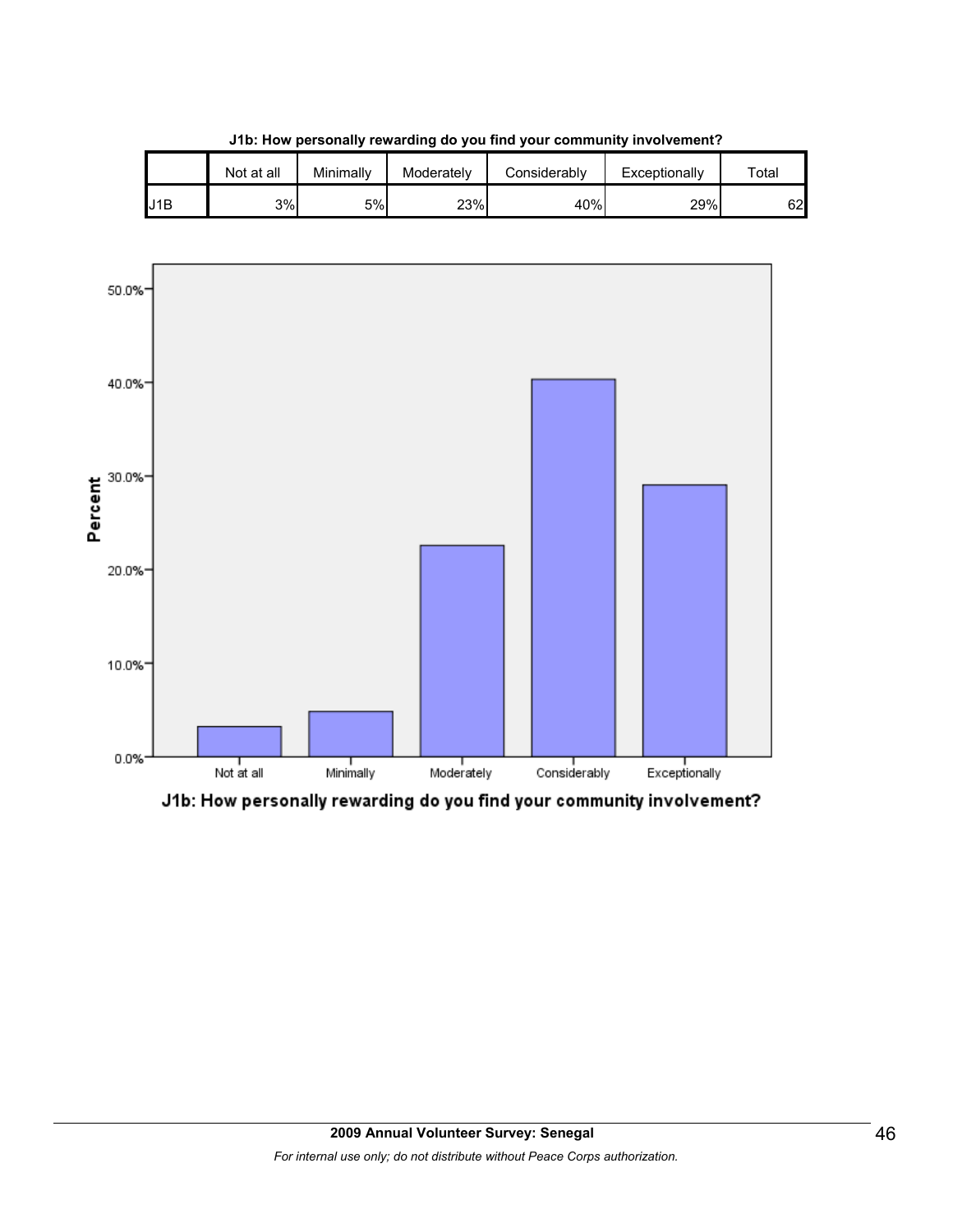|     | Not at all | Minimallv | Moderately | Considerablv | Exceptionally | ™ota⊩ |
|-----|------------|-----------|------------|--------------|---------------|-------|
| J1C | 2%         | 6%l       | 21%        | 35%          | 35%           | 62    |





J1c: How personally rewarding do you find your experience with other<br>Volunteers?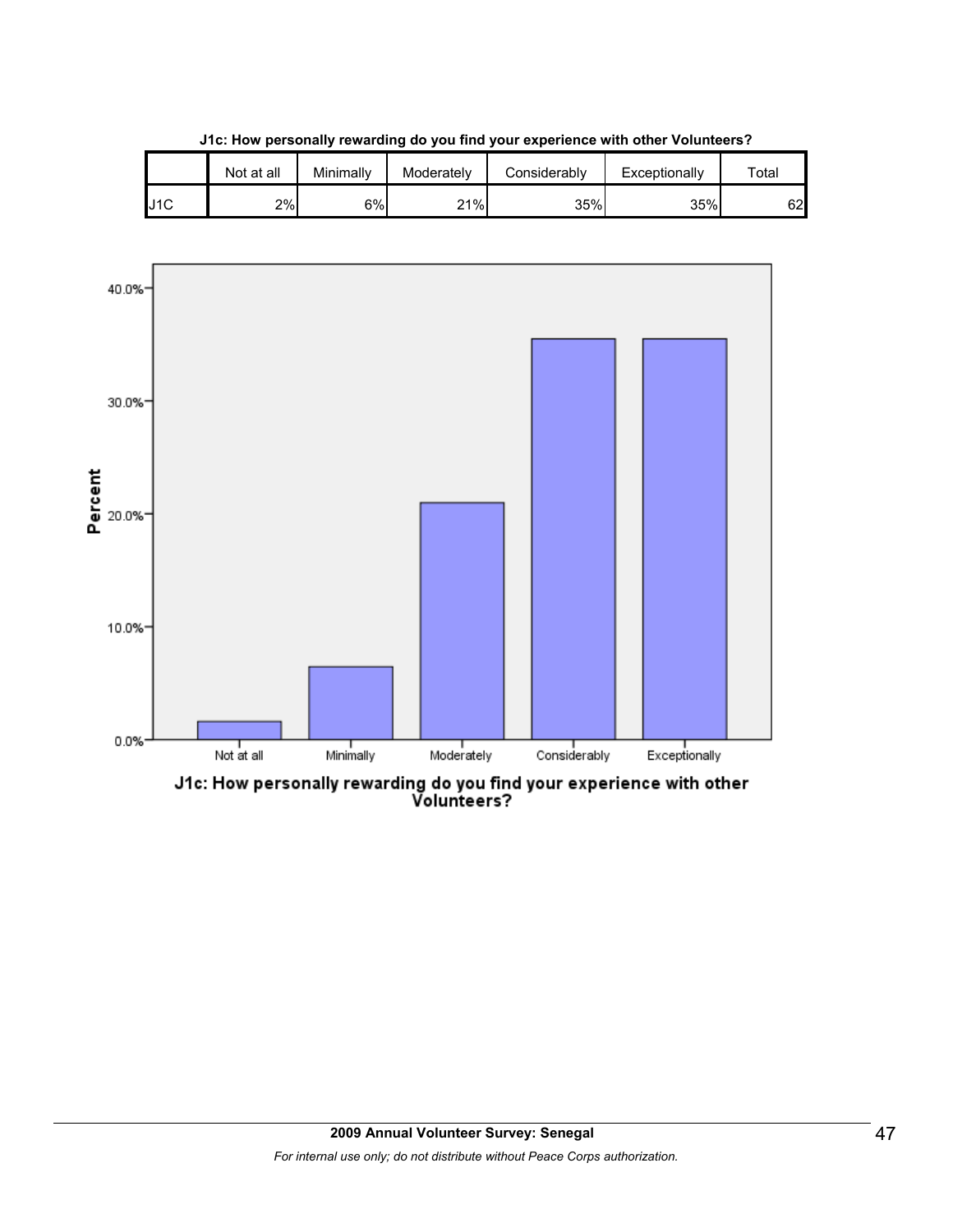

**J1d: How personally rewarding do you find your work with counterparts/community partners?**

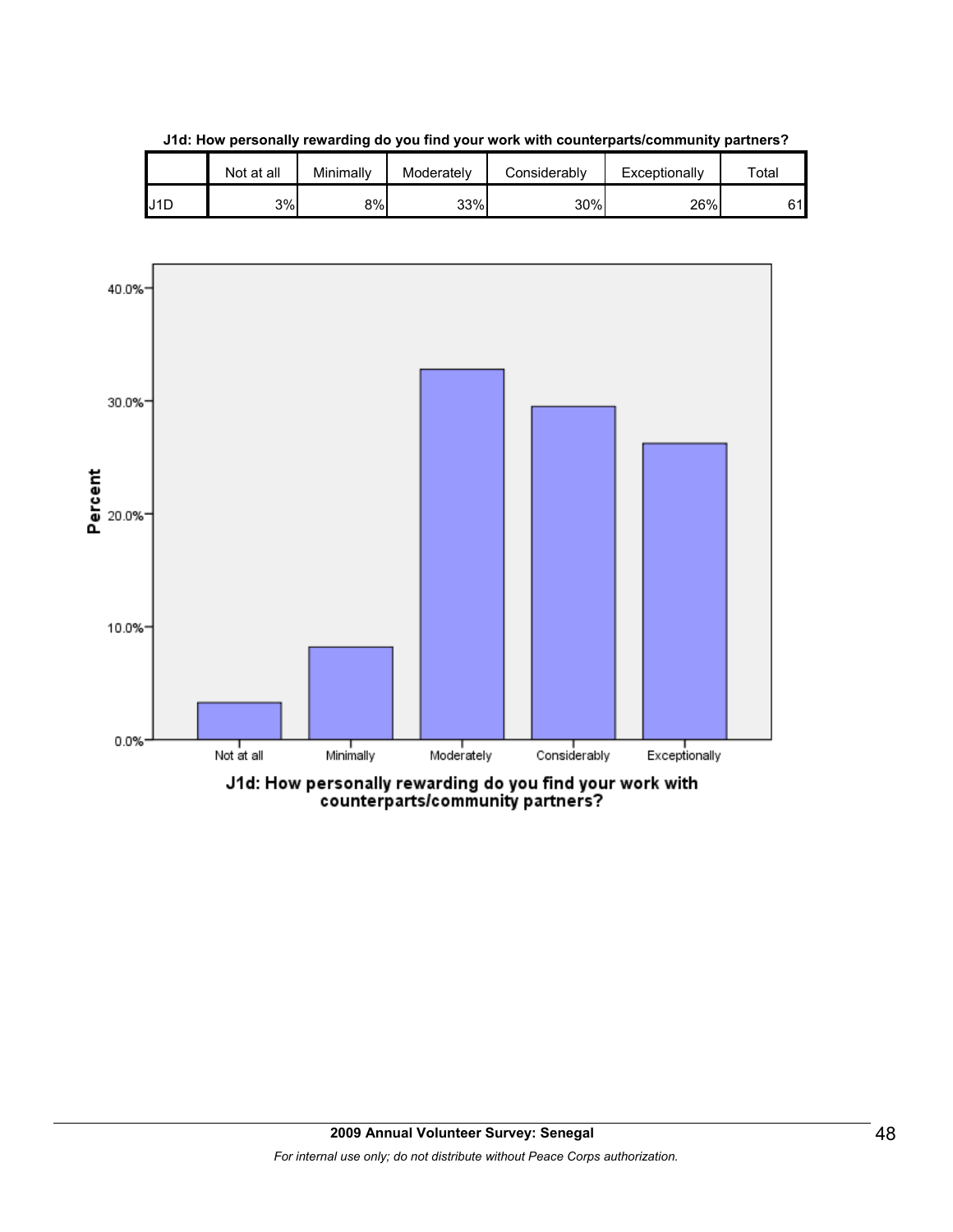|                 | Not at all | Minimallv | Moderately | Considerablv | Exceptionally | ⊤ota⊧ |
|-----------------|------------|-----------|------------|--------------|---------------|-------|
| J <sub>1E</sub> | 3%         | 6%        | 27%        | 34%          | 29%           | 62    |

**J1e: How personally rewarding do you find your experience with other HCNs?**

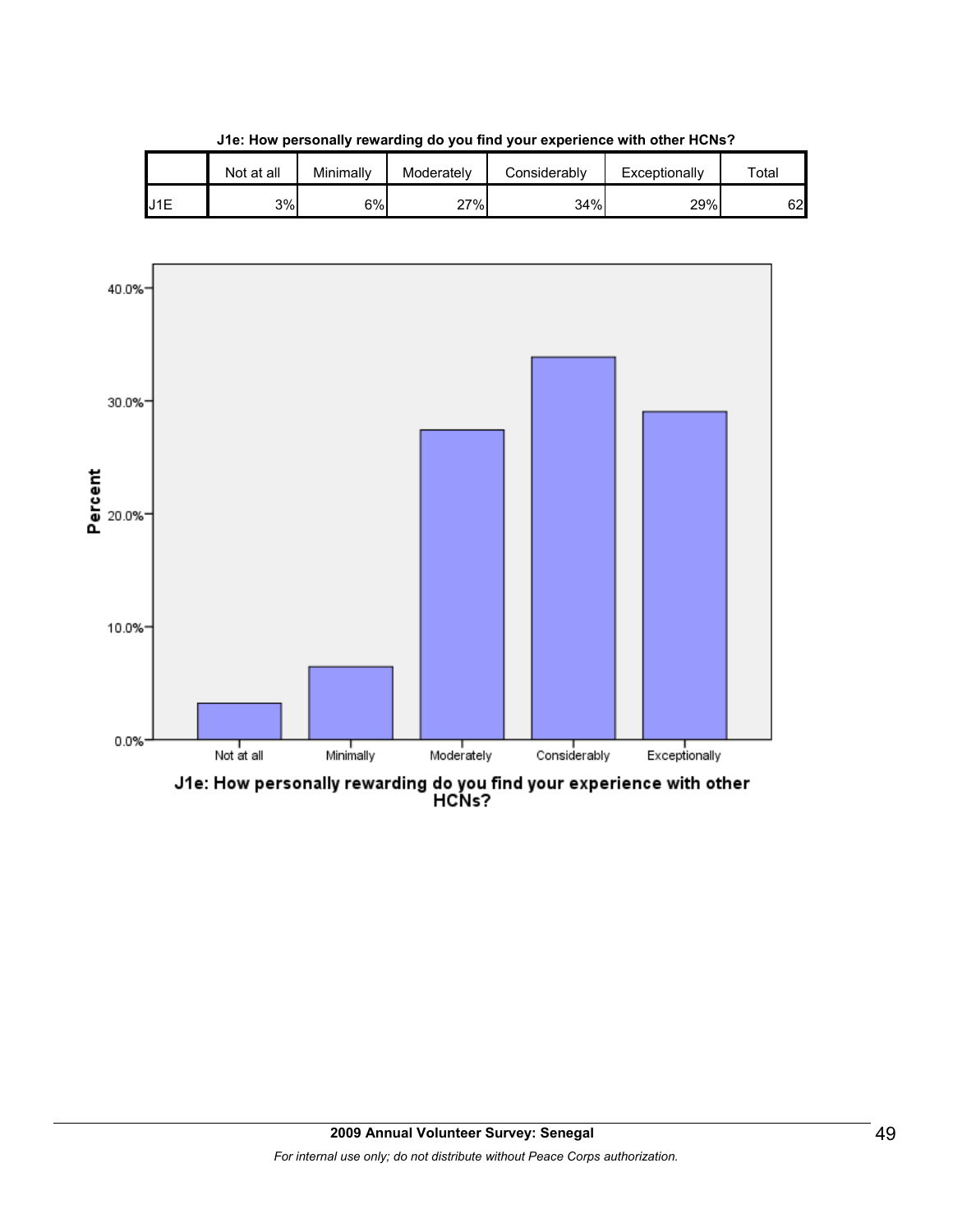|     | Not at all | Minimallv | Moderately | Considerablv | Exceptionally | $\tau$ otal |
|-----|------------|-----------|------------|--------------|---------------|-------------|
| J2A | 2%         | 18%       | 37%        | 16%          | 27%           | 49          |

**J2a (PCVs at post 9 months+ months): Please rate how well you think you achieved Goal 1.**



J2a (PCVs at post 9 months+ months): Rate how well you think you<br>achieved Goal 1.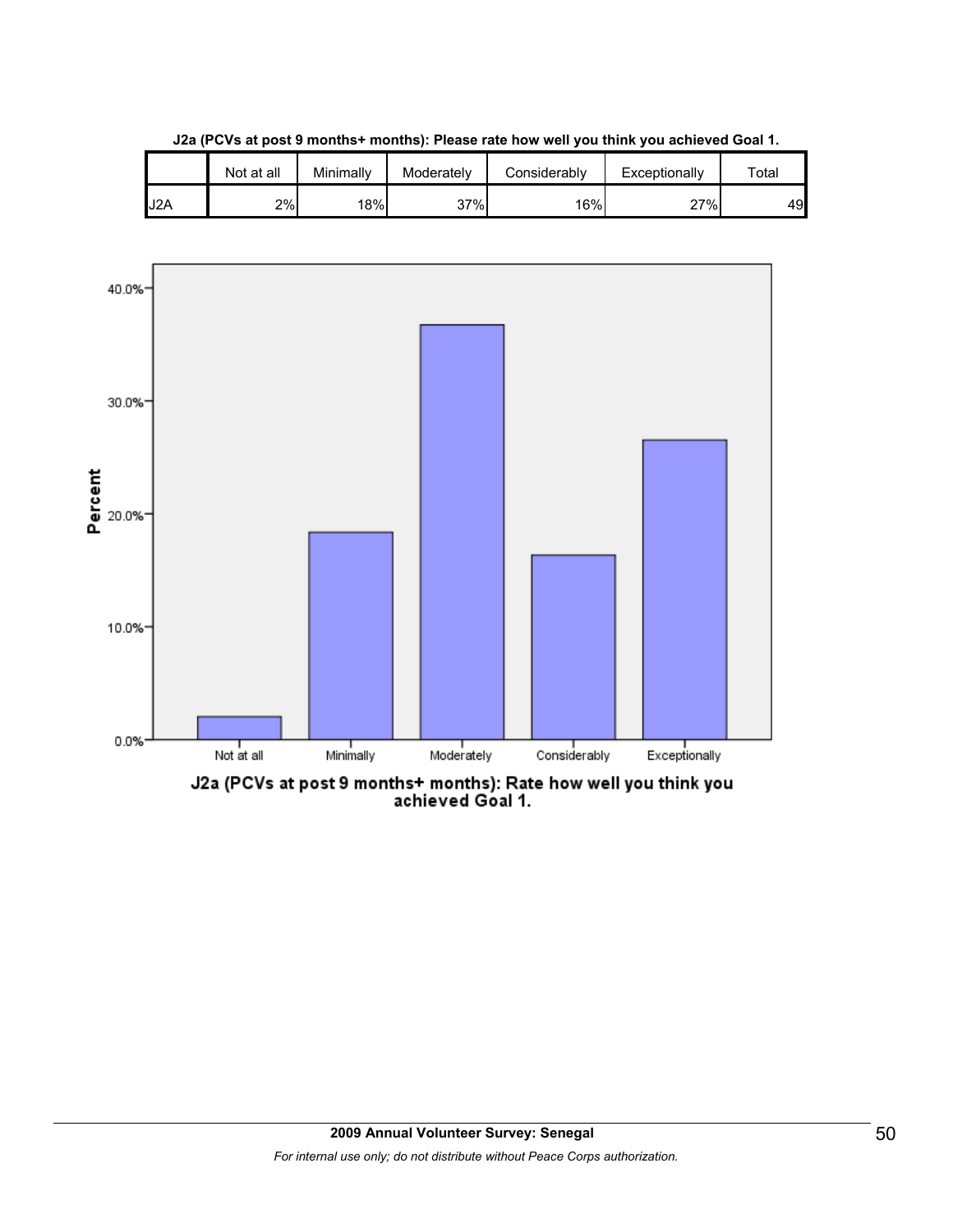|                  | Not at all | Minimally | Moderately | Considerably | Exceptionally | $\tau$ otal |
|------------------|------------|-----------|------------|--------------|---------------|-------------|
| J <sub>2</sub> B |            | 8%        | 14%        | 47%          | 31%           | 49          |

**J2b: (PCVs at post 9 months+ months): Please rate how well you think you achieved Goal 2.**

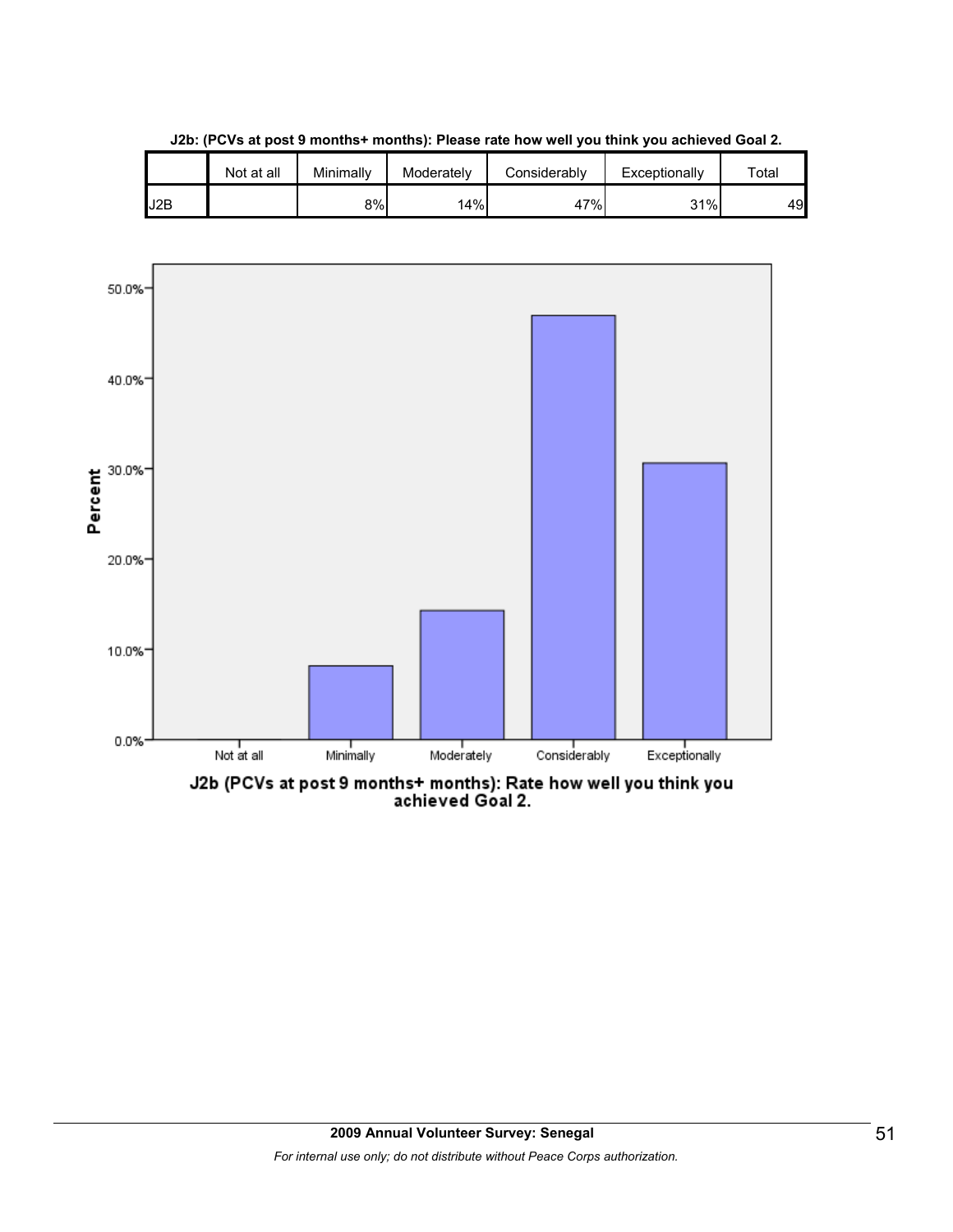

**J2c (PCVs at post 9 months+ months): Please rate how well you think you achieved Goal 3.**



J2c (PCVs at post 9 months+ months): Please rate how well you think you<br>achieved Goal 3.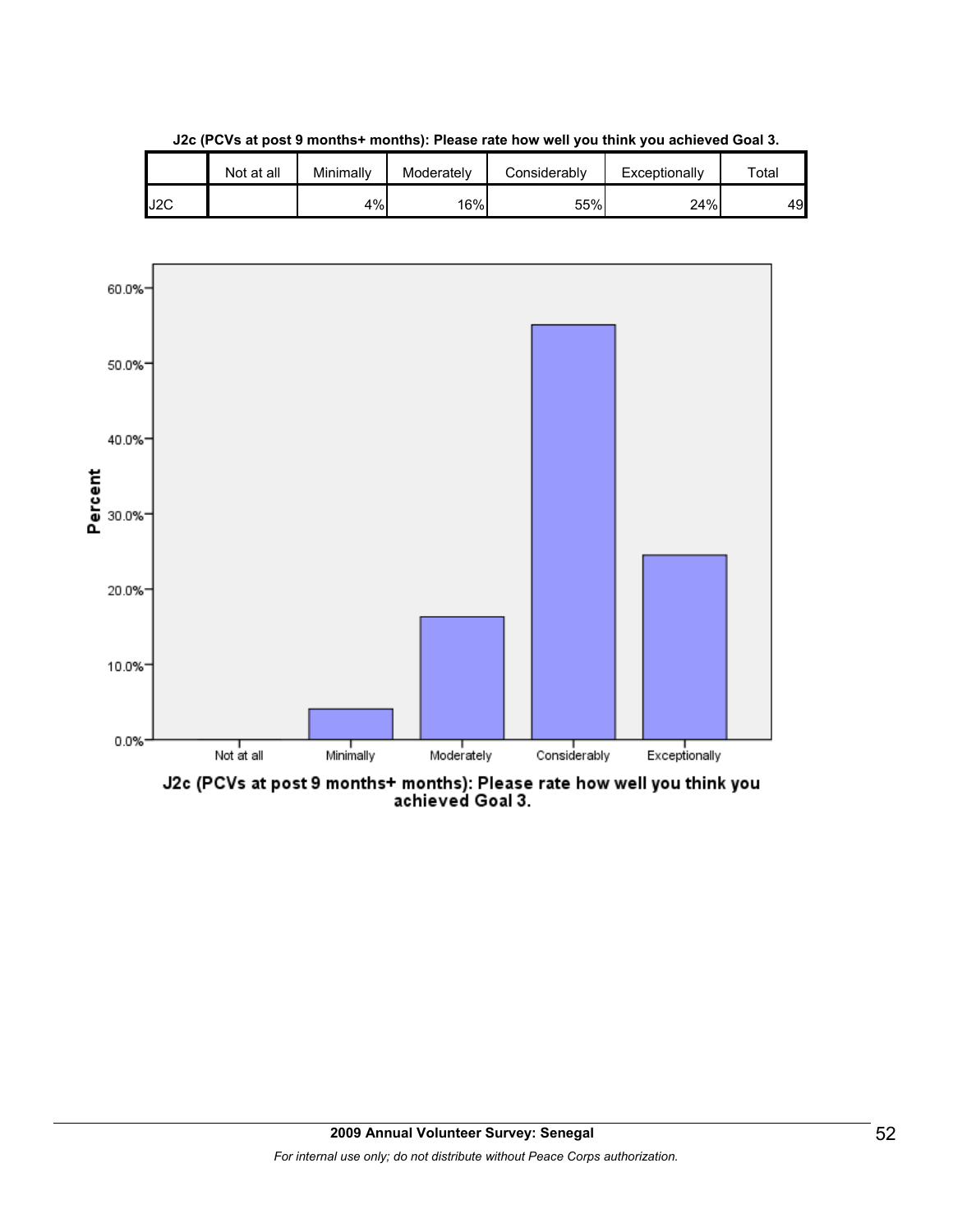**J3: Today, would you make the same decision to join the Peace Corps?**

|    | No | Not likely | Possibly | Probably | Definitely | $\tau$ otal |
|----|----|------------|----------|----------|------------|-------------|
| J3 | 2% | 2%         | 6%       | 18%      | 73%        | 62          |

**J4: Would you recommend Peace Corps service to others you think are qualified?**

|     | No | Not likely | Possibly | Probably | Definitely | $\tau$ otal |
|-----|----|------------|----------|----------|------------|-------------|
| IJ4 |    |            | 8%I      | 26%      | 66%        | 62          |

**J5: Do you intend to complete your Peace Corps service?**

|    | No | Not sure | Yes | Might extend | Total |
|----|----|----------|-----|--------------|-------|
| J5 | 2% | 6%       | 55% | 37%          | 62    |

|  |  |  |  |  | J6: Would your host country benefit most if the Peace Corps program was---? |  |
|--|--|--|--|--|-----------------------------------------------------------------------------|--|
|--|--|--|--|--|-----------------------------------------------------------------------------|--|

|    |              |         | Refocused/redesig |                  |          |       |
|----|--------------|---------|-------------------|------------------|----------|-------|
|    | Discontinued | Reduced | ned               | Maintained as is | Expanded | Total |
| J6 |              |         | 27%               | 21%              | 52%      | 62    |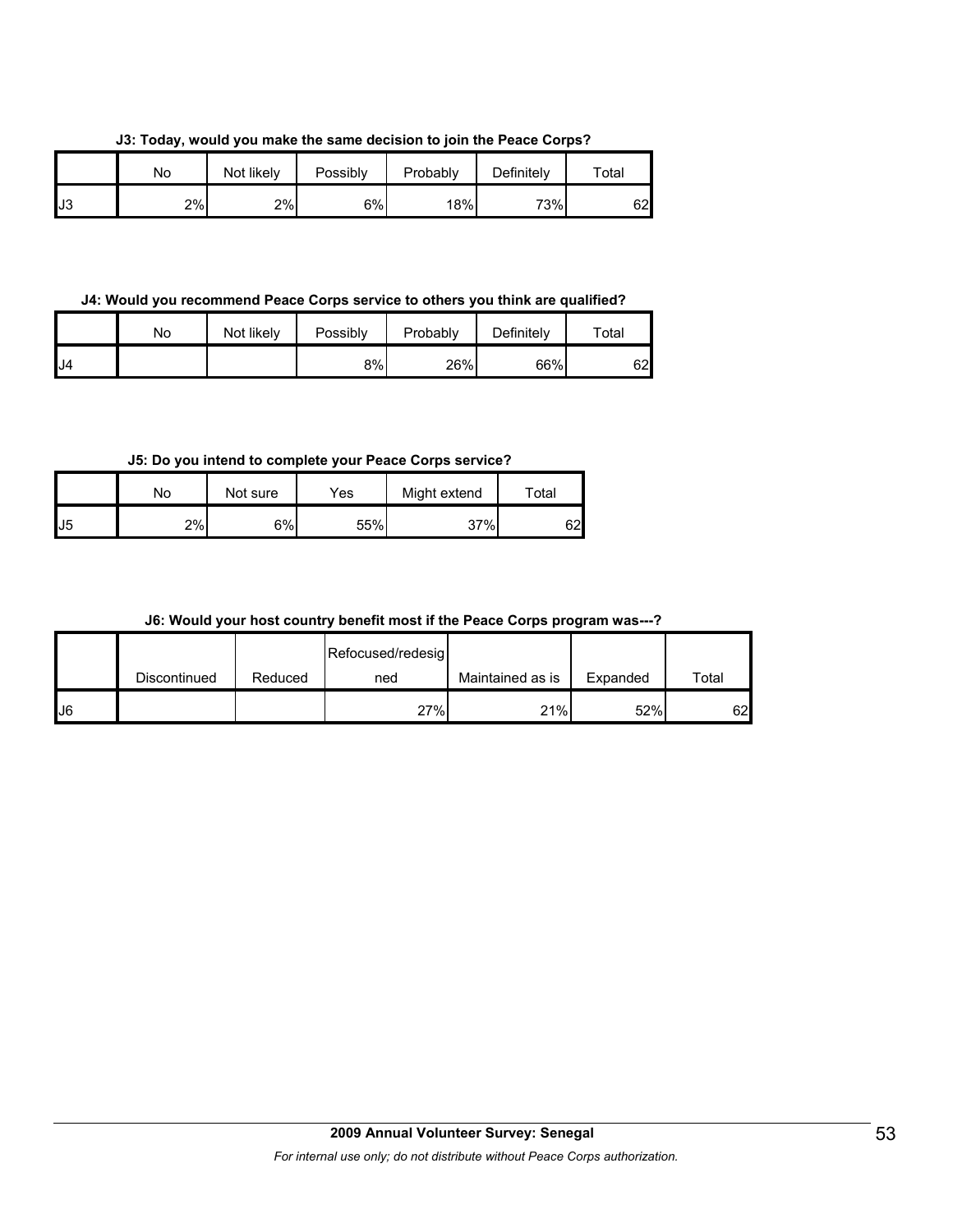# **K. Activities After Peace Corps Service**

*This section reports on Volunteers' plans for after they have completed their Peace Corps Service.* 

# **K1a: What are your plans after your Peace Corps service? Work in government.**

| Government  |                      |                    |   |  |
|-------------|----------------------|--------------------|---|--|
| In the U.S. | In your host country | In another country | N |  |
| 67%         | 0%l                  | 33%                | 3 |  |

\* Percent of cases was used. Percentages will be greater than 100 since Volunteers were asked to select all that applied.

#### **K1b: What are your plans after your Peace Corps service? Work in the private sector.**

| <b>Private Sector</b> |                      |                    |    |  |  |
|-----------------------|----------------------|--------------------|----|--|--|
| In the U.S.           | In your host country | In another country | N  |  |  |
| 60%                   | 0%l                  | 40%                | 51 |  |  |

\* Percent of cases was used. Percentages will be greater than 100 since Volunteers were asked to select all that applied.

# **K1c: What are your plans after your Peace Corps service? Work for an NGO.**

| <b>NGO</b>    |                      |                    |   |  |  |
|---------------|----------------------|--------------------|---|--|--|
| In the $U.S.$ | In your host country | In another country | N |  |  |
| 50%           | 50%                  | 50%                | ົ |  |  |

\* Percent of cases was used. Percentages will be greater than 100 since Volunteers were asked to select all that applied.

#### **K1d: What are your plans after your Peace Corps service? Work for PC Response.**

| Peace Corps Response |                      |                    |   |  |
|----------------------|----------------------|--------------------|---|--|
| In the U.S.          | In your host country | In another country | N |  |
| 50%                  | 50%                  | 50%                | c |  |

\* Percent of cases was used. Percentages will be greater than 100 since Volunteers were asked to select all that applied.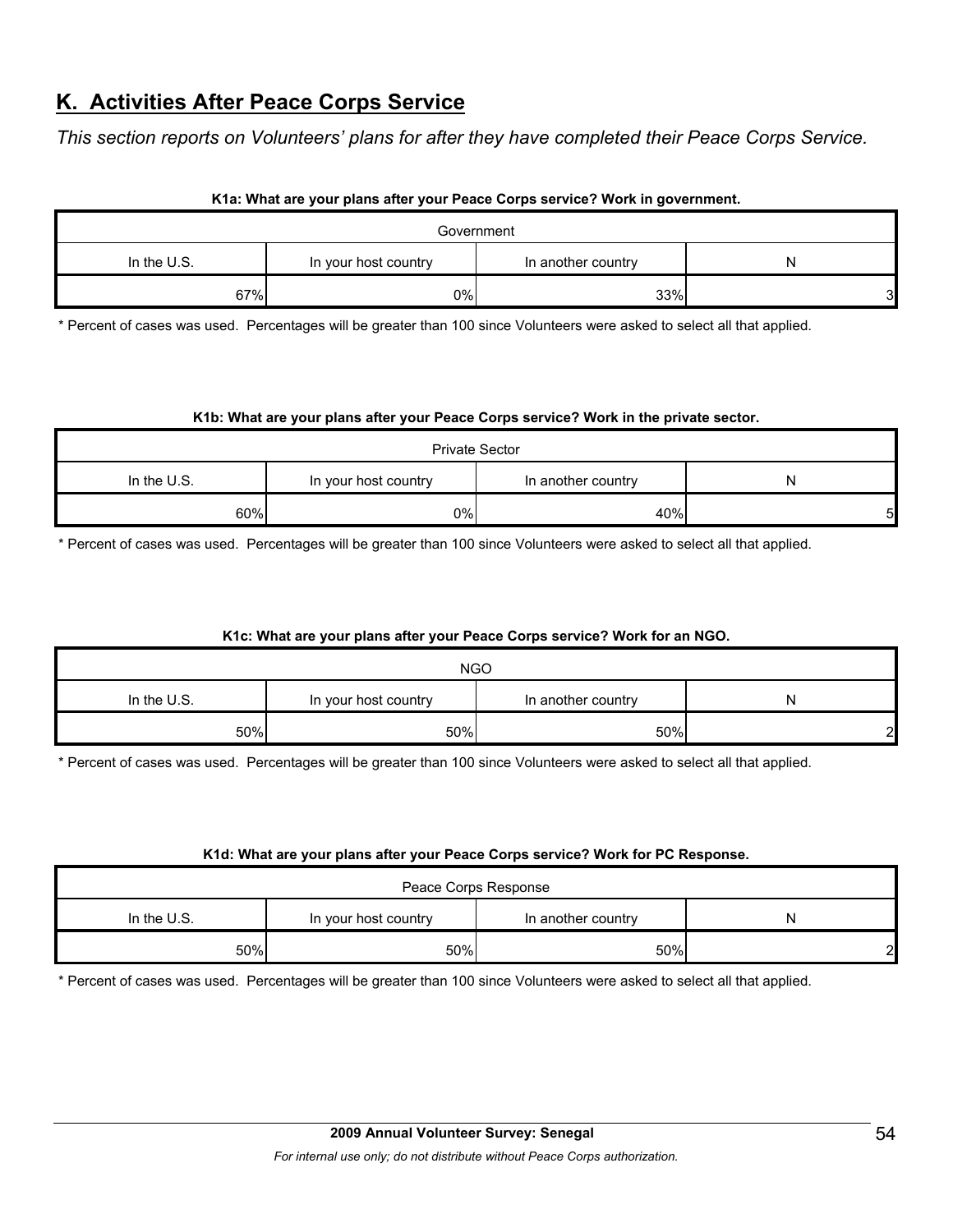# **K1e: What are your plans after your Peace Corps service? Continue to participate in volunteer activities.**

| <b>Volunteer Activities</b> |                      |                    |    |  |  |
|-----------------------------|----------------------|--------------------|----|--|--|
| In the $U.S.$               | In your host country | In another country | N  |  |  |
| 100%                        | 20%                  | 20%                | 51 |  |  |

\* Percent of cases was used. Percentages will be greater than 100 since Volunteers were asked to select all that applied.

#### **K1f: What are your plans after your Peace Corps service? Graduate school/academic credentialing.**

| Graduate School |                      |                    |   |  |  |
|-----------------|----------------------|--------------------|---|--|--|
| In the $U.S.$   | In your host country | In another country | N |  |  |
| 88%             | 12%                  | 12%                | 8 |  |  |

\* Percent of cases was used. Percentages will be greater than 100 since Volunteers were asked to select all that applied.

# **K1g: What are your plans after your Peace Corps service? Travel.**

| Travel        |                      |                    |   |  |  |
|---------------|----------------------|--------------------|---|--|--|
| In the $U.S.$ | In your host country | In another country | N |  |  |
| 44%           | 44%                  | 78%                | 9 |  |  |

\* Percent of cases was used. Percentages will be greater than 100 since Volunteers were asked to select all that applied.

# **K1h: What are your plans after your Peace Corps service? Other.**

| Other         |                      |                    |   |  |
|---------------|----------------------|--------------------|---|--|
| In the $U.S.$ | In your host country | In another country | N |  |
| 0%            | 0%                   | 100%               |   |  |

\* Percent of cases was used. Percentages will be greater than 100 since Volunteers were asked to select all that applied.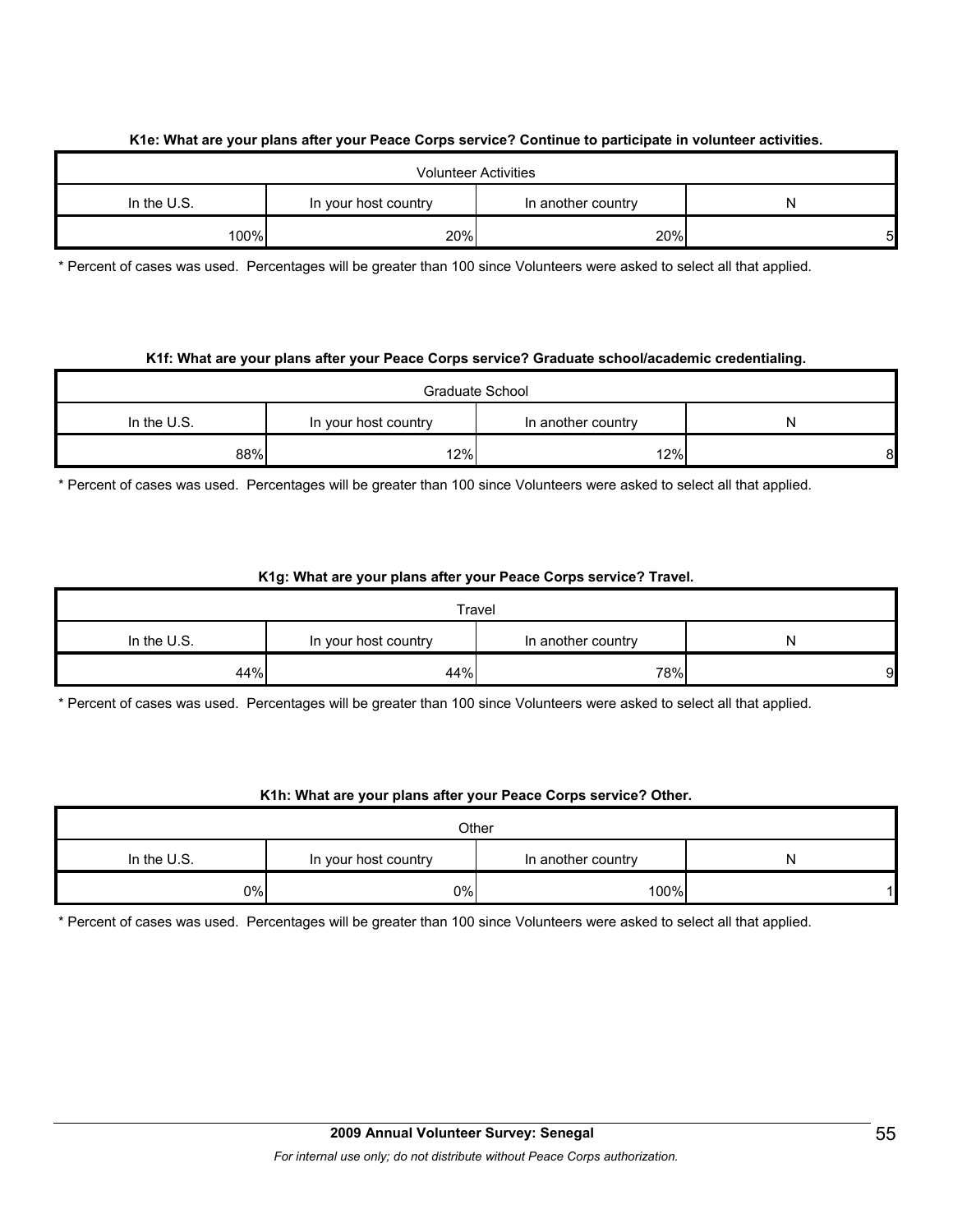# **K2:How prepared do you feel to share your Peace Corps experience and knowledge of your host country with others in the United States when you return?**

|                                        | Not at all | Minimally | Moderately | Considerably | Total           |
|----------------------------------------|------------|-----------|------------|--------------|-----------------|
| How prepared do you feel to share your | 0%         | 7%        | 14%        | 79%          |                 |
| Peace Corps experience and             |            |           |            |              |                 |
| knowledge of your host country with    |            |           |            |              |                 |
| others in the United States when you   |            |           |            |              | 14 <sup>1</sup> |
| return?                                |            |           |            |              |                 |

# **K3: How well do you feel Peace Corps has prepared you for life in the U. S. after you return?**

|                                 | Not at all | Minimally | Moderately | Considerably | Exceptionally | Total |
|---------------------------------|------------|-----------|------------|--------------|---------------|-------|
| How well do you feel Peace      | $0\%$      | 7%        | 29%        | 29%          | 36%           |       |
| Corps has prepared you for life |            |           |            |              |               |       |
| in the U. S. after your return? |            |           |            |              |               | 14    |

# **K6: Have your life/career goals changed because of your Peace**

**Corps service?**

|                             | No  | Yes | Total |
|-----------------------------|-----|-----|-------|
| Have your life/career goals | 21% | 79% |       |
| changed because of your     |     |     |       |
| Peace Corps service?        |     |     | 14    |

# **K7: How well informed are you about the following opportunities for returned Volunteers:**

|                                                  | Not informed | Somewhat<br>informed | Well informed | N  |
|--------------------------------------------------|--------------|----------------------|---------------|----|
| Peace Corps Response                             | 0%           | 50%                  | 50%           | 14 |
| Peace Corps' Fellows/USA<br>program              | $0\%$        | 29%                  | 71%           | 14 |
| Noncompetitive eligibility                       | 7%           | 14%                  | 79%           | 14 |
| <b>RPCV Career Center in</b><br>Washington, D.C. | 21%          | 36%                  | 43%           | 14 |
| <b>Returned Volunteer Services</b>               | 7%           | 43%                  | 50%           | 14 |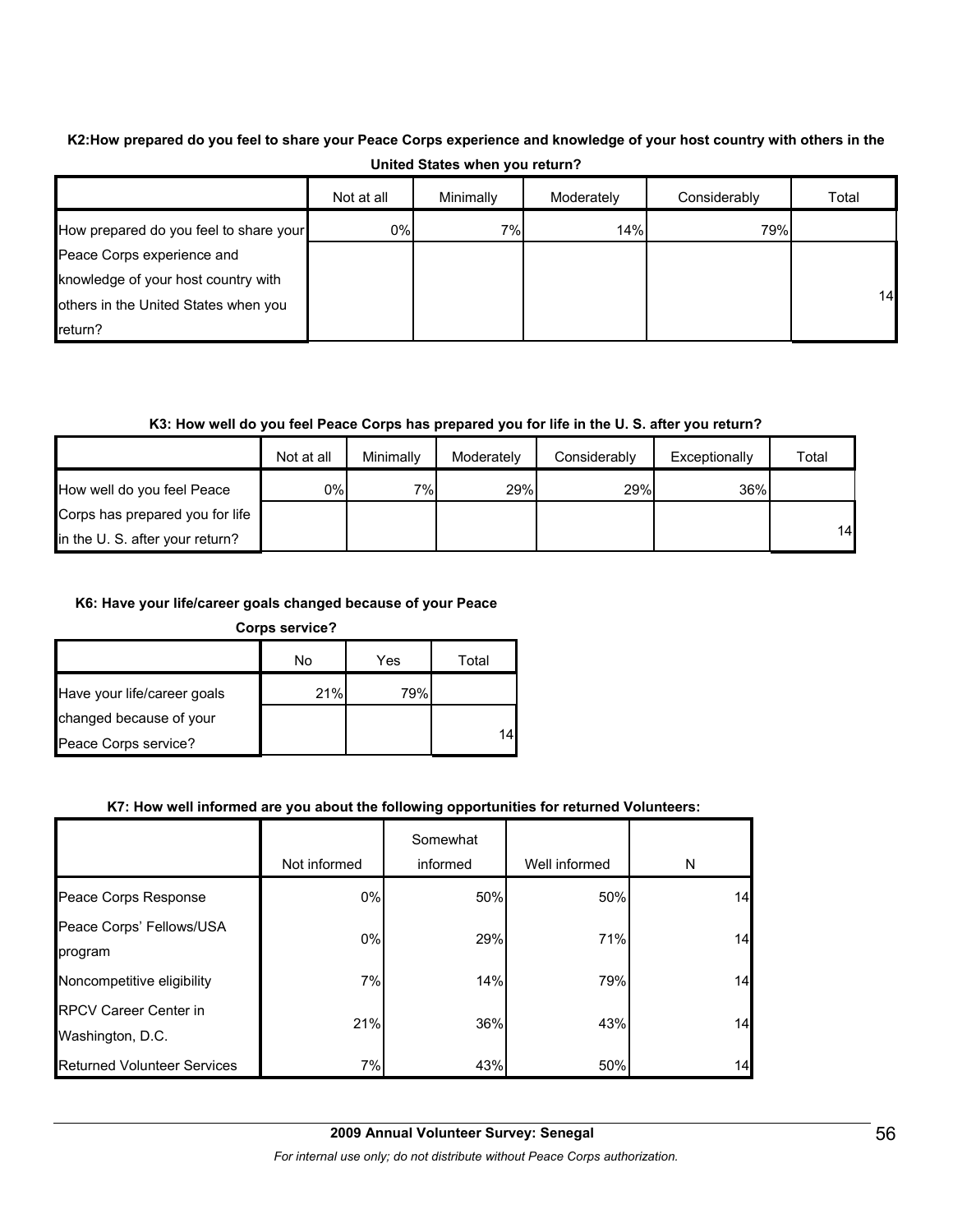| Learn about Fellows/USA | At COS Conference                             | 79%   |    |
|-------------------------|-----------------------------------------------|-------|----|
| program                 | From a recruiter                              | 21%   |    |
|                         | University website                            | 14%   |    |
|                         | Word of mouth                                 | 14%   |    |
|                         | At post's information resource<br>center      | 14%   |    |
|                         | PC Website                                    | 7%    |    |
|                         | From staff in the host country's<br>PC office | 7%    |    |
|                         | Hotline                                       | 0%    |    |
|                         | At PST                                        | 0%    |    |
|                         | At IST                                        | 0%    |    |
|                         | Mid-service mailing from PC                   | 0%    |    |
|                         | Other                                         | $0\%$ |    |
|                         | N                                             |       | 14 |

#### **K8: How did you first learn about the Fellows/USA program?**

\* Percent of cases was used. Percentages will be greater than 100 since Volunteers were asked

to select all that applied.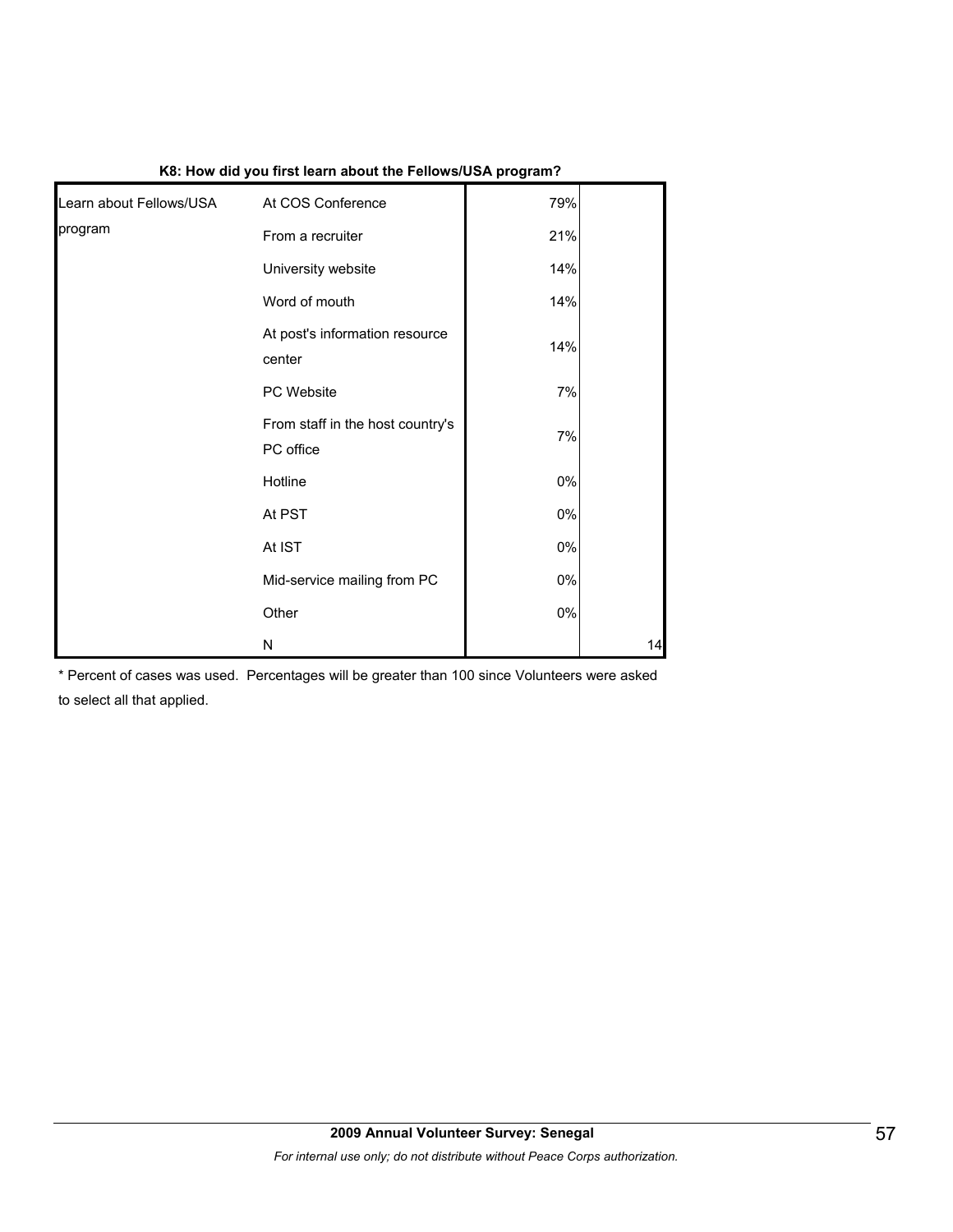| K9: Which of the following resources do you think will be helpful as you exit |  |
|-------------------------------------------------------------------------------|--|
|-------------------------------------------------------------------------------|--|

| <b>Peace Corps service?</b> |                                                                           |     |    |  |  |
|-----------------------------|---------------------------------------------------------------------------|-----|----|--|--|
| K9 Resources                | List of RPCVs willing to talk to<br>me about their careers                | 64% |    |  |  |
|                             | RPCV career conferences                                                   | 43% |    |  |  |
|                             | Access to free job bulletins                                              | 43% |    |  |  |
|                             | Applying to federal government<br>with RPCV noncompetitive<br>eligibility | 36% |    |  |  |
|                             | Connection with RPCVs<br>through a mentoring program                      | 36% |    |  |  |
|                             | <b>RPCV Handbook</b>                                                      | 29% |    |  |  |
|                             | Career Resource Manual                                                    | 29% |    |  |  |
|                             | Electronic newsletter with job<br>postings and career advice              | 21% |    |  |  |
|                             | RPCV job search webinars                                                  | 14% |    |  |  |
|                             | Guide to speaking about my PC<br>service to others (third goal)           | 7%  |    |  |  |
|                             | Self-assessment software (SIGI<br>3)                                      | 7%  |    |  |  |
|                             | Other                                                                     | 0%  |    |  |  |
|                             | <b>NOT SURE</b>                                                           | 0%  |    |  |  |
|                             | N                                                                         |     | 14 |  |  |

\* Percent of cases was used. Percentages will be greater than 100 since Volunteers were asked to select all that applied.